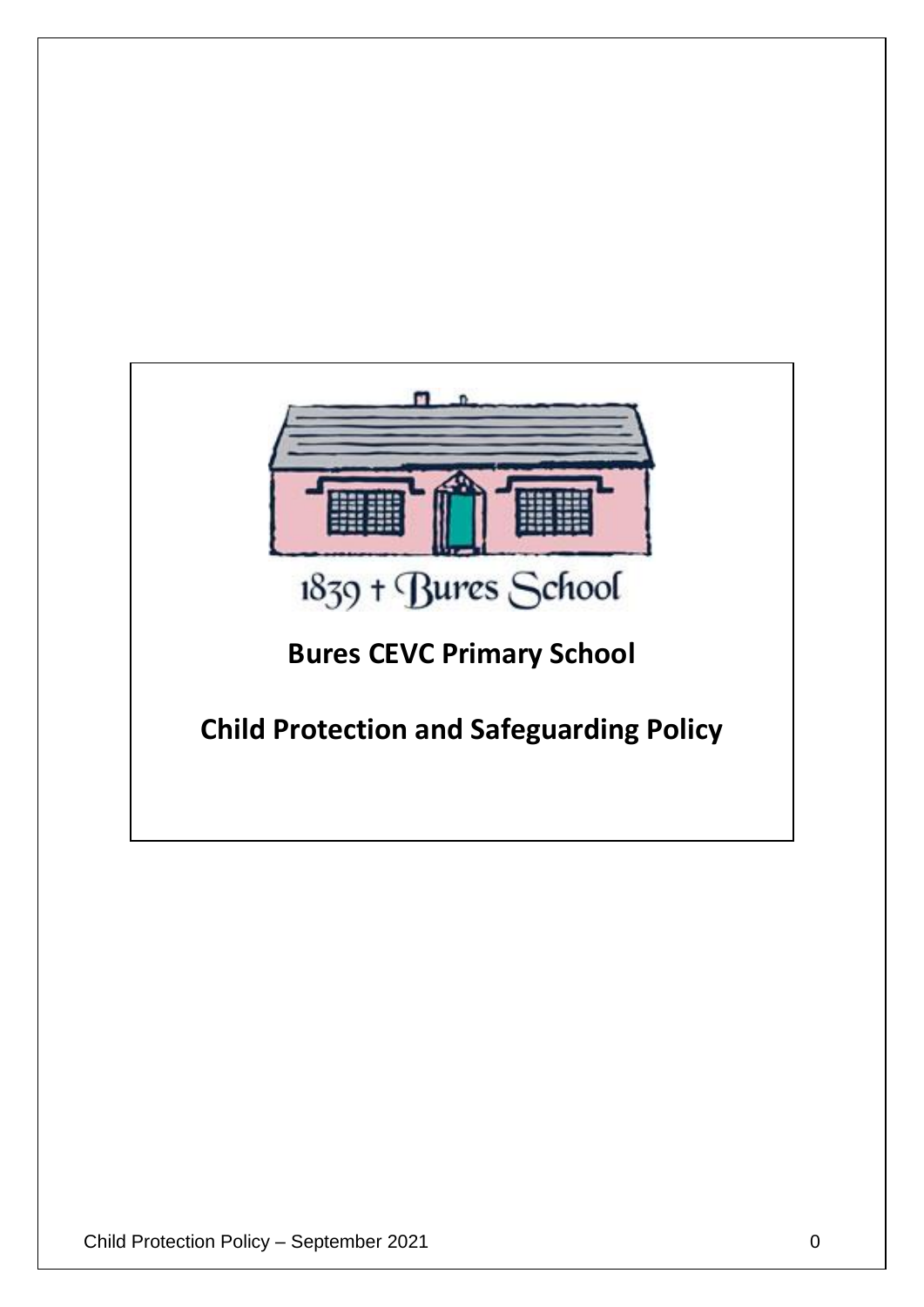# **Child Protection and Safeguarding Policy**

| Prepared by:                     | Ruth Slater - Headteacher                 |
|----------------------------------|-------------------------------------------|
| Approved by:                     | <b>Full Governing Body</b>                |
| Signature of Chair of Governors: |                                           |
| Status & review cycle            | <b>Statutory Annual</b>                   |
| Date approved:                   | Wednesday 15 <sup>th</sup> September 2021 |
| Review date:                     | September 2022                            |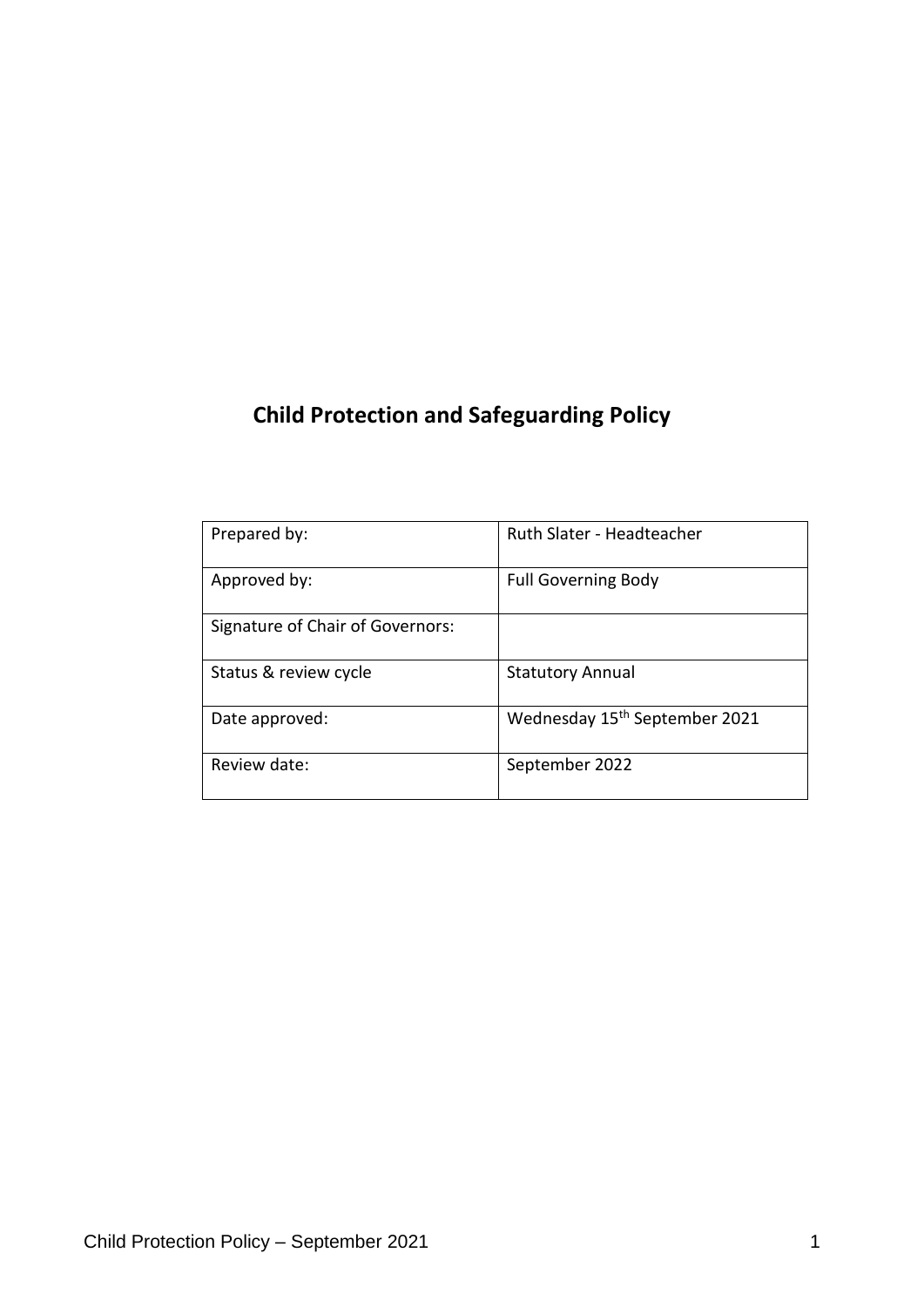# **Table of Contents**

- **1. Ethos statement**
- **2. Introduction**
- **3. Statutory framework**
- **4. Key roles and responsibilities**
- **5. Training**
- **6. Recognising concerns – signs and indicators of abuse**
- **7. Specific safeguarding issues**
- **8. Children potentially at greater risk of harm**
- **9. Curriculum**
- **10. Online safety**
- **11. Procedures**
- **12. Information sharing, record keeping and confidentiality**
- **13. Managing allegations made against teachers, including supply teachers, other staff, volunteers and contractors.**
- **14. Use of school premises for non-school activities**
- **15. Whistleblowing**
- **16. Useful contacts and links**
- **17. Appendix A – further information on specific safeguarding issues**
- **18. Appendix B – Children Missing in Education Procedure**
- **19. Appendix C – Covid Appendix**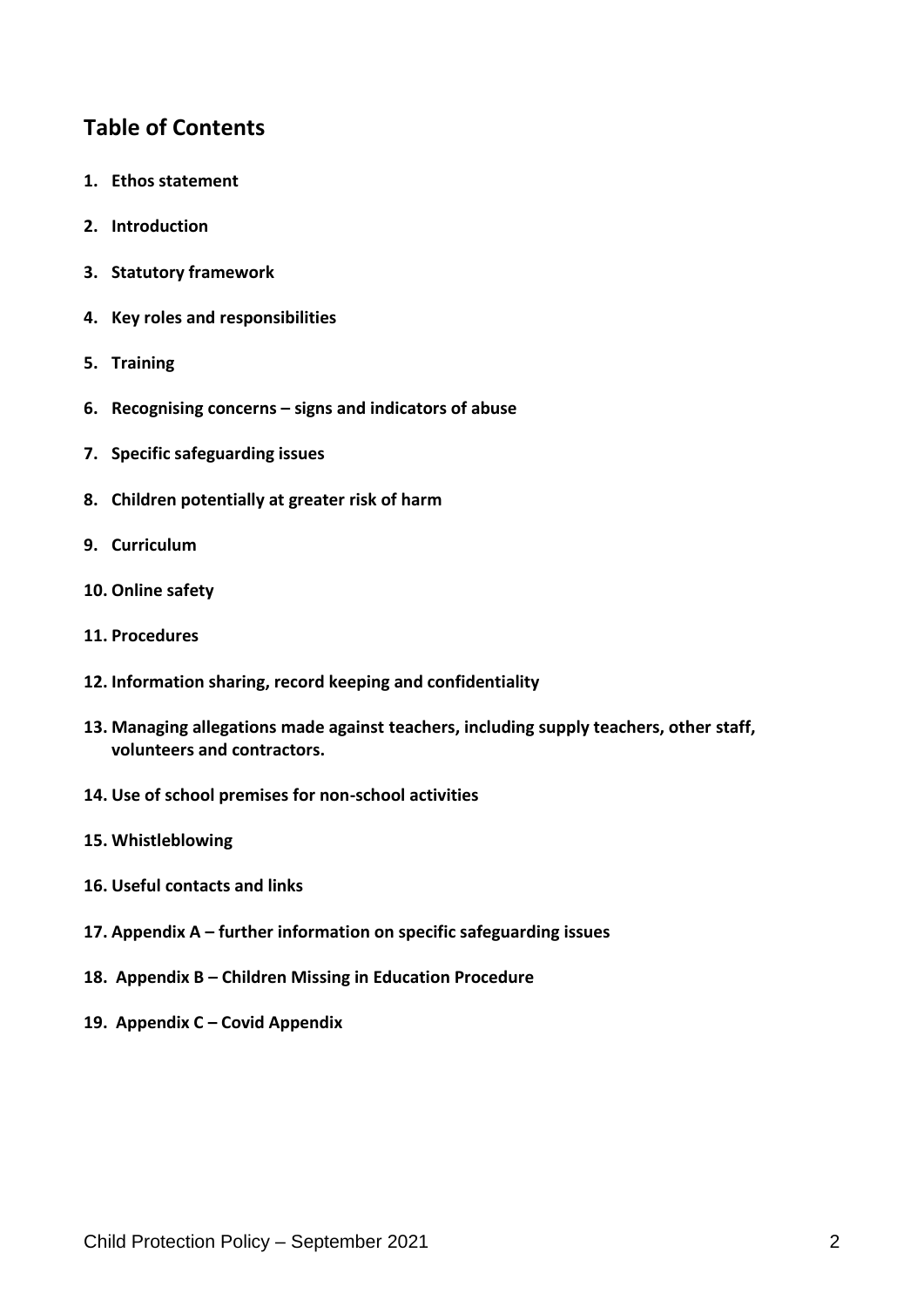# **School Child Protection and Safeguarding Policy Framework**

Safeguarding and promoting the welfare of children is **everyone's** responsibility. **Everyone** who comes into contact with children and their families has a role to play. In order to fulfil this responsibility effectively, all practitioners should make sure their approach is child-centred. This means that they should consider, at all times, what is in the **best interests** of the child.

(Keeping Children Safe in Education)

### **1. Ethos statement**

We recognise the moral and statutory responsibility placed on all staff to safeguard and promote the welfare of all children. We aim to provide a safe and welcoming environment, underpinned by a culture of openness where both children and adults feel secure, are able to raise concerns and believe they are being listened to, and that appropriate action will be taken to keep them safe.

### **2. Introduction**

The governing body<sup>1</sup> recognises the need to ensure that it complies with its duties under legislation and this policy has regard to statutory guidance, Keeping Children Safe in Education (KCSiE), Working Together to Safeguard Children and locally agreed inter-agency procedures put in place by Suffolk Safeguarding Partnership Board.

This policy will be reviewed annually, as a minimum, and will be made available publicly via the school website or on request.

Safeguarding and promoting the welfare of children is defined as: protecting children from maltreatment; preventing impairment of children's mental and physical health or development; ensuring that children grow up in circumstances consistent with the provision of safe and effective care; and taking action to enable all children to have the best outcomes.

This policy is for all staff, parents, governors, volunteers and the wider school community. It forms part of the child protection and safeguarding arrangements for our school and is one of a suite of policies and procedures which encompass the safeguarding responsibilities of the school*)*. In particular, this policy should be read in conjunction with the school's Code of Conduct (including Acceptable Use of ICT), Online Safety Policy, Anti-Bullying Policy, Behaviour Policy, Health Safety and Well-Being Policy and Department for Education (DfE) guidance Sexual Violence and Sexual Harassment Between Children in Schools and Colleges.

The aims of this policy are to:

1

<sup>&</sup>lt;sup>1</sup> In maintained schools the governing body is responsible for ensuring their functions are exercised with a view to safeguarding and promoting the welfare of children in accordance with section 175 of the Education Act 2002, for pupil referral units it is the management committee, in independent schools, including academies and free schools, and 16-19 academies, this duty sits with the proprietor. References to the governing body throughout this policy framework includes management committees.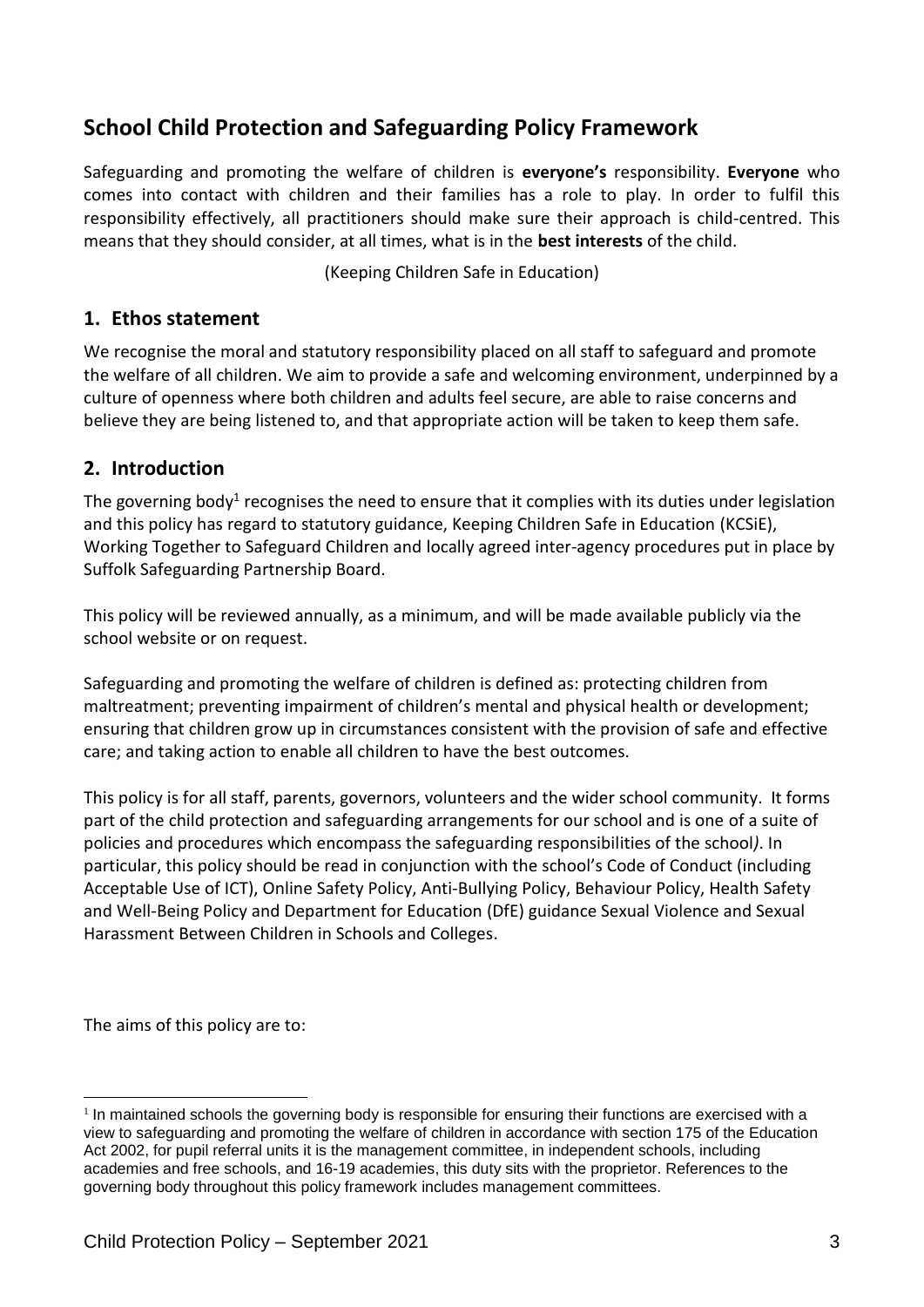- Provide staff with a framework to promote and safeguard the wellbeing of children and young people, and ensure that they understand and meet their statutory responsibilities;
- Ensure consistent good practice across the school.

The governing body expects that all staff will know and understand this child protection and safeguarding policy and their responsibility to implement it. Staff working directly with children must, as a minimum, have read and understand [Part One of KCSiE.](https://www.gov.uk/government/publications/keeping-children-safe-in-education--2) Governors will ensure that they and senior leaders have read and understand [Parts One and Two of KCSiE.](https://www.gov.uk/government/publications/keeping-children-safe-in-education--2) The governing body will ensure that those staff who do not work directly with children will read either Part One or Annex A of KCSiE<sup>2</sup>.

The governing body will ensure that arrangements are in place for all staff members to receive appropriate safeguarding and child protection training which is regularly updated.

Compliance with the policy will be monitored by the Headteacher, designated safeguarding lead (DSL) and named safeguarding governor.

# **3. Statutory framework**

Section 175 of the Education Act 2002 in the case of maintained schools and pupil referral units<sup>3</sup>, Section 157 of the Education Act and the Education (Independent Schools) Regulations 2014 for independent schools (including academies and free schools), and the Education and Training (Welfare of Children) Act 2021 for post 16 education providers, place a statutory duty on governing bodies and proprietors to have policies and procedures in place that safeguard and promote the welfare of children and young people who are pupils of the school which must have regard to any guidance given by the Secretary of State.

In accordance with statutory guidance, Working Together to Safeguard Children 2018, local safeguarding arrangements must be established for every local authority area by the three safeguarding partners (Local Authority, Police and Clinical Commissioning Groups). All three partners have equal and joint responsibility for a range of roles and statutory functions including developing local safeguarding policy and procedures and scrutinising local arrangements. In Suffolk, all schools have been named by the Suffolk Safeguarding Partnership (SSP) as relevant agencies, this means staff in schools must work in accordance with the multi-agency procedures developed by the Suffolk Safeguarding Partnership (SSP) which can be found on their website at: [https://suffolksp.org.uk/.](https://suffolksp.org.uk/)

# **4. Key roles and responsibilities**

### **Governing Body**

The governing body has a strategic leadership responsibility for the school's safeguarding arrangements and must ensure that they comply with their duties under legislation. The governing

<sup>1</sup> <sup>2</sup> Annex A of KCSiE is a condensed version of Part One of KCSiE.

<sup>&</sup>lt;sup>3</sup> Section 175, Education Act 2002 – for management committees of pupil referral units, this is by virtue of regulation 3 and paragraph 19A of Schedule 1 to the Education (Pupil Referral Units) (Application of Enactments) (England) Regulations 2007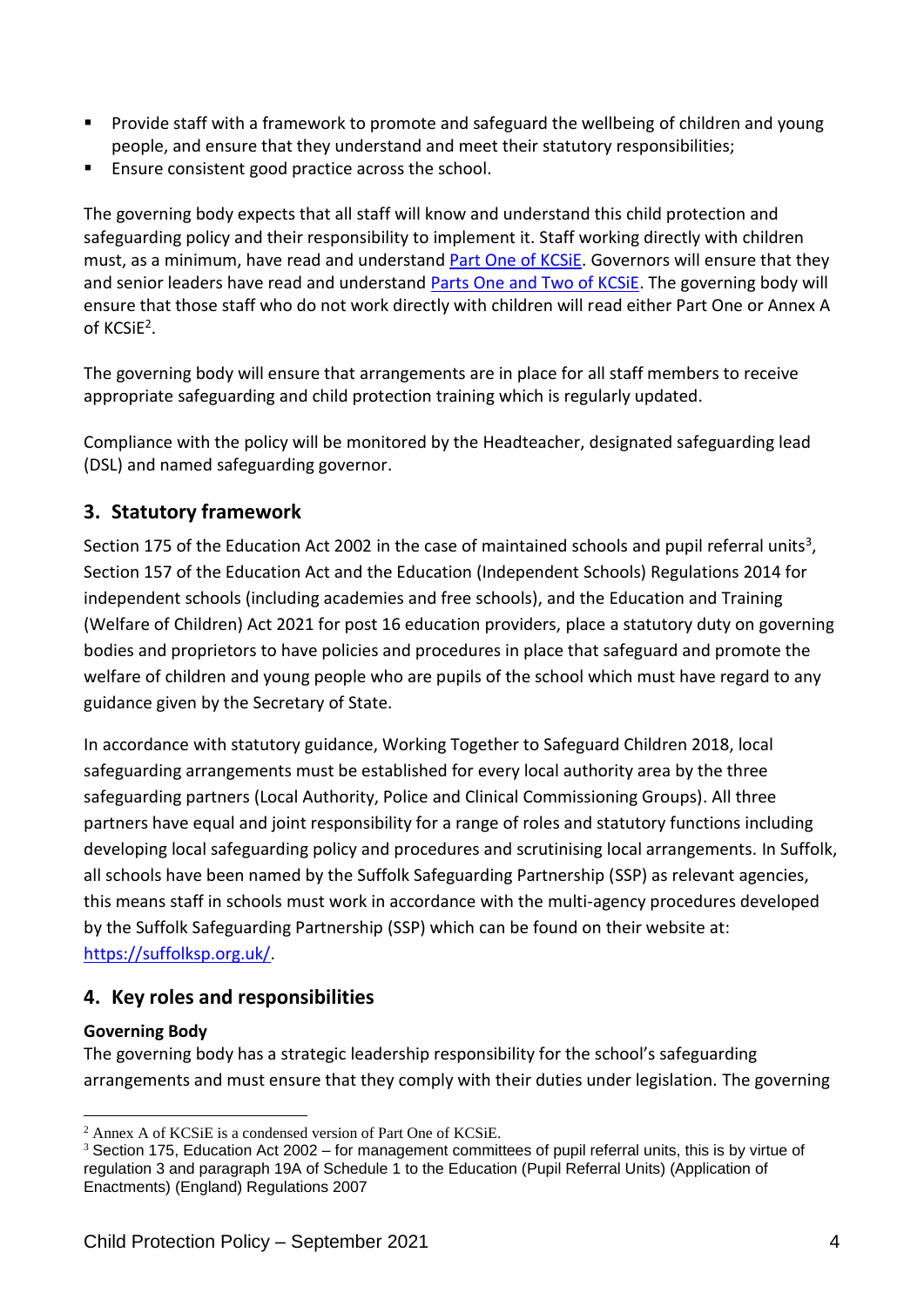body has a legal responsibility to make sure that there are appropriate policies and procedures in place, which have regard to statutory guidance, in order for appropriate action to be taken in a timely manner to safeguard and promote children and young people's welfare. The governing body will also ensure that the policy is made available to parents and carers by publishing this on the school website or in writing if requested.

The governing body will ensure they facilitate a whole school approach to safeguarding. This means ensuring safeguarding and child protection are at the forefront and underpin all relevant aspects of process and policy development, and that all systems, processes and policies operate with the best interests of the child at their heart.

The governing body will ensure that where there is a safeguarding concern school leaders will make sure the child's wishes and feelings are taken into account when determining what action to take and what services to provide. Systems will be in place that are well promoted, easily understood and easily accessible for children to confidently report abuse, knowing their concerns will be treated seriously, and knowing they can safely express their views and give feedback.

The governing body will ensure that the school contributes to multi-agency working in line with statutory guidance Working Together to Safeguard Children and that the school's safeguarding arrangements take into account the procedures and practice of the locally agreed multi-agency safeguarding arrangements in place. Please follow this link for further details [https://www.suffolksp.org.uk/working-with-children-and-adults/children/policies-procedures-and](https://www.suffolksp.org.uk/working-with-children-and-adults/children/policies-procedures-and-guidance-children-and-young-people/)[guidance-children-and-young-people/](https://www.suffolksp.org.uk/working-with-children-and-adults/children/policies-procedures-and-guidance-children-and-young-people/)

The governing body will ensure that policies for special educational needs and disability, and supporting pupils in school with medical conditions, are in place and are reflective of safeguarding as appropriate.

It is the responsibility of the governing body to ensure that staff and volunteers are properly vetted to make sure they are safe to work with the pupils who attend our school and that the school has procedures for appropriately managing allegations of abuse made against members of staff (including the headteacher, supply teachers, contractors, and volunteer helpers).

The governing body will ensure that there is a named governor for safeguarding, a Designated Safeguarding Lead (DSL) who has lead responsibility for safeguarding and child protection, and a designated teacher to promote the educational achievement of children who are looked after, or previously looked after, and will ensure that these people have the appropriate training.

The governing body will inform Suffolk County Council annually about the discharge of their safeguarding duties by completing the safeguarding self-assessment audit.

### **Designated Safeguarding Lead (DSL)**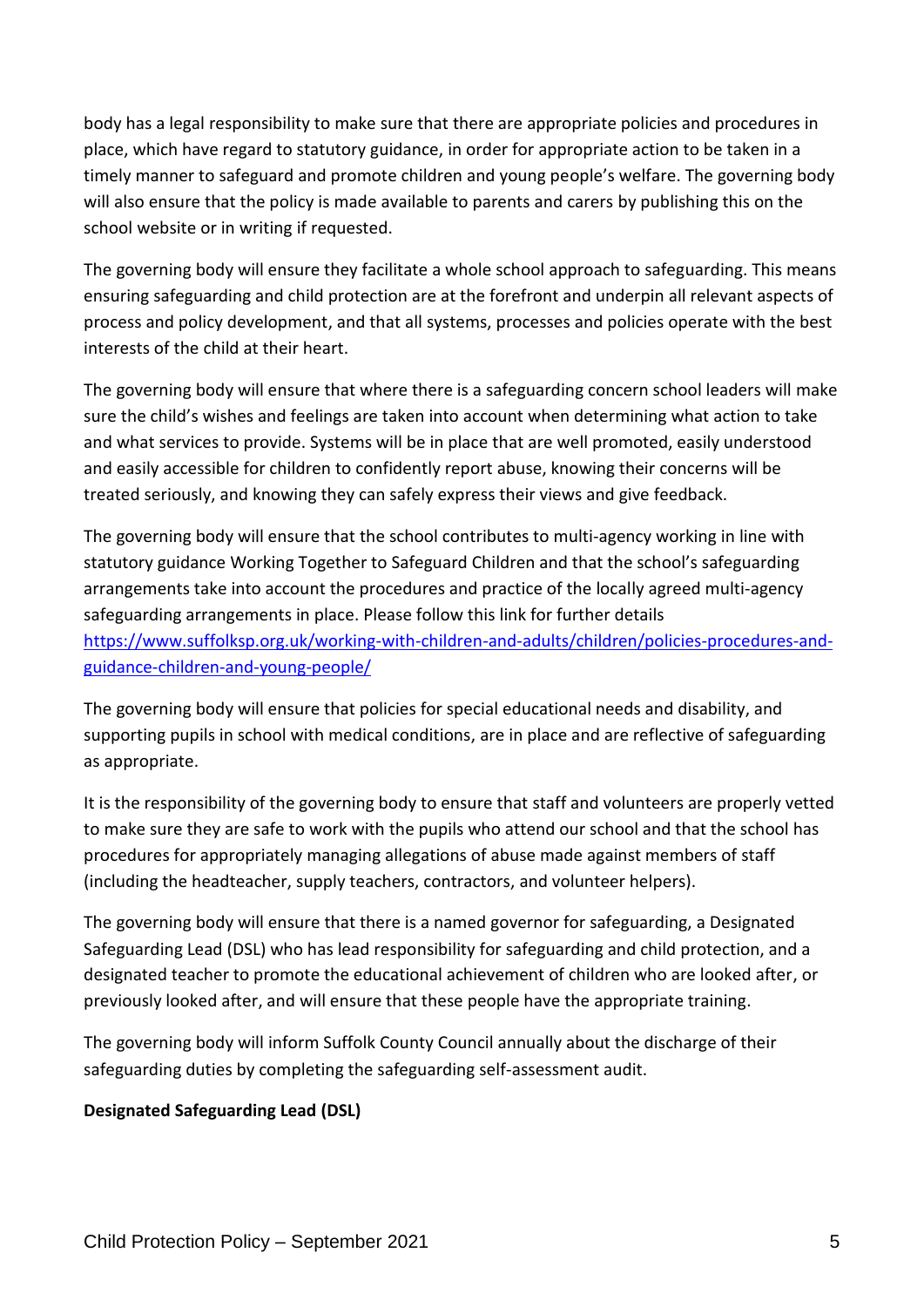The DSL should take lead responsibility for safeguarding and child protection (including online safety). This should be explicit in the role-holder's job description. (The broad areas of responsibility and activities related to the role of the DSL are set out in Annex C of KCSiE).

The DSL will have the appropriate status, authority, and time to carry out the duties of the post.

The DSL and Deputy DSL (DDSL) should liaise with the local authority and work with other agencies in line with Working Together to Safeguard Children.

During term time, the DSL and/or a Deputy DSL should always be available during school hours for staff to discuss any safeguarding concerns. The DSL will make arrangements for adequate and appropriate cover arrangements for any out of hours/out of term time activities.

The DSL and DDSL will undergo training to provide them with the knowledge and skills to carry out the role. This training will be updated every two years.

### **Headteacher**

The headteacher will ensure that the policies and procedures adopted by the governing body are fully implemented and that sufficient resources and time are allocated to enable staff members to discharge their safeguarding responsibilities.

### **All staff**

All staff have a responsibility to provide a safe environment in which children can learn.

All staff working directly with children must read and ensure they understand at least Part One of KCSiE. Those staff that do not work directly with children must also read and ensure they understand at least Part One of KCSiE.

All staff must ensure they are familiar with the systems within school which support safeguarding, including the child protection and safeguarding policy, the code of conduct, the behaviour policy, the safeguarding response to children who go missing from education, and the role of the DSL (including the identity of the DSL and DDSL).

All staff should be aware of indicators of abuse and neglect so that they are able to identify cases of children who may be in need of help or protection.

All staff should be able to reassure victims that they are being taken seriously and that they will be supported and kept safe. A victim should never be given the impression that they are creating a problem by reporting abuse, sexual violence or sexual harassment. Nor should a victim ever be made to feel ashamed for making a report.

All staff should know what to do if a child tells them he/she is being abused, neglected or exploited, and/or is otherwise at risk of involvement in criminal activity, such as knife crime, or involved in county lines drug dealing.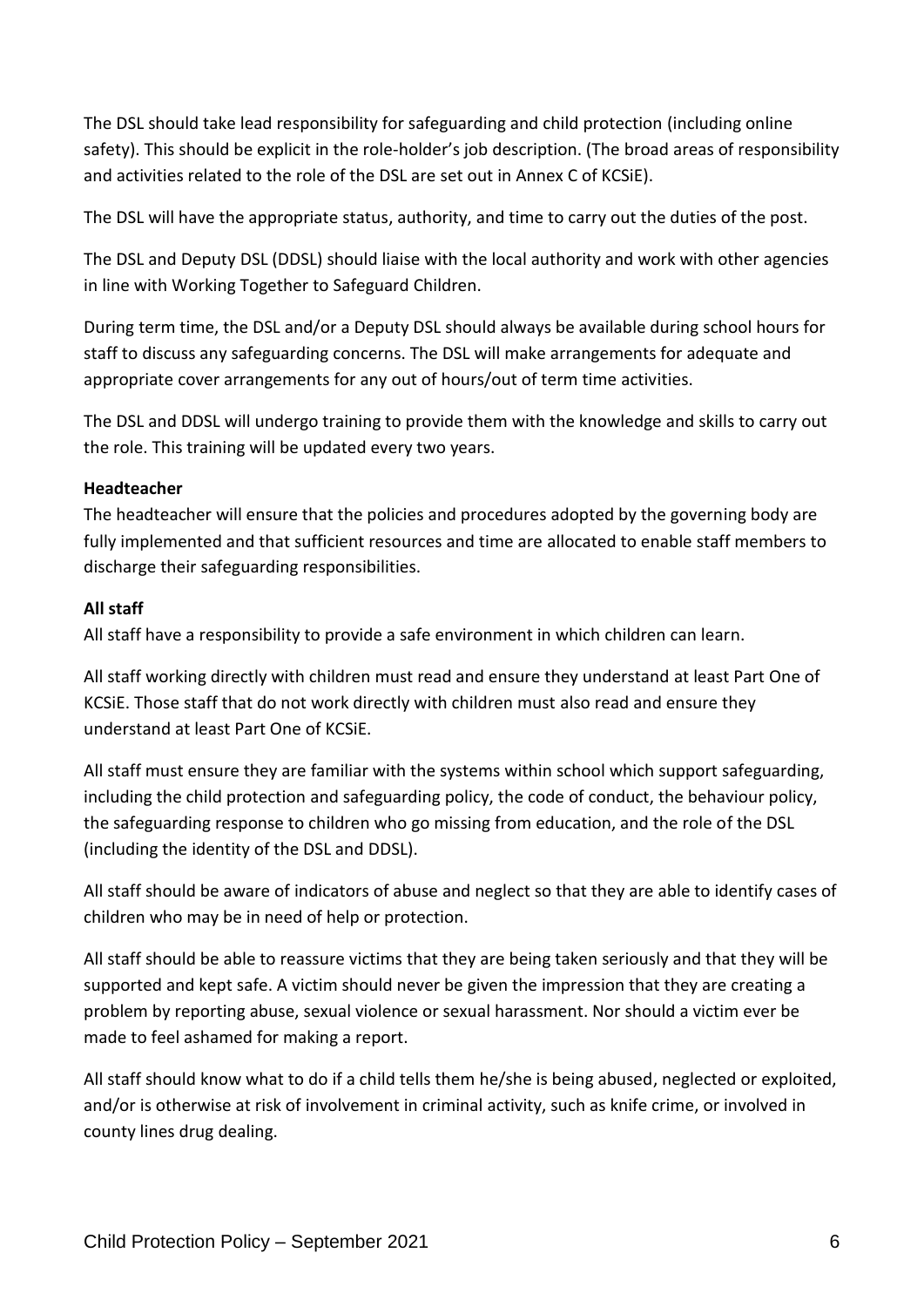All staff should be aware of the process for making referrals to children's social care and for statutory assessments under the Children Act 1989 that may follow a referral, especially section 17 (children in need) and section 47 (a child suffering, or likely to suffer, significant harm) along with the role they might be expected to play in such assessments.

All staff should be aware of the [early help process](https://suffolksp.org.uk/working-with-children-and-adults/children/early-help/) and understand their role within it. This includes providing support as soon as a problem emerges, liaising with the DSL, and sharing information with other professionals in order to support early identification and assessment, focussing on providing interventions to avoid escalation of worries and needs (see Section 12: Information Sharing). In some cases, staff may be asked to act as the lead professional in undertaking an early help assessment.

Any child may benefit from early help, but all school and college staff should be particularly alert to the potential need for early help for a child who:

- is disabled or has certain health conditions and has specific additional needs
- has special educational needs (SEN) (whether or not they have a statutory Education, Health and Care Plan)
- has a mental health need
- is a young carer
- is showing signs of being drawn in to anti-social or criminal behaviour, including gang involvement and association with organised crime groups or county lines
- is frequently missing/goes missing from care or from home
- is at risk of modern slavery, trafficking or sexual or criminal exploitation
- is at risk of being radicalised or exploited
- has a family member in prison, or is affected by parental offending
- is in a family circumstance presenting challenges for the child, such as drug and alcohol misuse, adult mental health issues or domestic abuse
- is misusing drugs or alcohol themselves
- has returned home to their family from care
- is at risk of 'honour'-based abuse such as Female Genital Mutilation (FGM) or forced marriage
- is a privately fostered child
- is persistently absent from education, including persistent absences for part of the school day

Knowing what to look out for is vital to the early identification of abuse and neglect and specific safeguarding issues such as child criminal exploitation and child sexual exploitation. If staff are unsure, they should always speak to the DSL (or deputy). If in exceptional circumstances the DSL (or deputy) is not available, this should not delay appropriate action being taken. Staff should consider speaking to a member of the senior leadership team and/or take advice from children's social care. In these circumstances, any action taken should be shared with the DSL as soon as is practically possible.

| Role:                              | Name: (Contactable via email at |  |
|------------------------------------|---------------------------------|--|
|                                    | primary@bures.suffolk.sch.uk)   |  |
| Designated Safeguarding Lead (DSL) | <b>Ruth Slater</b>              |  |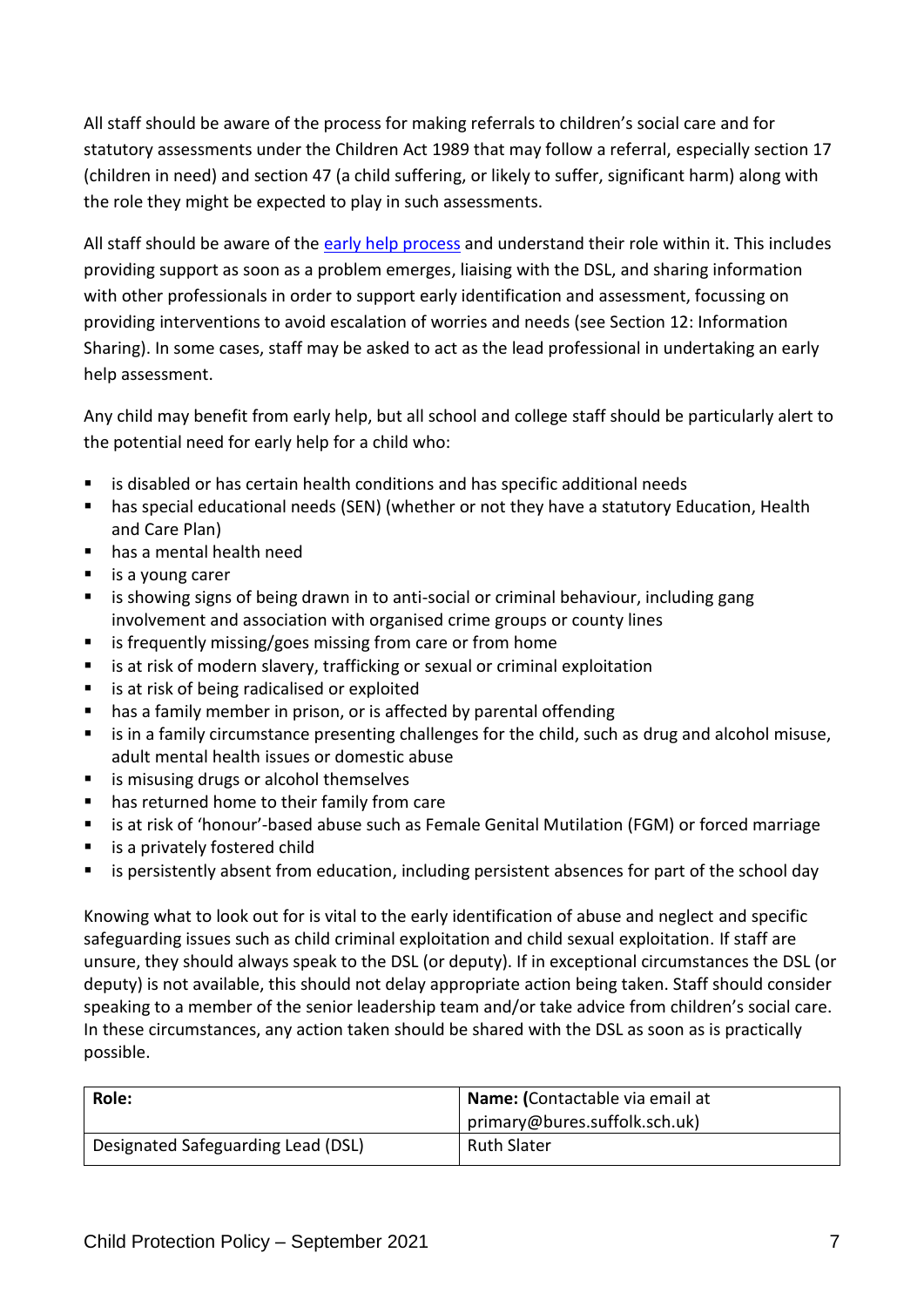| Alternate DSL                                                                    | <b>Vicky Holmes</b> |
|----------------------------------------------------------------------------------|---------------------|
| Named safeguarding governor                                                      | <b>Helen Main</b>   |
| <b>Chair of Governors</b>                                                        | Tim Fairbairn       |
| School e-Safety Lead                                                             | <b>Vicky Holmes</b> |
| Designated teacher for Children in Care and<br>children previously in care (CiC) | <b>Tracy Bennie</b> |

# **5. Training**

The governing body will ensure that all staff receive appropriate safeguarding and child protection training which is regularly updated and [in line with advice from SSP.](https://suffolksp.org.uk/working-with-children-and-adults/children/early-help/) In addition, all staff members will receive regular safeguarding and child protection (including online safety) updates (for example, via email, e-bulletins, staff meetings) as required, but at least annually, to provide them with relevant skills and up to date knowledge of emerging and evolving safeguarding issues to safeguard children effectively.

All new staff members will undergo safeguarding and child protection training at induction. This will include training on the school's safeguarding and child protection policy, online safety, the code of conduct/staff behaviour policy, the behaviour policy, the safeguarding response to children who go missing from education, and the role of the designated safeguarding lead. Copies of the school's policies, procedures and Part One of KCSiE (or Annex A for those staff who do not work directly with children)<sup>4</sup> will be provided to new staff at induction.

The governing body will ensure that safeguarding training for staff, including online safety training, is integrated, aligned and considered as part of the whole school safeguarding approach and wider staff training and curriculum planning.

The Headteacher will ensure that an accurate record of safeguarding training undertaken by all staff is maintained and updated regularly.

In considering safeguarding training arrangements the governing body will also have regard to the Teachers' Standards which set out the expectation that all teachers manage behaviour effectively to ensure a good and safe educational environment and require teachers to have a clear understanding of the needs of all pupils.

The governing body will also ensure that all governors are effectively trained in safeguarding and child protection. This will be monitored by the Safeguarding Governor.

# **6. Recognising concerns - signs and indicators of abuse.**

All staff should be aware of indicators of abuse and neglect, and specific safeguarding issues such as child criminal exploitation and child sexual exploitation, so that they are able to identify cases of children who may be in need of help or protection.

1

<sup>&</sup>lt;sup>4</sup> Dependent on school stance on the condensed version of KCSiE. Whilst it is a matter for schools, based on their assessment, SCC and Suffolk Safeguarding Partnership take the view that it should only be those staff that do not have regular contact with children in school, e.g. cleaners who come in out of school hours, who are expected to only read the condensed version of Part One of KCSiE.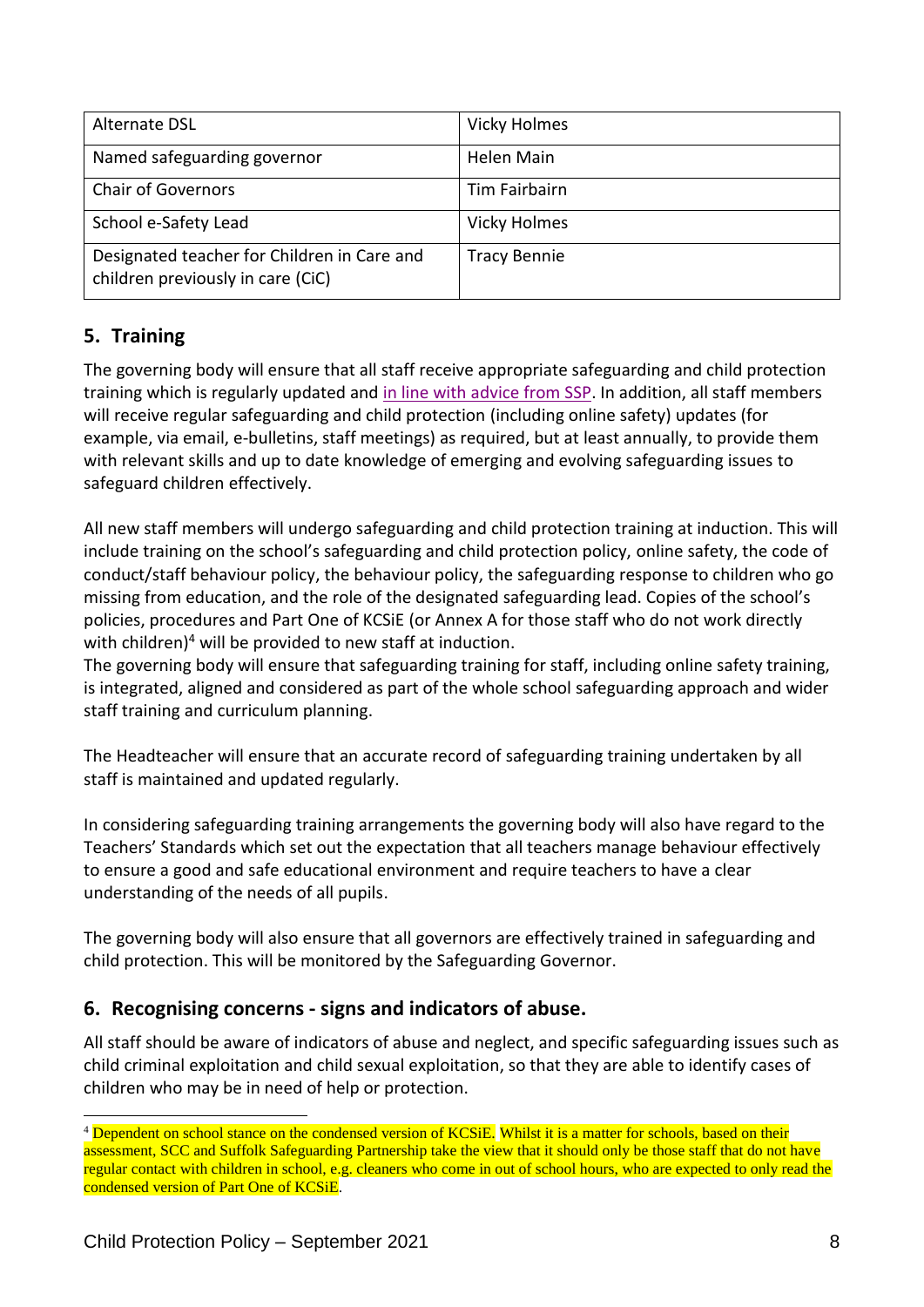All staff should be aware that abuse, neglect and safeguarding issues are rarely standalone events that can be covered by one definition or label. In most cases, multiple issues will overlap with one another, therefore staff should always be vigilant and always raise any concerns with their DSL.

All staff should be aware that technology is a significant component in many safeguarding and wellbeing issues. Children are at risk of abuse online as well as face to face. In many cases abuse will take place concurrently via online channels and in daily life. Children can also abuse their peers online, this can take the form of abusive, harassing, and misogynistic messages, the non-consensual sharing of indecent images, especially around chat groups, and the sharing of abusive images and pornography, to those who do not want to receive such content.

All staff should be aware that safeguarding incidents and/or behaviours can be associated with factors outside the school and/or can occur between children outside of this environment. All staff, but especially the DSL (and deputies), should consider whether children are at risk of abuse or exploitation in situations outside their families. Extra-familial harms take a variety of different forms and children can be vulnerable to multiple harms including (but not limited to) sexual exploitation, criminal exploitation, sexual abuse, serious youth violence and county lines.

### **Indicators of abuse and neglect**

**Abuse** is defined as a form of maltreatment of a child. Somebody may abuse or neglect a child by inflicting harm or by failing to act to prevent harm. Children may be abused in a family or in an institutional or community setting by those known to them or, more rarely, by others. Abuse can take place wholly online, or technology may be used to facilitate offline abuse. They may be abused by an adult or adults or another child or children.

The following indicators listed under the categories of abuse are not an exhaustive list:

**Physical abuse:** a form of abuse which may involve hitting, shaking, throwing, poisoning, burning or scalding, drowning, suffocating or otherwise causing physical harm to a child. Physical harm may also be caused when a parent or carer fabricates the symptoms of, or deliberately induces, illness in a child.

**Emotional abuse:** the persistent emotional maltreatment of a child such as to cause severe and adverse effects on the child's emotional development. It may involve conveying to a child that they are worthless or unloved, inadequate, or valued only insofar as they meet the needs of another person. It may include not giving the child opportunities to express their views, deliberately silencing them or 'making fun' of what they say or how they communicate. It may feature age or developmentally inappropriate expectations being imposed on children. These may include interactions that are beyond a child's developmental capability as well as overprotection and limitation of exploration and learning, or preventing the child participating in normal social interaction. It may involve seeing or hearing the ill-treatment of another. It may involve serious bullying (including cyberbullying), causing children frequently to feel frightened or in danger, or the exploitation or corruption of children. Some level of emotional abuse is involved in all types of maltreatment of a child, although it may occur alone.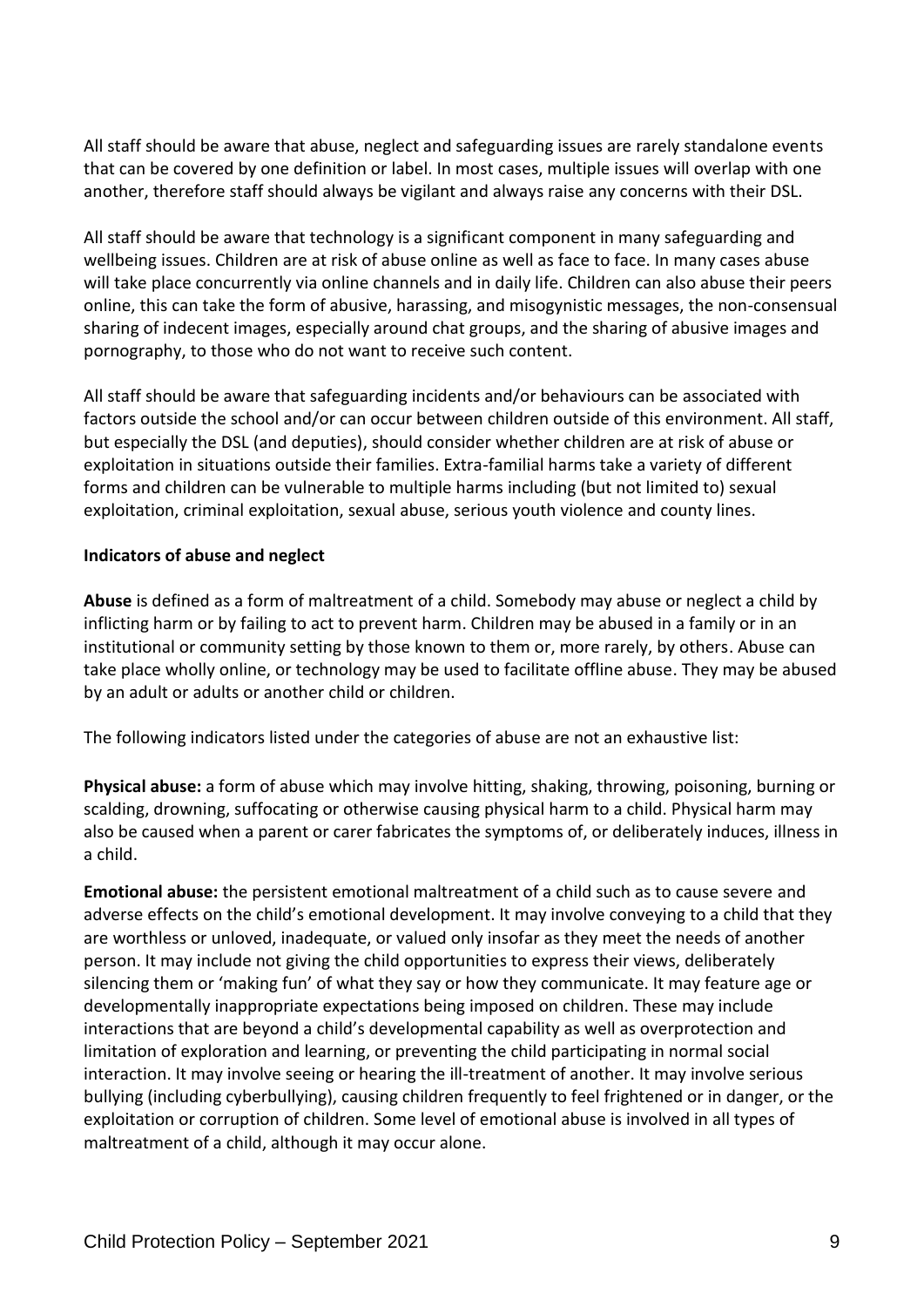**Sexual abuse**: involves forcing or enticing a child or young person to take part in sexual activities, not necessarily involving violence, whether or not the child is aware of what is happening. The activities may involve physical contact, including assault by penetration (for example rape or oral sex) or non-penetrative acts such as masturbation, kissing, rubbing and touching outside of clothing. They may also include non-contact activities, such as involving children in looking at, or in the production of, sexual images, watching sexual activities, encouraging children to behave in sexually inappropriate ways, or grooming a child in preparation for abuse (including via the internet). Sexual abuse is not solely perpetrated by adult males. Women can also commit acts of sexual abuse, as can other children. The sexual abuse of children by other children is a specific safeguarding issue (also known as peer on peer abuse) in education and all staff should be aware of it and of the school's policy and procedures for dealing with it.

**Neglect**: the persistent failure to meet a child's basic physical and/or psychological needs, likely to result in the serious impairment of the child's health or development. Neglect may occur during pregnancy as a result of maternal substance abuse. Once a child is born, neglect may involve a parent or carer failing to: provide adequate food, clothing and shelter (including exclusion from home or abandonment); protect a child from physical and emotional harm or danger; ensure adequate supervision (including the use of inadequate care-givers); or ensure access to appropriate medical care or treatment. It may also include neglect of, or unresponsiveness to, a child's basic emotional needs.

(Source Keeping Children Safe in Education)

# **7. Specific safeguarding issues**

All staff should have an awareness of safeguarding issues that can put children at risk of harm. Behaviours linked to issues such as of drug taking, alcohol abuse, deliberately missing education and consensual and non-consensual sharing of nudes and semi-nudes images and/or videos can be signs that children are at risk. Other safeguarding issues all staff should be aware of include:

### **Child sexual exploitation (CSE) and Child Criminal Exploitation (CCE)**

Both CSE and CCE are forms of abuse and both occur where an individual or group takes advantage of an imbalance of power to coerce, manipulate or deceive a child into taking part in sexual or criminal activity, in exchange for something the victim needs or wants, and/or for the financial advantage or increased status of the perpetrator or facilitator and/or through violence or the threat of violence. CSE and CCE can affect children, both male and female and can include children who have been moved (commonly referred to as trafficking) for the purpose of exploitation.

### **Child Criminal Exploitation (CCE)**

Some specific forms of CCE can include children being forced or manipulated into transporting drugs or money through county lines, working in cannabis factories, shoplifting or pickpocketing. They can also be forced or manipulated into committing vehicle crime or threatening/committing serious violence to others.

Children can become trapped by this type of exploitation as perpetrators can threaten victims (and their families) with violence, or entrap and coerce them into debt. They may be coerced into carrying weapons such as knives or begin to carry a knife for a sense of protection from harm from others. As children involved in criminal exploitation often commit crimes themselves, their vulnerability as victims is not always recognised by adults and professionals (particularly older children), and they are not treated as victims despite the harm they have experienced. They may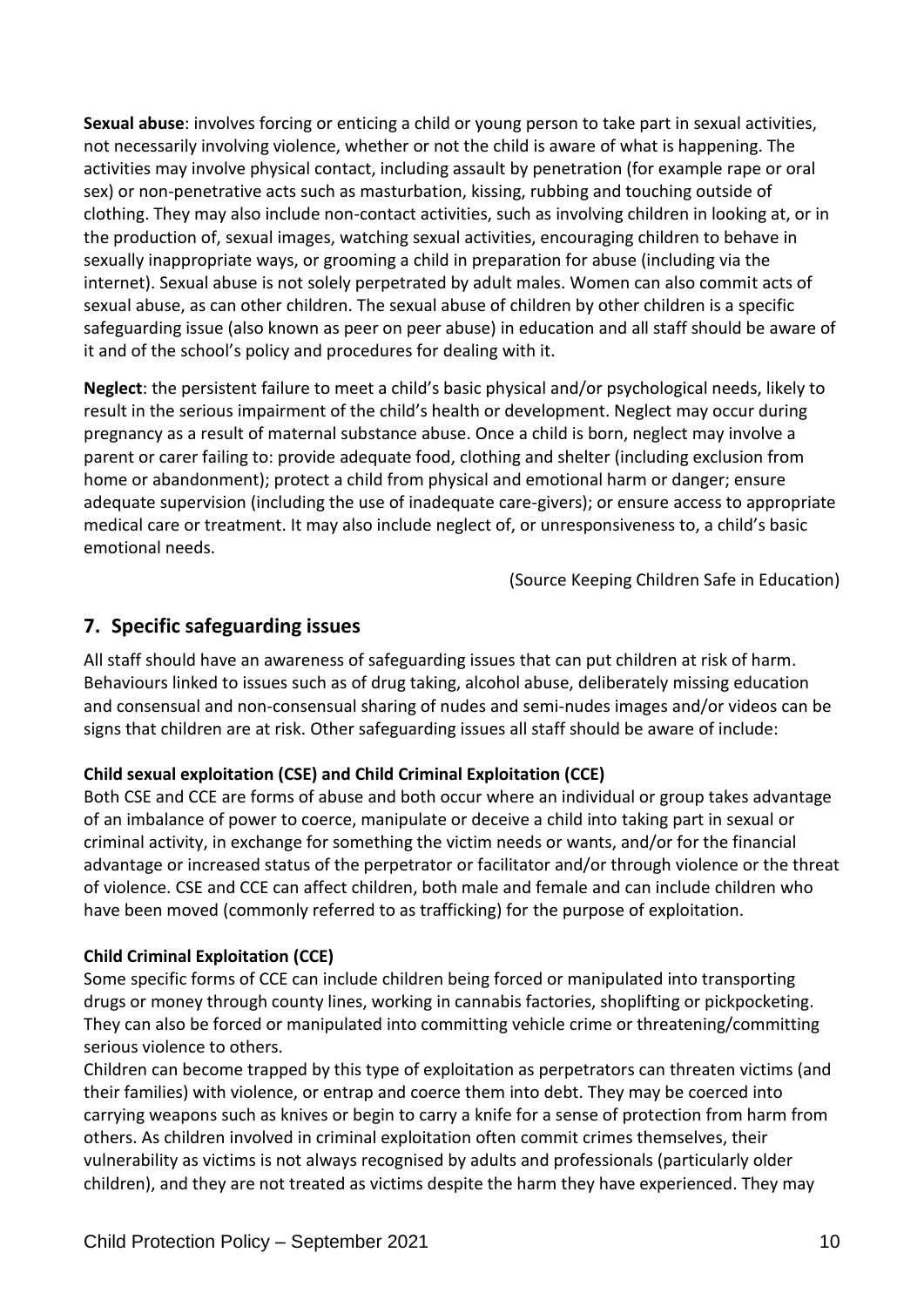still have been criminally exploited even if the activity appears to be something they have agreed or consented to.

It is important to note that the experience of girls who are criminally exploited can be very different to that of boys. The indicators may not be the same, however staff should be aware that girls are at risk of criminal exploitation too. It is also important to note that both boys and girls being criminally exploited may be at higher risk of sexual exploitation.

Further information about CCE including definitions and indicators in included in Appendix A

### **Child Sexual Exploitation (CSE)**

CSE is a form of child sexual abuse. Sexual abuse may involve physical contact, including assault by penetration (for example, rape or oral sex) or nonpenetrative acts such as masturbation, kissing, rubbing, and touching outside clothing. It may include non-contact activities, such as involving children in the production of sexual images, forcing children to look at sexual images or watch sexual activities, encouraging children to behave in sexually inappropriate ways or grooming a child in preparation for abuse including via the internet.

CSE can occur over time or be a one-off occurrence, and may happen without the child's immediate knowledge e.g. through others sharing videos or images of them on social media.

CSE can affect any child, who has been coerced into engaging in sexual activities. This includes 16 and 17 year olds who can legally consent to have sex. Some children may not realise they are being exploited e.g. they believe they are in a genuine romantic relationship.

Further information about CSE including definitions and indicators is included in Appendix A

### **Female Genital Mutilation (FGM)**

Whilst all staff should speak to the DSL (or deputy) with regard to any concerns about FGM, there is a specific legal duty on teachers<sup>5</sup>. If a teacher, in the course of their work in the profession, discovers that an act of FGM appears to have been carried out on a girl under the age of 18, the teacher must report this to the police. See Appendix A for further details.

### **Mental Health**

All staff should be aware that mental health problems can, in some cases, be an indicator that a child has suffered or is at risk of suffering abuse, neglect or exploitation.

Only appropriately trained professionals should attempt to make a diagnosis of a mental health problem. Education staff, however, are well placed to observe children day-to-day and identify those whose behaviour suggests that they may be experiencing a mental health problem or be at risk of developing one.

Where children have suffered abuse and neglect, or other potentially traumatic adverse childhood experiences, this can have a lasting impact throughout childhood, adolescence and into adulthood.

<sup>&</sup>lt;u>.</u> <sup>5</sup> Under section 5B(11) (a) of the Female Genital Mutilation Act 2003, 'teacher' means, in relation to England, a person within section 141A(1) of the Education Act 2002 (persons employed or engaged to carry out teaching work at schools and other institutions in England)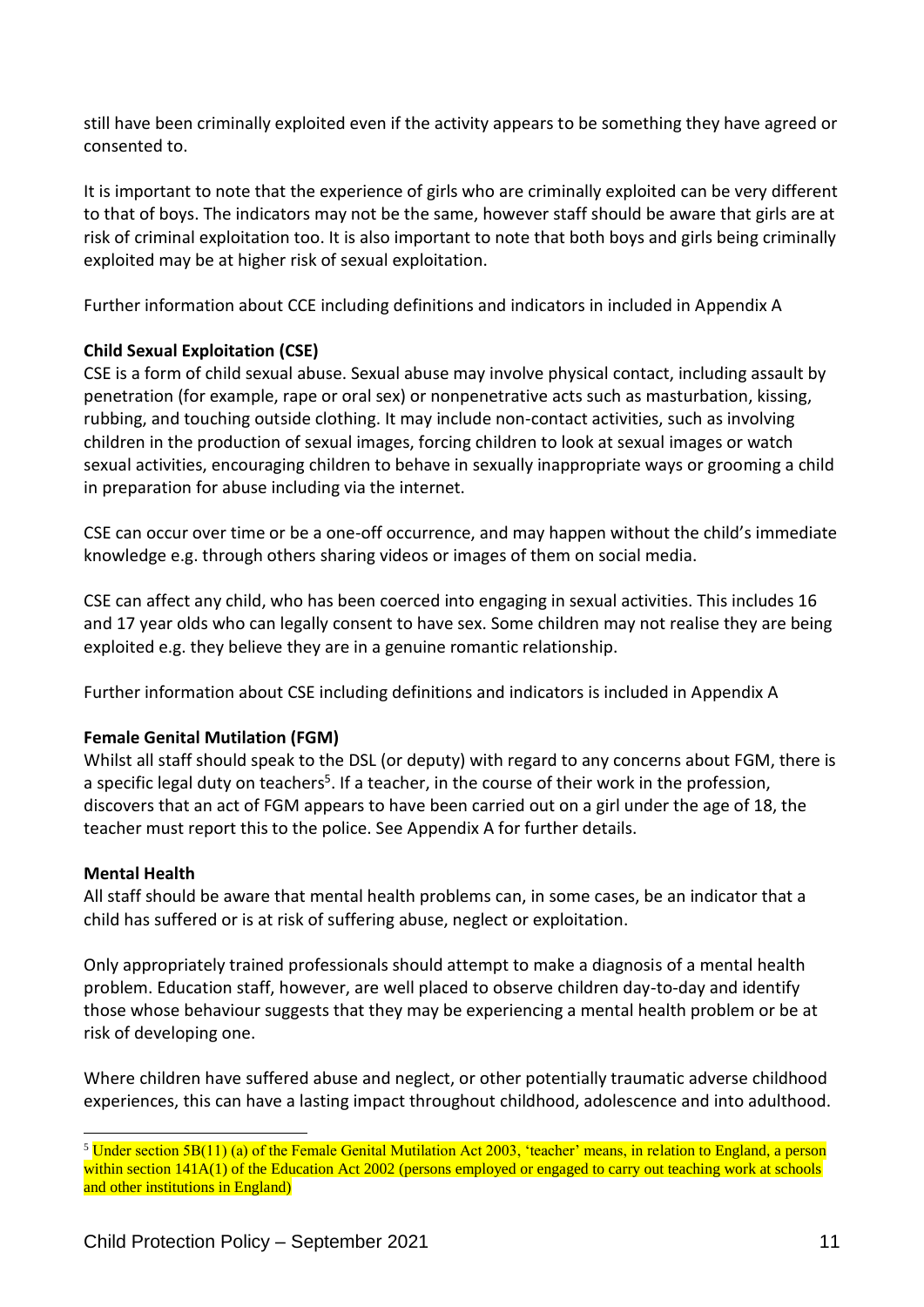It is key that staff are aware of how these children's experiences can impact on their mental health, behaviour and education.

Staff can access a range of advice to help them identify children in need of extra mental health support, this includes working with external agencies. More information can be found in the mental health and behaviour in schools guidance.

If staff have a mental health concern about a child that is also a safeguarding concern, immediate action should be taken, following the school's policy, and speaking to the DSL or a deputy.

### **Peer on peer abuse**

All staff should be aware that children can abuse other children (often referred to as peer on peer abuse). And that it can happen both inside and outside of school and online. It is important that all staff recognise the indicators and signs of peer on peer abuse and know how to identify it and respond to reports.

All staff should understand, that even if there are no reports in school it does not mean it's not happening, it may be the case that it is just not being reported. As such, it is important if staff have any concerns regarding peer on peer abuse they should speak to the DSL (or deputy).

It is essential that all staff understand the importance of challenging inappropriate behaviours between peers, many of which are listed below, that are actually abusive in nature. Downplaying certain behaviours, for example dismissing sexual harassment as "just banter", "just having a laugh", "part of growing up" or "boys being boys" can lead to a culture of unacceptable behaviours, an unsafe environment for children and in worst case scenarios a culture that normalises abuse leading to children accepting it as normal and not coming forward to report it.

Peer on peer abuse is most likely to include, but may not be limited to:

- bullying (including cyberbullying, prejudice-based and discriminatory bullying)
- Abuse in intimate personal relationships between peers
- physical abuse such as hitting, kicking, shaking, biting, hair pulling, or otherwise causing physical harm (this may include an online element which facilitates, threatens and/or encourages physical abuse)
- sexual violence, such as rape, assault by penetration and sexual assault (this may include an online element which facilitates, threatens and/or encourages sexual violence)
- sexual harassment, such as sexual comments, remarks, jokes and online sexual harassment, which may be stand-alone or part of a broader pattern of abuse.
- Causing someone to engage in sexual activity without consent, such as forcing someone to strip, touch themselves sexually, or to engage in sexual activity with a third party.
- Consensual and non-consensual sharing of nudes and semi nudes images and or videos<sup>6</sup> (also known as sexting or youth produced sexual imagery)

1

<sup>6</sup> UKCIS guidance: Sharing nudes and semi-nudes advice for education settings.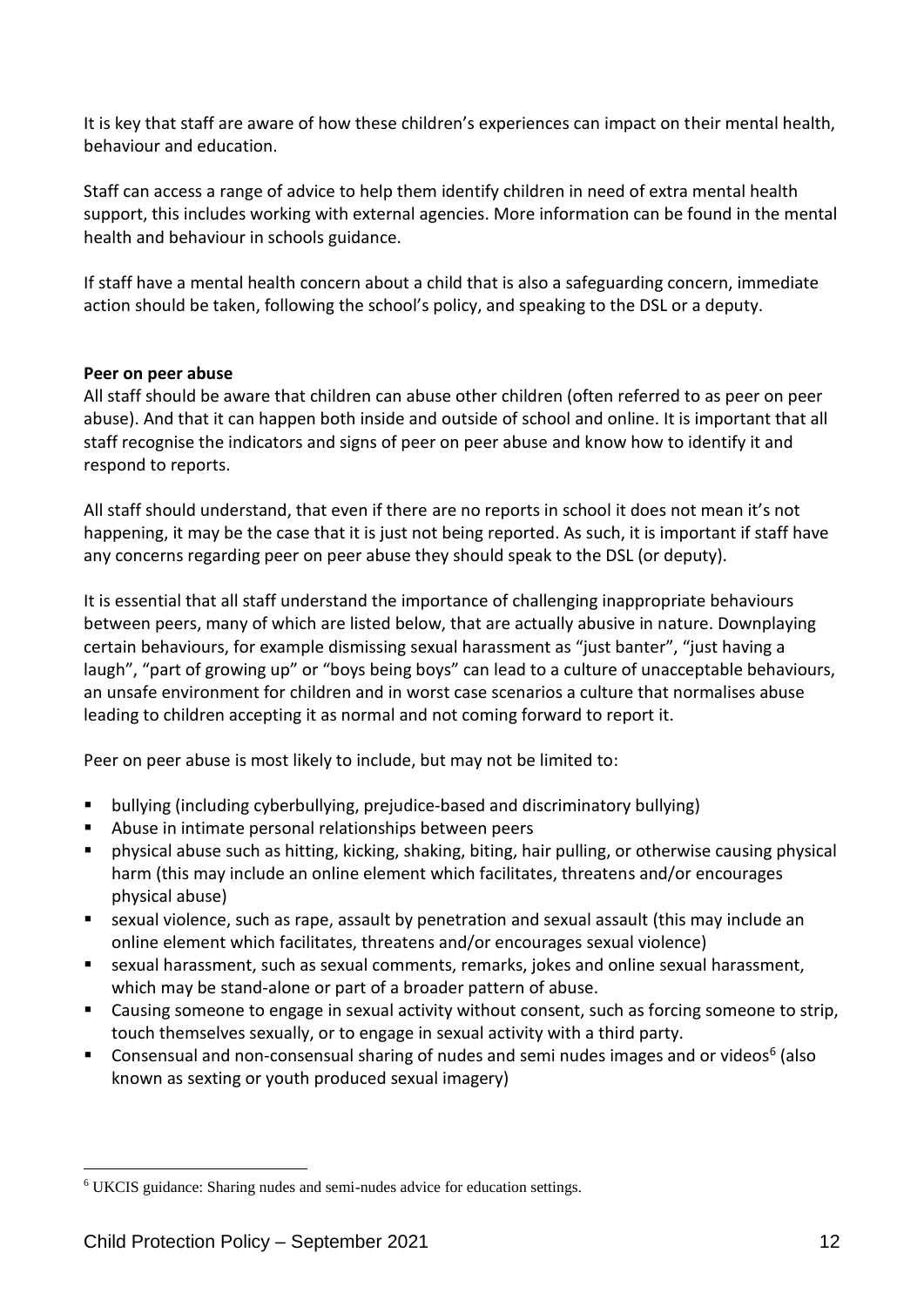- upskirting, which typically involves taking a picture under a person's clothing without their permission, with the intention of viewing their genitals or buttocks to obtain sexual gratification, or cause the victim humiliation, distress or alarm; and
- initiation/hazing type violence and rituals (this could include activities involving harassment, abuse or humiliation used as a way of initiating a person into a group and may also include an online element)

All staff should be clear about the school's policy and procedures with regards to peer on peer abuse and the important role they have to play in preventing it and responding where they believe a child may be at risk from it.

### **Serious violence**

All staff should be aware of the indicators which may signal that children are at risk from, or involved with, serious violent crime. These may include increased absence from school, a change in friendships or relationships with older individuals or groups, a significant decline in performance, signs of self-harm or a significant change in wellbeing, or signs of assault or unexplained injuries. Unexplained gifts or new possessions could also indicate that children have been approached by, or are involved with, individuals associated with criminal networks or gangs and may be at risk of criminal exploitation.

All staff should be aware of the range of risk factors which increase the likelihood of involvement in serious violence, such as being male, having been frequently absent or permanently excluded from school, having experienced child maltreatment and having been involved in offending, such as theft or robbery.

Advice for schools is provided in the [Home Office's Preventing yout](https://assets.publishing.service.gov.uk/government/uploads/system/uploads/attachment_data/file/418131/Preventing_youth_violence_and_gang_involvement_v3_March2015.pdf)h violence and gang [involvement](https://assets.publishing.service.gov.uk/government/uploads/system/uploads/attachment_data/file/418131/Preventing_youth_violence_and_gang_involvement_v3_March2015.pdf) and its [Criminal exploitation of children and vulnerable adults: county lines guidance](https://www.gov.uk/government/publications/criminal-exploitation-of-children-and-vulnerable-adults-county-lines) .

Further information about specific forms of abuse and safeguarding issues can be found in Appendix A. All staff should familiarise themselves with this.

# **8. Children potentially at greater risk of harm**

The governing body recognise that whilst all children should be protected there are some groups of children who are potentially at greater risk of harm and, in some cases, these children may find it difficult to communicate what is happening to them.

### **Children who need a social worker (Child in Need and Child Protection Plans)**

Children may need a social worker due to complex safeguarding or welfare needs. Children may need this help due to abuse, neglect and complex family circumstances. A child's experiences of adversity and trauma can leave them vulnerable to further harm, as well as educationally disadvantaged in facing barriers to attendance, education, behaviour and mental health.

The governing body expects that the Local Authority will share the fact a child has a social worker, and the DSL will hold and use this information so that decisions can be made in the best interests of the child's safety, welfare and educational outcomes. This should be considered as a matter of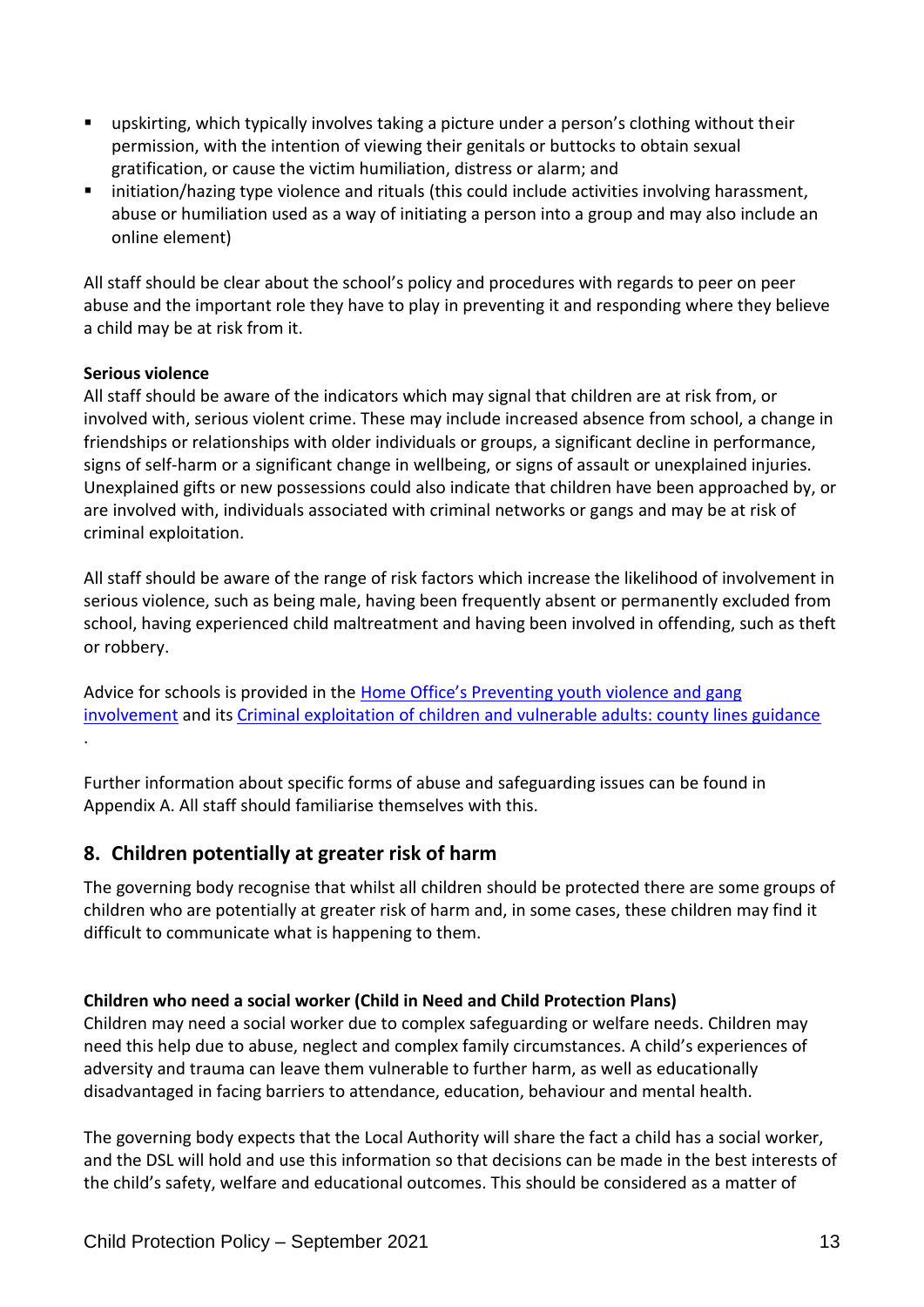routine. There are clear powers to share this information under existing duties on both LAs and school to safeguard and promote the welfare of children.

Where children need a social worker, this should inform decisions about safeguarding (for example, responding to unauthorised absence or missing education where there are known safeguarding risks) and about promoting welfare (for example, considering the provision of pastoral and/or academic support, alongside action by statutory services.

### **Children missing from education**

Children missing education, particularly persistently, can indicate a warning sign to a range of safeguarding issues including neglect, sexual abuse and child sexual and criminal exploitation.

It is important that the school's response to children missing from education supports identifying such abuse and also helps prevent the risk of them going missing in the future. This includes when problems are first emerging but also where children are already known to LA children's social care and need a social worker (such as on a child in need or child protection plan, or as a looked after child), where going missing from education may increase known safeguarding risks within the family or in the community. As such, all staff should be aware of the school's safeguarding response to children missing from education.

Further information and support includes:

- schools' duties regarding children missing education, including information schools must provide to the LA when removing a child from the school roll at standard and non-standard transition points can be found in the DfE's statutory guidance: [Children Missing Education.](https://assets.publishing.service.gov.uk/government/uploads/system/uploads/attachment_data/file/550416/Children_Missing_Education_-_statutory_guidance.pdf)
- General information and advice for schools can be found in the Government's Missing [Children and Adults Strategy.](https://assets.publishing.service.gov.uk/government/uploads/system/uploads/attachment_data/file/117793/missing-persons-strategy.pdf)

### **Elective Home Education**

Many home education children have an overwhelmingly positive learning experience. We would expect the parents' decision to home educate to be made with their child's best education at the heart of the decision. However, this is not the case for all, and home education can mean some children are less visible to the services that are there to keep them safe and supported in line with their needs.

Where a parent/carer has expressed their intention to remove a child from school with a view to educating at home, the school will work together with the LA and other key professionals to coordinate a meeting with parents/carers where possible.

Ideally this would be before a final decision has been made to, to ensure the parents/carers have considered what is in the best interests of each child. This is particularly important where a child has SEND, is vulnerable, and/or has a social worker.

### **Children requiring mental health support**

Mental health problems can, in some cases, be an indicator that a child has suffered or is at risk of suffering abuse, neglect or exploitation.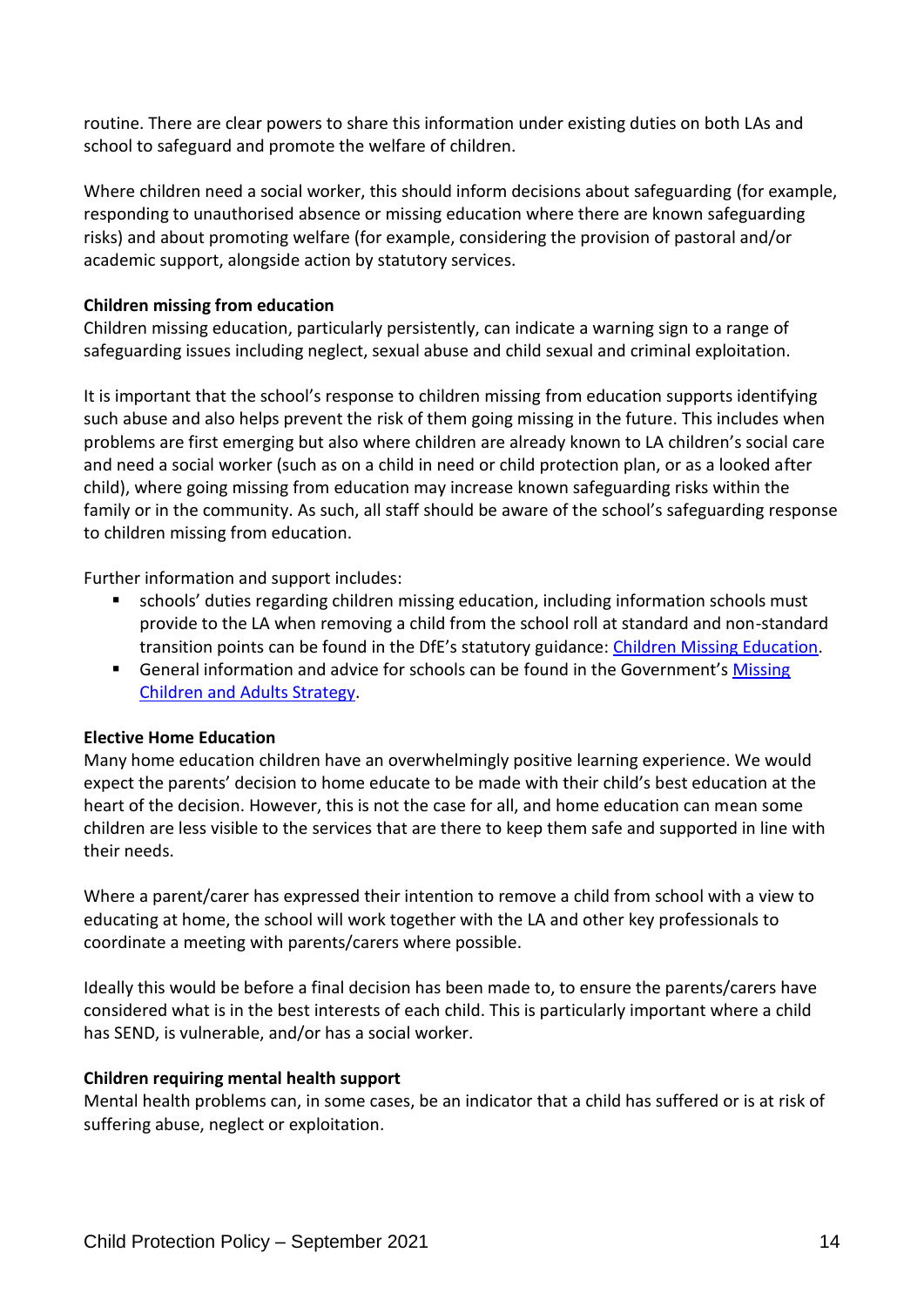The governing body will ensure there is a clear system and process in place for identifying possible mental health problems, including routes to escalate, and a clear referral and accountability system.

Staff can access further advice in a DfE guidance documents [Preventing and tackling bullying,](https://assets.publishing.service.gov.uk/government/uploads/system/uploads/attachment_data/file/623895/Preventing_and_tackling_bullying_advice.pdf)  [mental health and behaviour in schools](https://assets.publishing.service.gov.uk/government/uploads/system/uploads/attachment_data/file/623895/Preventing_and_tackling_bullying_advice.pdf) and [mental health and behaviour in schools](https://assets.publishing.service.gov.uk/government/uploads/system/uploads/attachment_data/file/755135/Mental_health_and_behaviour_in_schools__.pdf) which set out how staff can help prevent mental health problems by promoting resilience as part of an integrated, whole school approach to social and emotional wellbeing, which is tailored to the needs of pupils.

The school's senior mental health lead will be a member of, or be supported by, the senior leadership team.

### **Looked after children and previously looked after children.**

The most common reason for children becoming looked after is as a result of abuse and/or neglect. The governing body/proprietor will ensure staff have the skills, knowledge and understanding to keep looked after children safe.

The governing body will ensure there are arrangements in place so that appropriate staff have the information they need in relation to a child's looked after legal status (whether they are looked after under voluntary arrangements with consent of parents, or on an interim or full care order) and the child's contact arrangements with birth parents or those with parental responsibility.

Appropriate staff will also have information about the child's care arrangements and the levels of authority delegated to the carer by the authority looking after the child. The DSL should have the details of the child's social worker and the name of the virtual school head in the authority that looks after the child.

A previously looked after child potentially remains vulnerable and all staff should have the skills, knowledge and understanding to keep previously looked after children safe. The governing body/proprietor recognise that when dealing with looked after children and previously looked after children, it is important that all agencies work together and prompt action is taken when necessary to safeguard these children, who are a particularly vulnerable group.

**Children with SEN and disabilities, and/or physical health issues** can face additional safeguarding challenges, both in terms of their vulnerability and also in terms of being able to report abuse.

Staff should avoid making assumptions that indicators of possible abuse such as behaviour, mood and injury may relate to the child's disability or medical condition without further exploration.

Staff should also be aware that these children may be more prone to peer group isolation or bullying (including prejudice-based bullying) than other children. Similarly, staff should be aware of the potential for children with SEND or certain medical conditions being disproportionately impacted by behaviours such as bullying without outwardly showing signs or being able to communicate how they are feeling.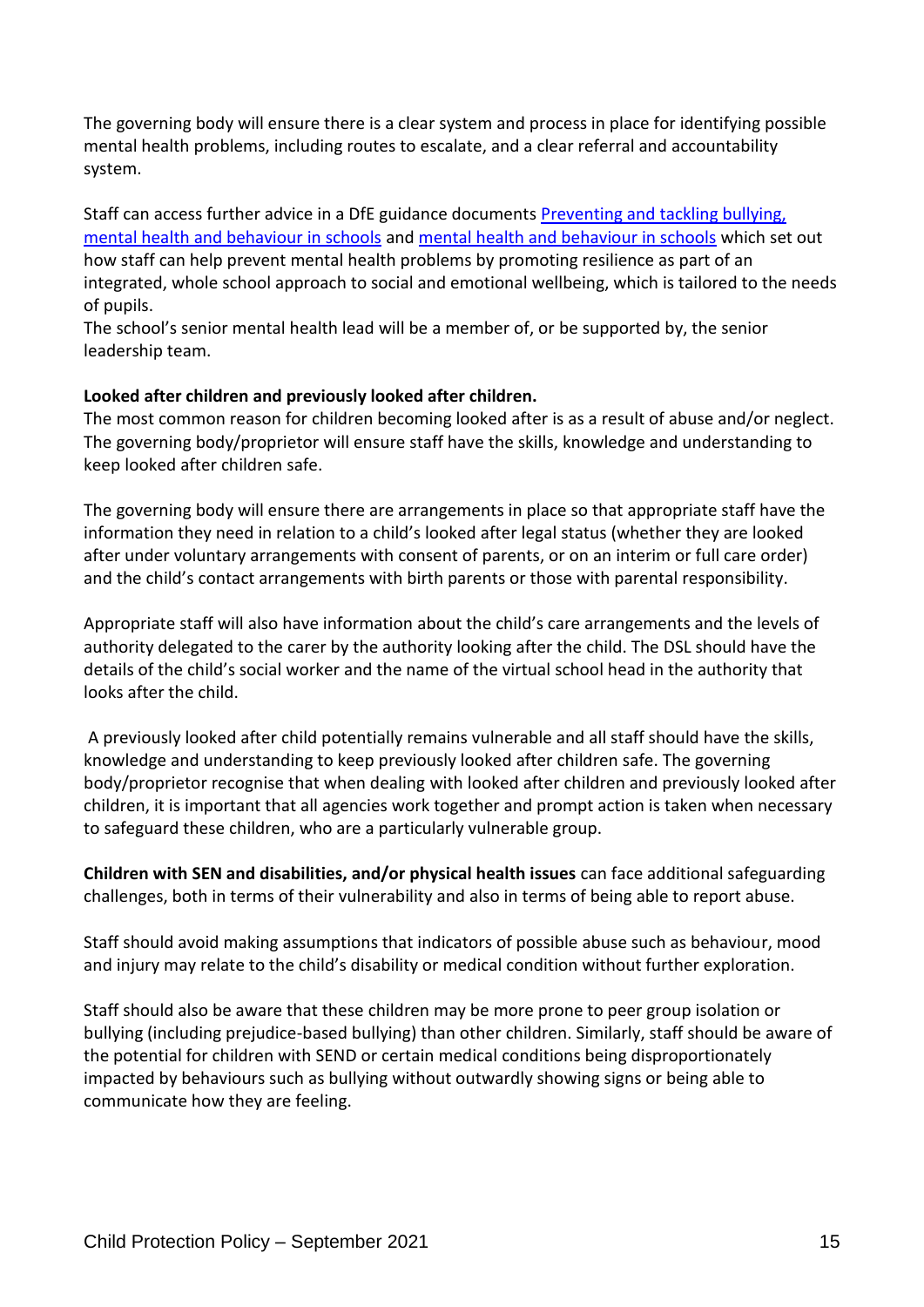# **9. Curriculum**

The governing body will ensure that children and young people are taught about safeguarding, including online safety, through teaching and learning opportunities as part of a broad and balanced curriculum. This is in order to help children stay safe, recognise when they do not feel safe and identify who they might or can talk to. Staff recognise that a one size fits all approach may not be appropriate for all children, and a more personalised or contextualised approach for more vulnerable children, victims of abuse and some SEND children might be needed.

Opportunities to teach safeguarding may include covering relevant issues through Relationships Education and through Health Education *and* Personal, Social, Health and Economic education  $(PHSE).<sup>7</sup>$ 

The governing body will also ensure there is a comprehensive curriculum response to e-safety issues, enabling children and young people and their parents to learn about the risks of new technologies, communication and social media and how to use these responsibly.

The school will ensure that there are appropriate filters and monitoring systems in place to safeguard children and young people from potentially harmful and inappropriate online material.

# **10. Online safety**

The use of technology has become a significant component of many safeguarding issues such as child sexual exploitation, radicalisation and sexual predation and technology often provides the platform that facilitates such harm.

The governing body has had due regard to the additional information and support set out in KCSiE and ensures that the school has a whole school approach to online safety and has a clear policy on use of communications technology in school. Online safety will be a running and interrelated theme when devising and implementing policies and procedures. This will include considering how online safety is reflected in all relevant policies and whilst planning the curriculum, any teacher training, the role of the DSL and any parental engagement.

It is essential that children are safeguarded from potentially harmful and inappropriate online material. The school adopts a whole school approach to online safety to protect and educate pupils and staff in their use of technology, and establishes mechanisms to identify, intervene in, and escalate any concerns as appropriate.

Online safety issues can be categorised into four areas of risk:

- Content: being exposed to illegal, inappropriate or harmful content, for example, pornography, fake news, racism, misogyny, self-harm, suicide, anti-Semitism, or radicalisation or extremism;
- Contact: being exposed to harmful online interaction with other users, for example, peer to peer pressure, commercial advertising, and adults posing as children or young adults with the intention to groom or exploit them for sexual, criminal, financial or other purposes;

<u>.</u>

<sup>&</sup>lt;sup>7</sup> The government has made regulations which will make the subjects of Relationships Education (for all primary pupils) and Relationships and Sex Education (for all secondary pupils) and Health Education (for all pupils in state funded schools) mandatory from September 2020.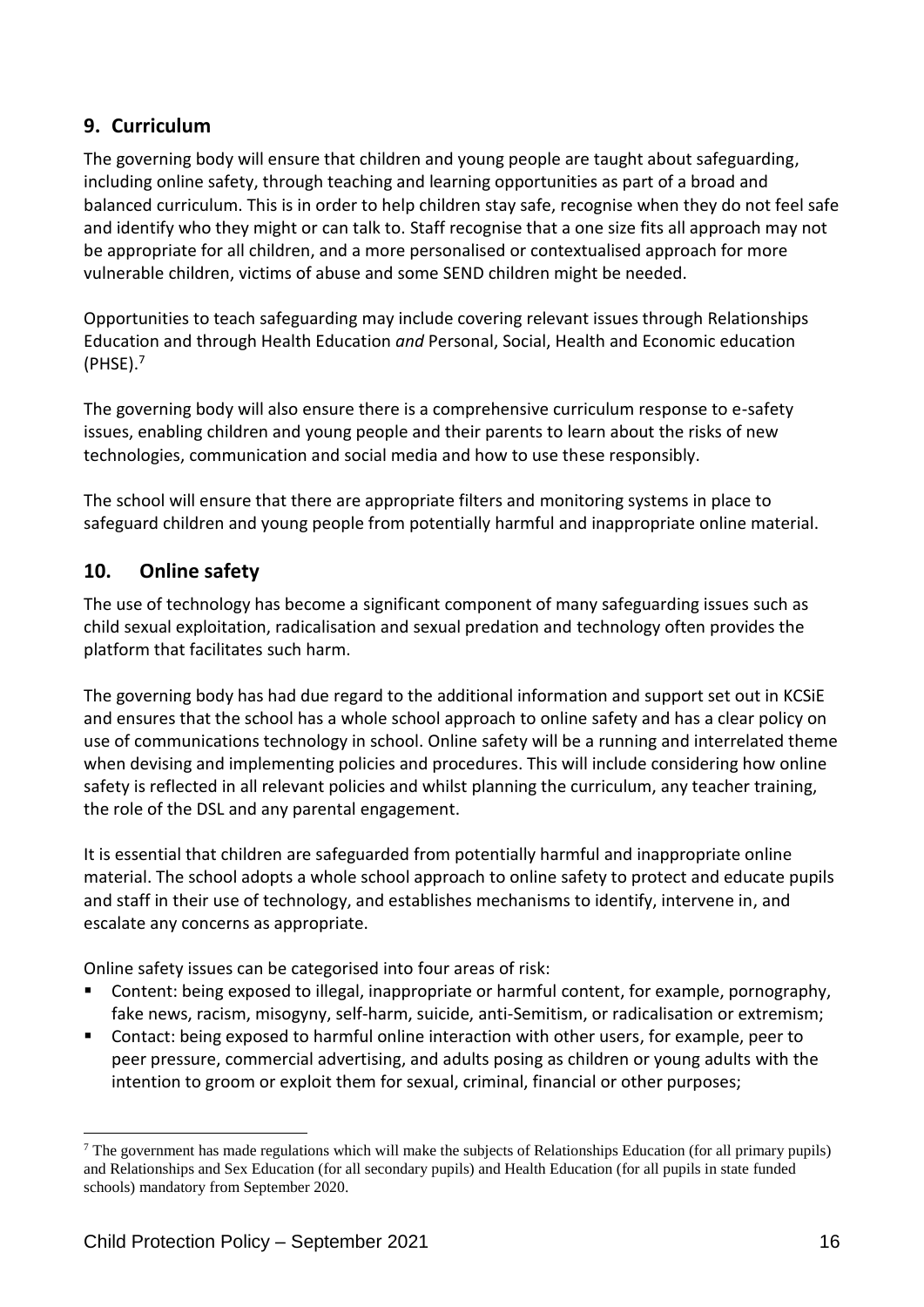- Conduct: personal online behaviour that increases the likelihood of, or causes, harm, for example, making, sending and receiving explicit images (e.g. consensual and non-consensual sharing of nudes and semi-nudes and/or pornography, sharing other explicit images, and online bullying); and
- Commerce: risks such as online gambling, inappropriate advertising, phishing and/or financial scams. If staff feel that either they or pupils are at risk this should be reported to the Anti-Phishing Working Group (https://apwg.org/).

The governing body will ensure that an annual review is undertaken of the school's approach to online safety, supported by an annual risk assessment that considers and reflects the risks pupils face online.

School staff can access resources, information and support as set out in Annex D of KCSiE.

### **11. Procedures**

If staff notice any indicators of abuse/neglect or signs that a child or young person may be experiencing a safeguarding issue they should record their concerns on CPOMs without delay. (Support to access CPOMs can be gained from the DSL or DDSL if necessary and should not prevent the reporting of an incident.

### **What to do if you are concerned.**

If a child makes an allegation or disclosure of abuse against an adult or other child or young person, it is important that you:

- Stay calm and listen carefully;
- Accept what is being said;
- Allow the child/young person to talk freely do not interrupt or put words in the child/young person's mouth;
- Only ask questions when necessary to clarify, do not investigate or ask leading questions;
- Reassure the child, but don't make promises which it might not be possible to keep;
- Do not promise confidentiality;
- Emphasise that it was the right thing to tell someone;
- Reassure them that what has happened is not their fault:
- Do not criticise the perpetrator;
- Explain what has to be done next and who has to be told:
- Make a written record, which should be signed and include the time, date and your position in school;
- Do not include your opinion without stating it is your opinion;
- Pass the information to the DSL or DDSL without delay
- Consider seeking support for yourself and discuss this with the DSL as dealing with a disclosure can be distressing.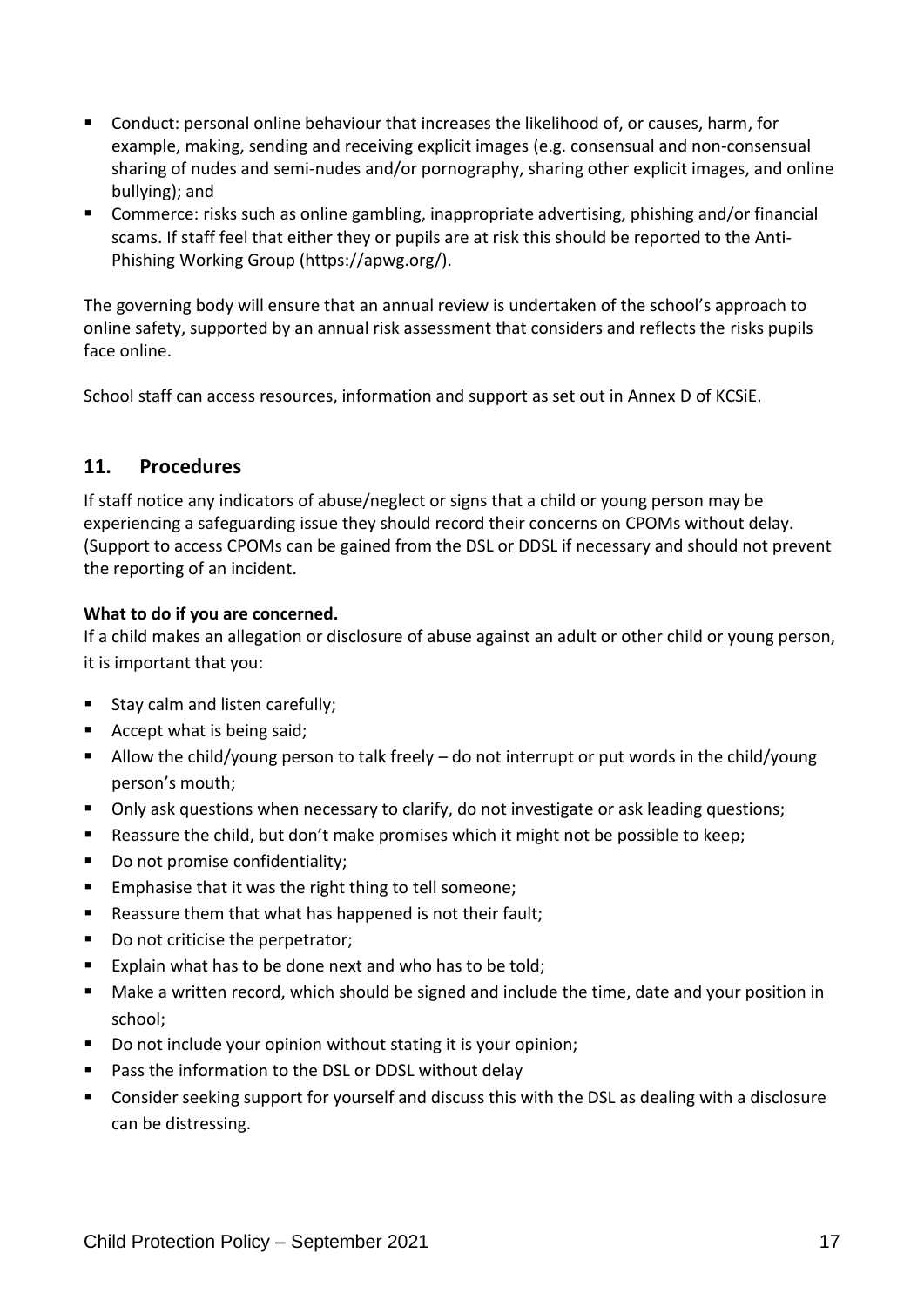When a record of a safeguarding concern is passed to the DSL, the DSL will record the time and date the record of concern was received. The DSL will assess the concern and, taking into account any other safeguarding information known about the child/young person, consider whether it suggests that the threshold of significant harm, or risk of significant harm, has been reached. If the DSL is unsure whether the threshold has been met, they will contact the MASH Professional Consultation Line for advice (0345 606 1499). Where appropriate, the DSL will complete and submit the SSP multi agency referral form (MARF) [\(available on the SSP](https://earlyhelpportal.suffolk.gov.uk/web/portal/pages/marf#h1) website)<sup>8</sup>.

Where the DSL believes that a child or young person may be at imminent and significant harm risk of harm they should call Customer First immediately and then complete the SSP MARF within 24 hours to confirm the referral. In these circumstances, it is important that any consultation should not delay a referral to Customer First.

Where a safeguarding concern does not meet the threshold for completion of a MARF, the DSL should record how this decision has been reached and should consider whether additional needs of the child have been identified that might be met by a coordinated offer of early help.

School staff might be required to contribute to multi-agency plans to provide additional support to children. This might include attendance at child protection conferences or core group meetings. The school is committed to providing as much relevant up to date information about the child as possible, including submitting reports for child protection conferences in advance of the meeting in accordance with SSP procedures and timescales.

Where reasonably possible, the school is committed to obtaining more than one emergency contact number for each pupil.

School staff must ensure that they are aware of the procedure to follow when a child goes missing from education. (See Appendix B)

### **Peer on Peer Abuse (Including child on child sexual abuse or sexual harassment)**

In most instances, the conduct of pupils towards each other will be covered by the behaviour policy. However, some allegations may be of such a serious nature that they may raise safeguarding concerns. The school is clear that abuse is abuse and should never be tolerated or passed off as "banter", "just having a laugh" or "part of growing up".

Staff should be aware that issues associated with disability, ethnicity, gender, and sexual orientation may make it more difficult for children to report abuse.

Peer on peer abuse can manifest itself in many ways and may include sexual violence and sexual harassment, physical abuse such as hitting, kicking, shaking, biting, hair pulling, or otherwise causing physical harm, sexting (also known as self-generated indecent images), initiation/hazing type violence and rituals. (See Appendix A)

Any incidents of serious peer on peer abuse will be managed according to school procedures which detail measures to minimise the risk of peer on peer abuse, how allegations of peer abuse will be

<sup>1</sup>  $8$  N.B. The exception to this process will be in those cases of known FGM where there is a mandatory requirement for the teacher to report directly to the police, although the DSL should also be made aware.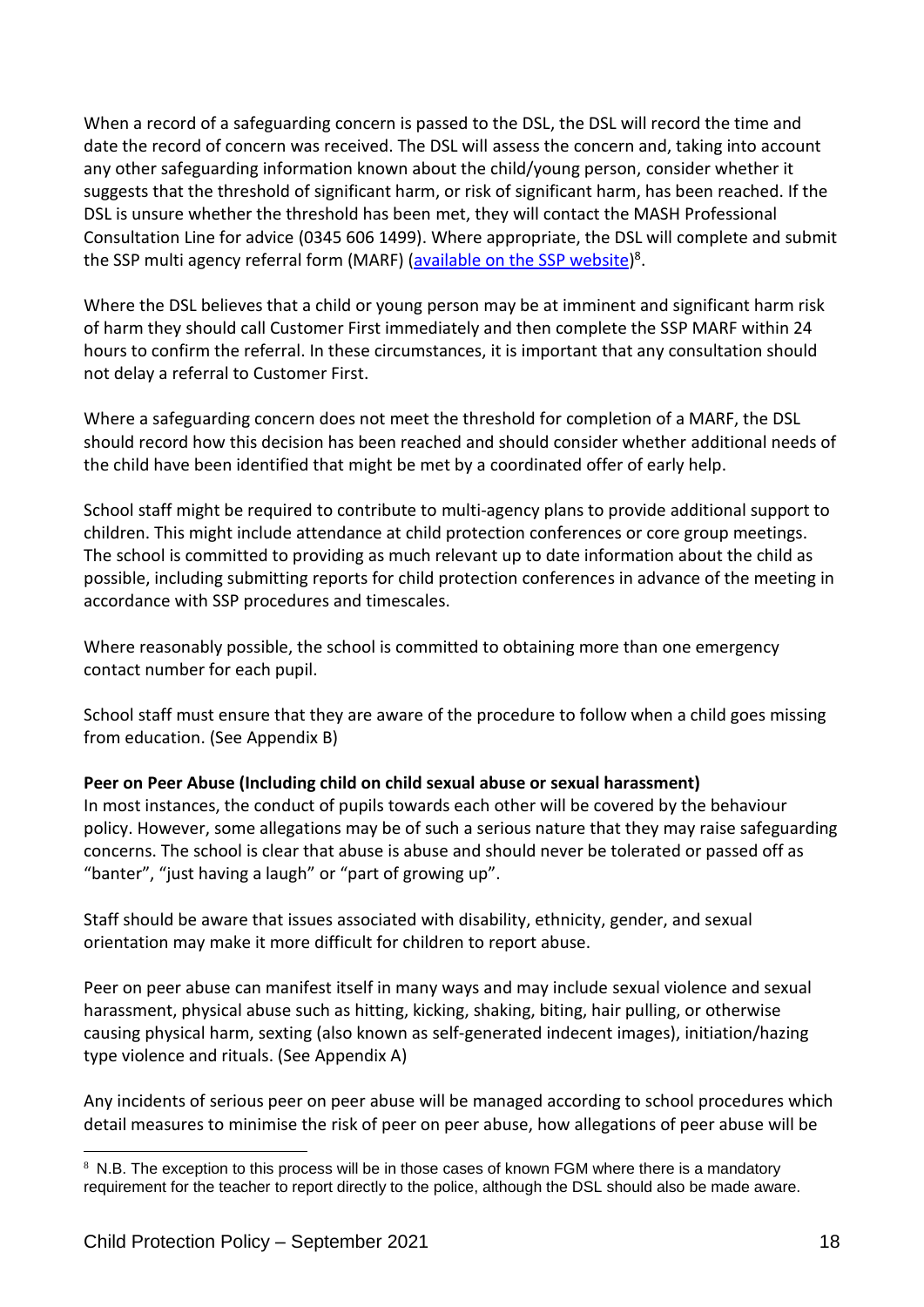recorded, investigated and dealt with, and processes for how victims, perpetrators and any other child affected by peer on peer abuse will be supported.

Most cases of pupils hurting other pupils will be dealt with under our school's Behaviour Policy / Anti-bullying Policy, but this Child Protection and Safeguarding Policy will apply to any allegations that raise safeguarding concerns. This might include where the alleged behaviour:

- Is serious, and potentially a criminal offence
- Could put pupils in the school at risk
- Is violent
- Involves pupils being forced to use drugs or alcohol
- Involves sexual exploitation or sexual abuse, such as indecent exposure, sexual assault, or sexually inappropriate pictures or videos (including sexting)

If a pupil makes an allegation of abuse against another pupil:

- You must inform the DSL via CPOMs and record the allegation, but do not investigate it
- The DSL will contact the local authority children's social care team and follow its advice, as well as the police if the allegation involves a potential criminal offence
- The DSL will put a risk assessment and support plan into place for all children involved both the victim(s) and the child(ren) against whom the allegation has been made – with a named person they can talk to if needed
- The DSL will contact the children and adolescent mental health services (CAMHS), if appropriate

We will minimise the risk of peer-on-peer abuse by:

- Adopting a zero-tolerance approach
- Challenging gender stereotypes through our use of language and the curriculum
- Challenging any form of derogatory or sexualised language or behaviour
- Being vigilant to issues that particularly affect different genders for example, sexualised or aggressive touching or grabbing towards female pupils, and initiation or hazing type violence with respect to boys
- Ensuring our curriculum helps to educate pupils about appropriate behaviour and consent
- Ensuring pupils know they can talk to staff confidentially
- Ensuring staff are trained to understand that a pupil harming a peer could be a sign that the child is being abused themselves, and that this would fall under the scope of this policy
- Once the outcome of the incident(s) has been established it is necessary to ensure future incidents of abuse do not occur again and consider the support and intervention required for those involved.

Supporting those involved in incidents of peer-on-peer abuse

For the young person who has been harmed (alleged victim)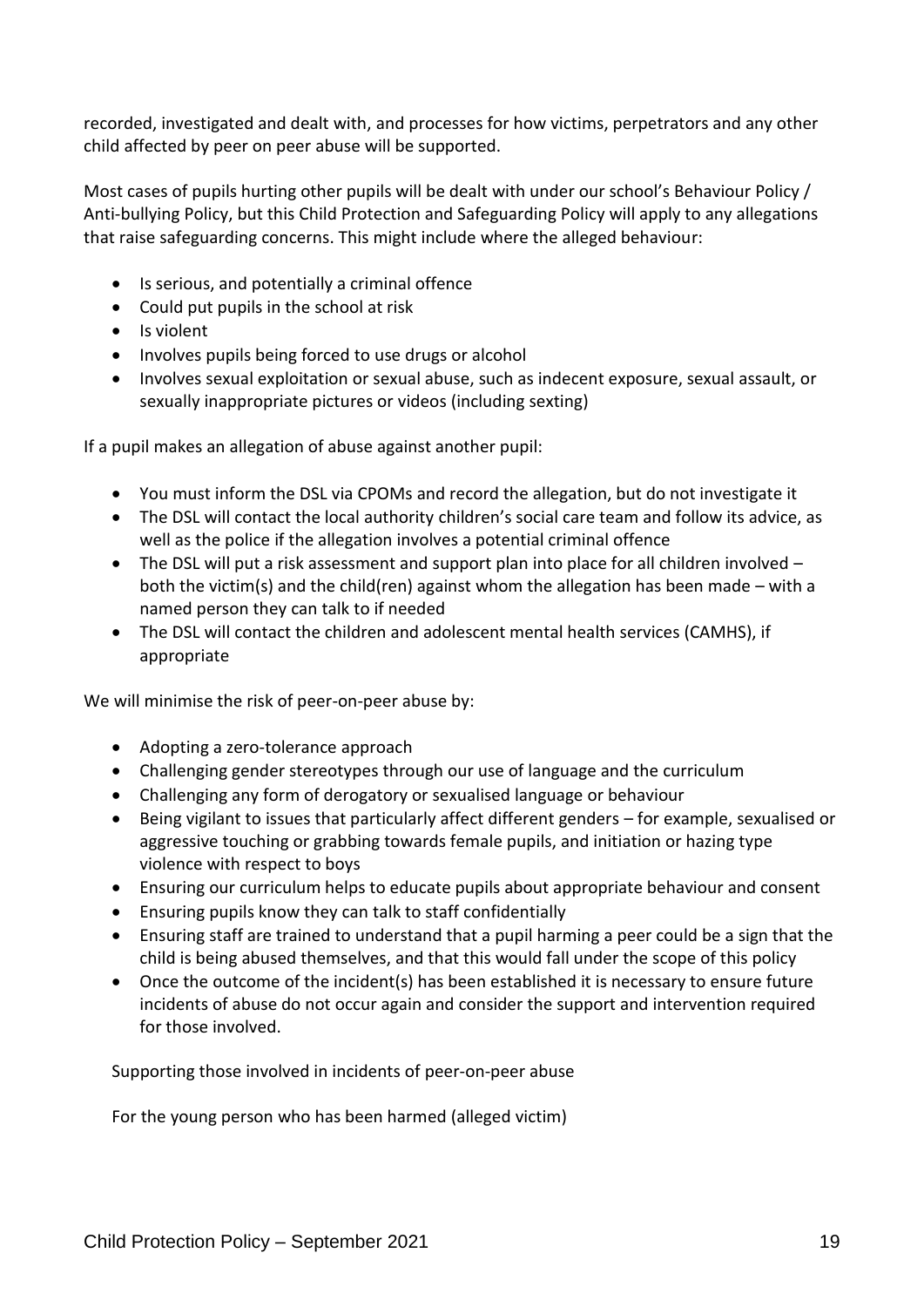- What support the pupil requires depends on the individual. It may be that they wish to seek counselling or one to one support via a mentor. It may also be that they feel able to deal with the incident(s) on their own or with support of family and friends. In which case it is necessary that the child continues to be monitored and offered support should they require it in the future. If the incidents are of a bullying nature, the pupil may need support in improving peer groups/relationships with other pupils or some restorative justice work with all those involved may be required.
- Other interventions that could be considered may target a whole class or year group for example a speaker on cyber bullying, relationship abuse etc. It may be that through the continued curriculum of PHSE that certain issues can be discussed and debated more frequently.
- If the pupil feels particularly vulnerable it may be that a risk assessment can be put in place for them whilst in school so that they have someone named that they can talk to, support strategies for managing future issues and identified services to offer additional support.

For the young person who has displayed harmful behaviour (alleged perpetrator)

- In this circumstance it is important to find out why the child has behaved in such a way. It may be that they are experiencing their own difficulties and may even have been harmed themselves in a similar way. In such cases support such as one to one mentoring or counselling may also be necessary. Particular support from identified services may be necessary through an early help referral and the child may require additional support from family members.
- Once the support required to meet the individual needs of the pupil has been met, it may be important that the child receives a consequence for their behaviour. This may be in the form of restorative justice e.g. making amends with the pupil they have targeted if this has been some form of bullying. In the cases of sexually harmful behaviour it may be a requirement for the pupil to engage in one to one work with a particular service or agency (if a crime has been committed this may be through the police or youth offending service). If there is any form of criminal investigation ongoing it may be that this pupil cannot be educated on site until the investigation has concluded. In which case, they will need to be provided with appropriate support and education whilst off site.
- Even following the conclusion of any investigation the behaviour that the pupil has displayed may continue to pose a risk to others in which case an individual risk assessment may be required. This should be completed via a multi- agency response to ensure that the needs of the child and the risks towards others are measured by all of those agencies involved including the pupil and their parents. This may mean additional supervision of the pupil or protective strategies if the child feels at risk of engaging in further inappropriate or harmful behaviour.

### After care

• It is important that following the incident all those involved continue to feel supported and receive help even if they have stated that they are managing the incident. Sometimes the feelings of remorse, regret or unhappiness may occur at a much later stage than the incident. It is important to ensure that those involved do not engage in any further harmful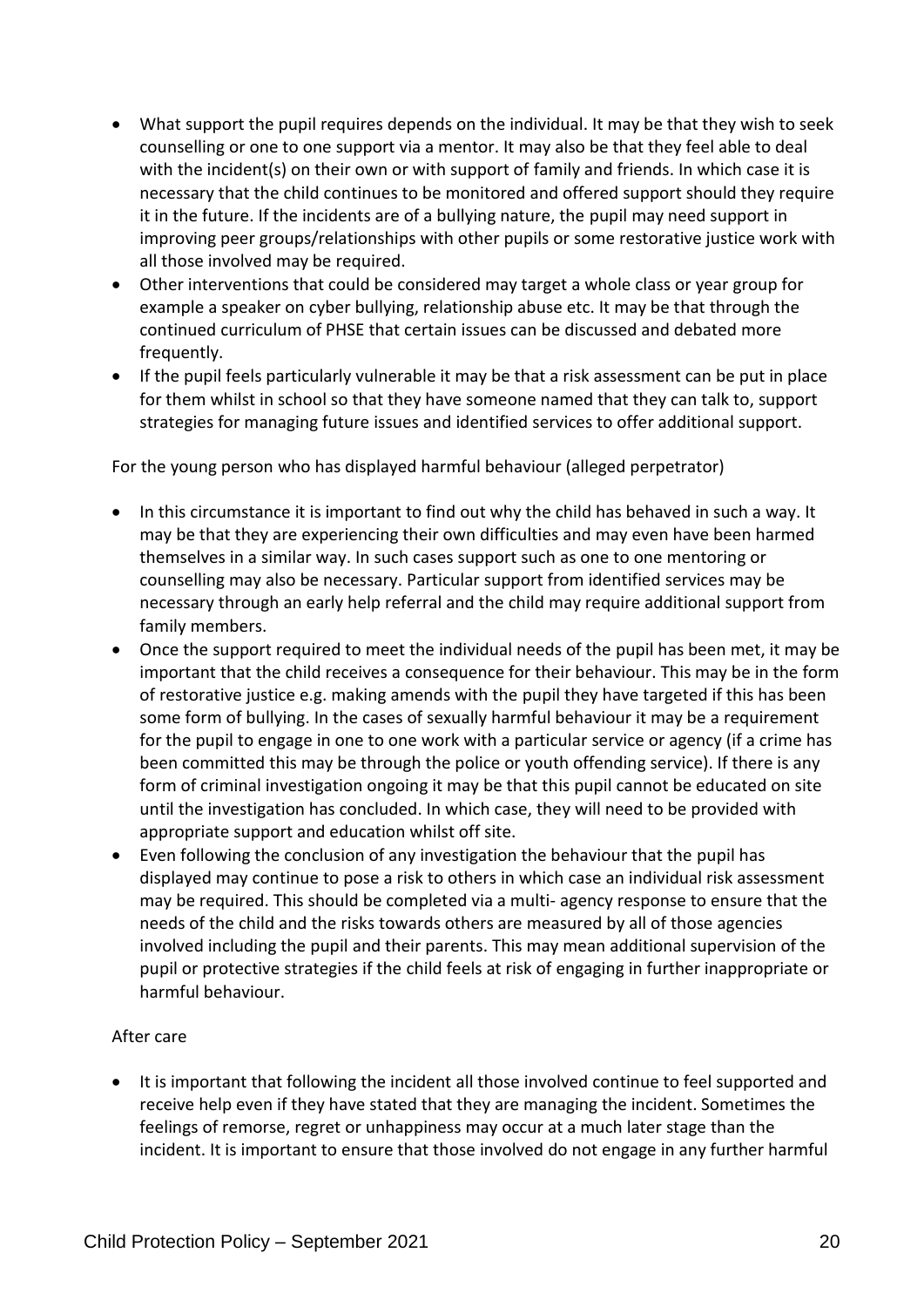behaviour either towards someone else or to themselves as a way of coping (e.g. self-harm). In which case, regular reviews with the pupils following the incident(s) are imperative.

# **12. Information sharing, record keeping and confidentiality**

Information sharing is vital in safeguarding children by identifying and tacking all forms of abuse and neglect, and in promoting children's welfare, including their educational outcomes. Schools have clear powers to share, hold and use information for these purposes.

As part of meeting a child's needs, the school understands that it is critical to recognise the importance of information sharing between professionals and local agencies and will contribute to multi-agency working in line with Working Together to Safeguard Children. Where there are concerns about the safety of a child, the sharing of information in a timely and effective manner between organisations can reduce the risk of harm. Whilst the Data Protection Act 2018 places duties on organisations and individuals to process personal information fairly and lawfully, it is not a barrier to sharing information where the failure to do so would result in a child or vulnerable adult being placed at risk of harm. Similarly, human rights concerns, such as respecting the right to a private and family life would not prevent sharing where there are real safeguarding concerns. Staff should not assume a colleague or another professional will take action and share information that might be critical in keeping children safe. Staff will have regard to the Government guidance: [Information sharing: advice for practitioners providing safeguarding services](https://assets.publishing.service.gov.uk/government/uploads/system/uploads/attachment_data/file/721581/Information_sharing_advice_practitioners_safeguarding_services.pdf) to children, young [people, parents and carers w](https://assets.publishing.service.gov.uk/government/uploads/system/uploads/attachment_data/file/721581/Information_sharing_advice_practitioners_safeguarding_services.pdf)hich supports staff who have to make decisions about sharing information. This advice includes the seven golden rules for sharing information and considerations with regard to the Data Protection Act 2018 and General Data Protection Regulation (GDPR). If in any doubt about sharing information, staff should speak to the DSL or a deputy.

Well-kept records are essential to good child protection practice. All concerns, discussions and decisions made and the reasons for those decisions should be recorded in writing. If in doubt about recording requirements, staff should discuss with the DSL.

The school recognises that confidentiality should be maintained in respect of all matters relating to child protection. Information on individual child protection cases may be shared by the DSL or alternate DSL with other relevant members of staff. This will be on a 'need to know' basis and where it is in the child's best interests to do so.

A member of staff must never guarantee confidentiality to anyone about a safeguarding concern (including parents / carers or pupils) or promise a child to keep a secret which might compromise the child's safety or wellbeing.

As well as allowing for information sharing, in circumstances where it is warranted because it would put a child at risk of serious harm, the DPA 2018 and the GDPR allow schools to withhold information. This may be particularly relevant where a child is affected by domestic abuse perpetuated by a parent or carer.

Ordinarily, the school will always undertake to share its intention to refer a child to Social Care with their parents /carers unless to do so could put the child at greater risk of harm, or impede a criminal investigation. If in doubt, staff will consult with the MASH Professional Consultation Line on this point.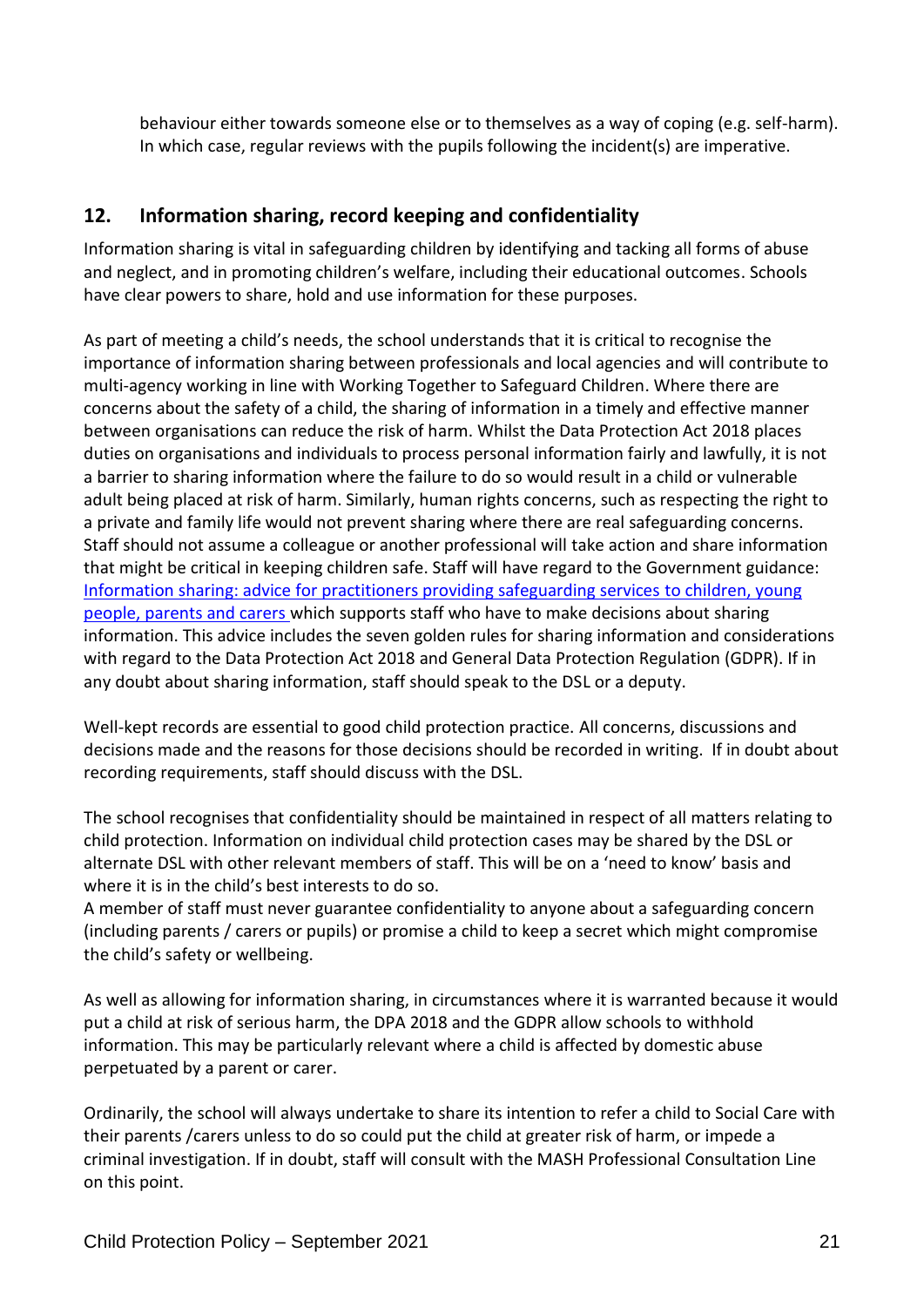The school will have regard to [SCC Guidance for schools on maintaining and transferring pupil](https://d.docs.live.net/7a62324088aaf90b/1%20Bures/Safeguarding/KCSiE%20Sept%202021/wa_29-8-2019-101753_Guidance_for_schools_on_maintaining_pupil_safeguarding_Sept_2019.pdf)  [safeguarding/child protection records.](https://d.docs.live.net/7a62324088aaf90b/1%20Bures/Safeguarding/KCSiE%20Sept%202021/wa_29-8-2019-101753_Guidance_for_schools_on_maintaining_pupil_safeguarding_Sept_2019.pdf) Where a child leaves the school, the DSL will ensure their child protection file is transferred to the new school as soon as possible (within 5 days for an inyear transfer or within the first 5 days of the start of a new term). The file will be transferred separately from the main pupil file, ensuring secure transit, and confirmation of receipt should be obtained.

# **13. Managing allegations made against teachers, including supply teachers, other staff, volunteers and contractors**

The school will follow the SSP [Arrangements for Managing Allegations of Abuse Against People](https://suffolksp.org.uk/assets/Working-with-Children-Adults/LADO/2019-12-10-Arrangements-for-Managing-Allegations-of-Abuse-v9.pdf)  [Who Work With Children or Those Who Are in](https://suffolksp.org.uk/assets/Working-with-Children-Adults/LADO/2019-12-10-Arrangements-for-Managing-Allegations-of-Abuse-v9.pdf) A Position of Trust if an allegation is made against an adult in a position of trust.

An allegation is any information which indicates that a member of staff /volunteer may have:

- behaved in a way that has harmed a child, or may have harmed a child;
- possibly committed a criminal offence against or related to a child; or
- behaved towards a child or children in a way that indicates he/she may pose a risk of harm to children; and/or
- behaved or may have behaved in a way that indicates they may not be suitable to work with children.

This applies to any child the member of staff, supply teacher, volunteer or contractor has contact with in their personal, professional or community life. It also applies regardless of whether the alleged abuse took place in our school.

If any member of staff has concerns that a colleague, supply teacher, volunteer or contractor might pose a risk to children, it is their duty to report these to the headteacher. Where the concerns or allegations are about the headteacher, these should be referred to the Chair of Governors.

The headteacher/Chair of Governors should report the concern to the Local Authority Designated Officer (LADO) within one working day.

The corporate director for Children and Young People's Services, has identified dedicated staff to undertake the role of LADO. LADOs can be contacted via email on [LADO@suffolk.gov.uk](mailto:LADO@suffolk.gov.uk) or by using the LADO central telephone number: **0300 123 2044** for allegations against all staff and volunteers.

### **14. Use of school premises for non-school activities**

The governing body/ will ensure that where school facilities/premises are hired or rented out to organisations or individuals, sports associations or service providers to run community or extracurricular activities appropriate arrangements are in place to keep children safe.

The governing body will seek assurance that the body concerned has appropriate child protection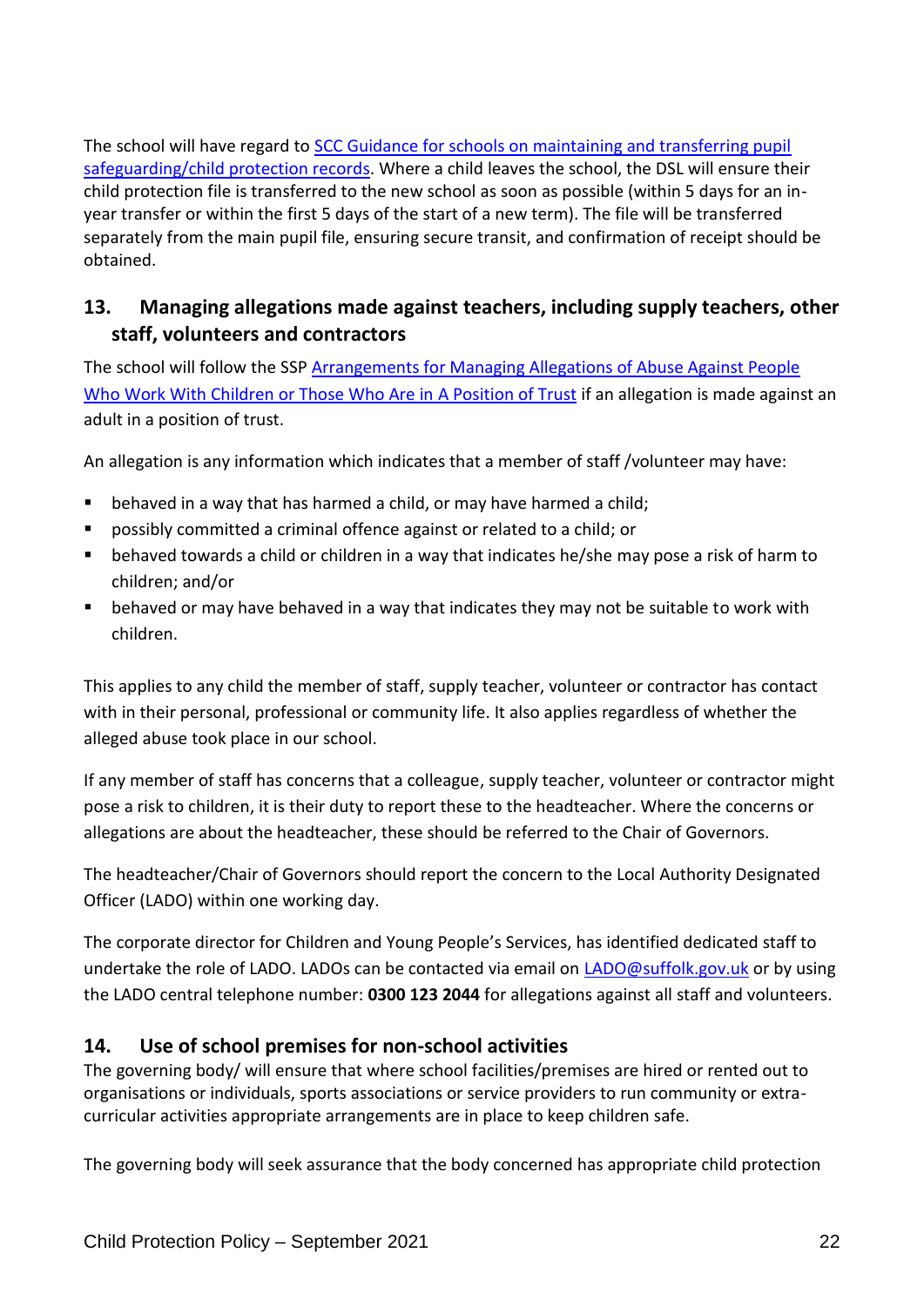and safeguarding policies and procedures in place, including inspecting these as needed. Arrangements will also be put in place for the body hiring or renting the school facilities or premises to liaise with the school on these matters where appropriate.

Where a lease or hire agreement is entered into the governing body will ensure safeguarding requirements are included as a condition of use and occupation of the premises; this will make clear that any failure to comply would lead to termination of the agreement.

# **15. Whistleblowing**

The governing body/proprietor recognises that children cannot be expected to raise concerns in an environment where staff fail to do so.

Whistleblowing is 'making a disclosure in the public interest' and occurs when a worker (or member of the wider school community) raises a concern about danger or illegality that affects others, for example, pupils in the school or members of the public.

All staff should be aware of their duty to raise concerns, where they exist, about the management of child protection, which may include the attitude or actions/inactions of colleagues, poor or unsafe practice and potential failures in the school's safeguarding arrangements.

The governing body/proprietor would wish for everyone in the school community to feel able to report any child protection/safeguarding concerns through existing procedures within school, including the whistleblowing procedure adopted by governors/proprietor where necessary (a model Whistleblowing policy is available from Schools' Choice where schools buy into that service). However, for members of staff who do not feel able to raise such concerns internally, there is a NSPCC whistleblowing helpline. Staff can call 0800 028 0285 (line available from 8.00am to 8.00pm, Monday to Friday) or email: [help@nspcc.org.uk](mailto:help@nspcc.org.uk)

# **16. Useful Contacts:**

Multi-agency Safeguarding Hub (MASH) Professional Helpline: 0345 606 [1499](tel:00443456061499)

Customer First (Professional Referral Line) for use in emergencies only: [0345](tel:00443456066167) 606 6167

Customer First: 0808 800 4005

Police (emergency only): 999

Suffolk Police main switchboard: 01473 613500

Suffolk Police Cybercrime Unit: 101

Suffolk Local Safeguarding Partnership [www.suffolksp.org.uk](http://www.suffolksp.org.uk/)

Suffolk County Council[: www.suffolk.gov.uk/community-and-safety/staying-safe-online/e-safer](http://www.suffolk.gov.uk/community-and-safety/staying-safe-online/e-safer-suffolk/)[suffolk/](http://www.suffolk.gov.uk/community-and-safety/staying-safe-online/e-safer-suffolk/)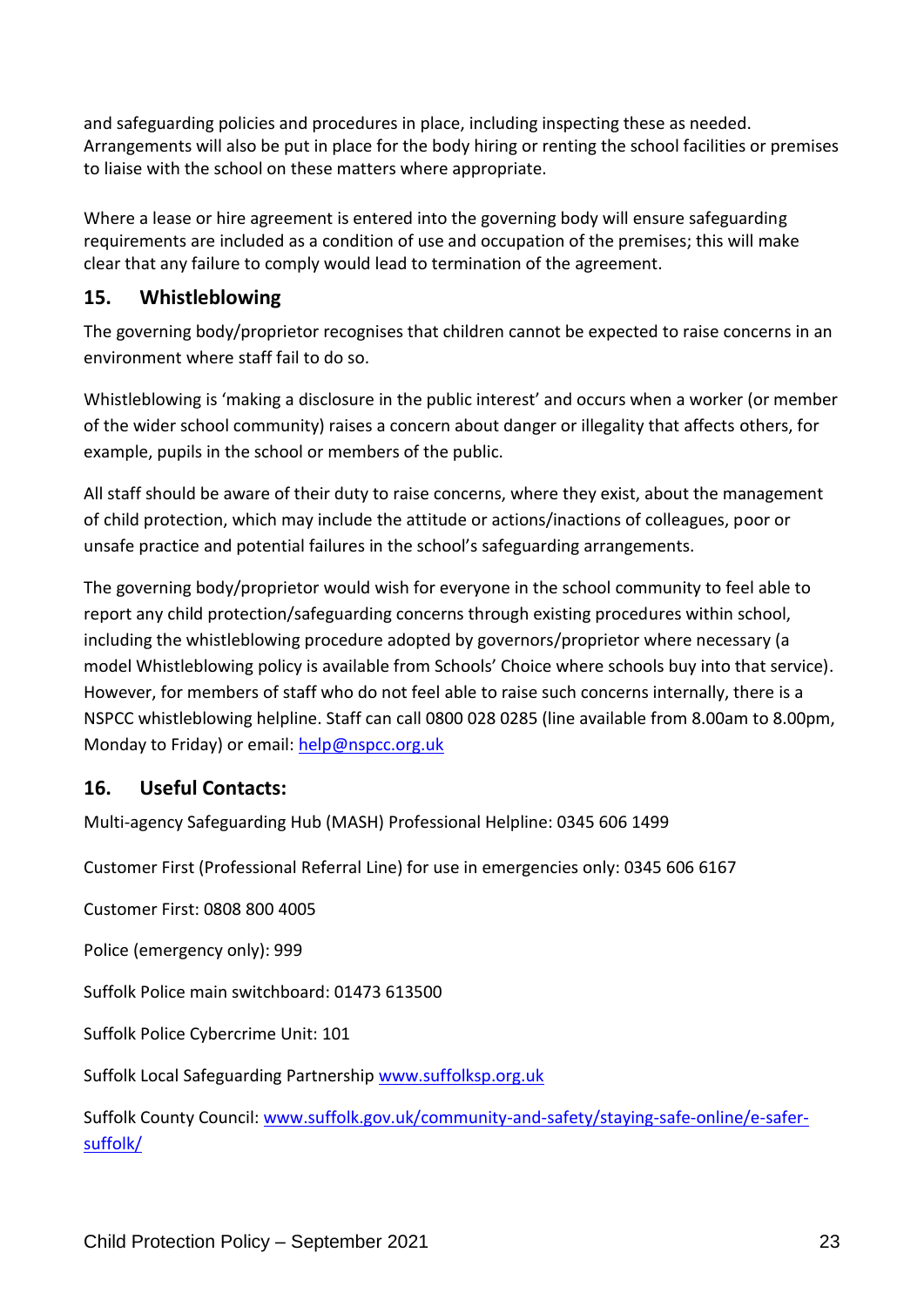# **17. Appendix A**

### **Further information on specific safeguarding issues** (source: Annex B, KCSiE)

### **Child abduction and community safety incidents**

Child abduction is the unauthorised removal or retention of a minor from a parent or anyone with legal responsibility for the child. Child abduction can be committed by parents or other family members; by people known but not related to the victim (such as neighbours, friends and acquaintances; and by strangers.

Other community safety incidents in the vicinity of a school can raise concerns amongst children and parents, for example, people loitering nearby or unknown adults engaging children in conversation.

As children get older and are granted more independence (for example, as they start walking to school on their own) it is important they are given practical advice on how to keep themselves safe. Many schools provide outdoor-safety lessons run by teachers or by local police staff.

Is it important that lessons focus on building children's confidence and abilities rather than simply warning them about all strangers. Further information is available at: [www.actionagainstabduction.org](http://www.actionagainstabduction.org/) and [www.clevernevergoes.org.](https://clevernevergoes.org/)

### **Children and the court system**

Children are sometimes required to give evidence in criminal courts, either for crimes committed against them or for crimes they have witnessed. There are two age appropriate guides to support children [5-11 year olds](https://www.gov.uk/government/publications/young-witness-booklet-for-5-to-11-year-olds) and [12-17 year olds.](https://www.gov.uk/government/publications/young-witness-booklet-for-12-to-17-year-olds)

They explain each step of the process and support and special measures that are available. There are diagrams illustrating the courtroom structure and the use of video links is explained.

Making child arrangements via the family courts following separation can be stressful and entrench conflict in families. This can be stressful for children. The Ministry of Justice has launched and online [child arrangements information tool](https://helpwithchildarrangements.service.justice.gov.uk/) with clear and concise information on the dispute resolution service. This may be useful for some parents and carers.

### **Children missing from education**

All staff should be aware that children going missing, particularly repeatedly, can act as a vital warning sign of a range of safeguarding possibilities. This may include abuse and neglect, which may include sexual abuse or exploitation and can also be a sign of child criminal exploitation including involvement in county lines. It may indicate mental health problems, risk of substance abuse, risk of travelling to conflict zone, risk of female genital mutilation, 'honour'-based abuse or risk of forced marriage. Early intervention is necessary to identify the existence of any underlying safeguarding risk and to help prevent the risks of a child going missing in future. Staff should be aware of their school or college's unauthorised absence and children missing from education procedures.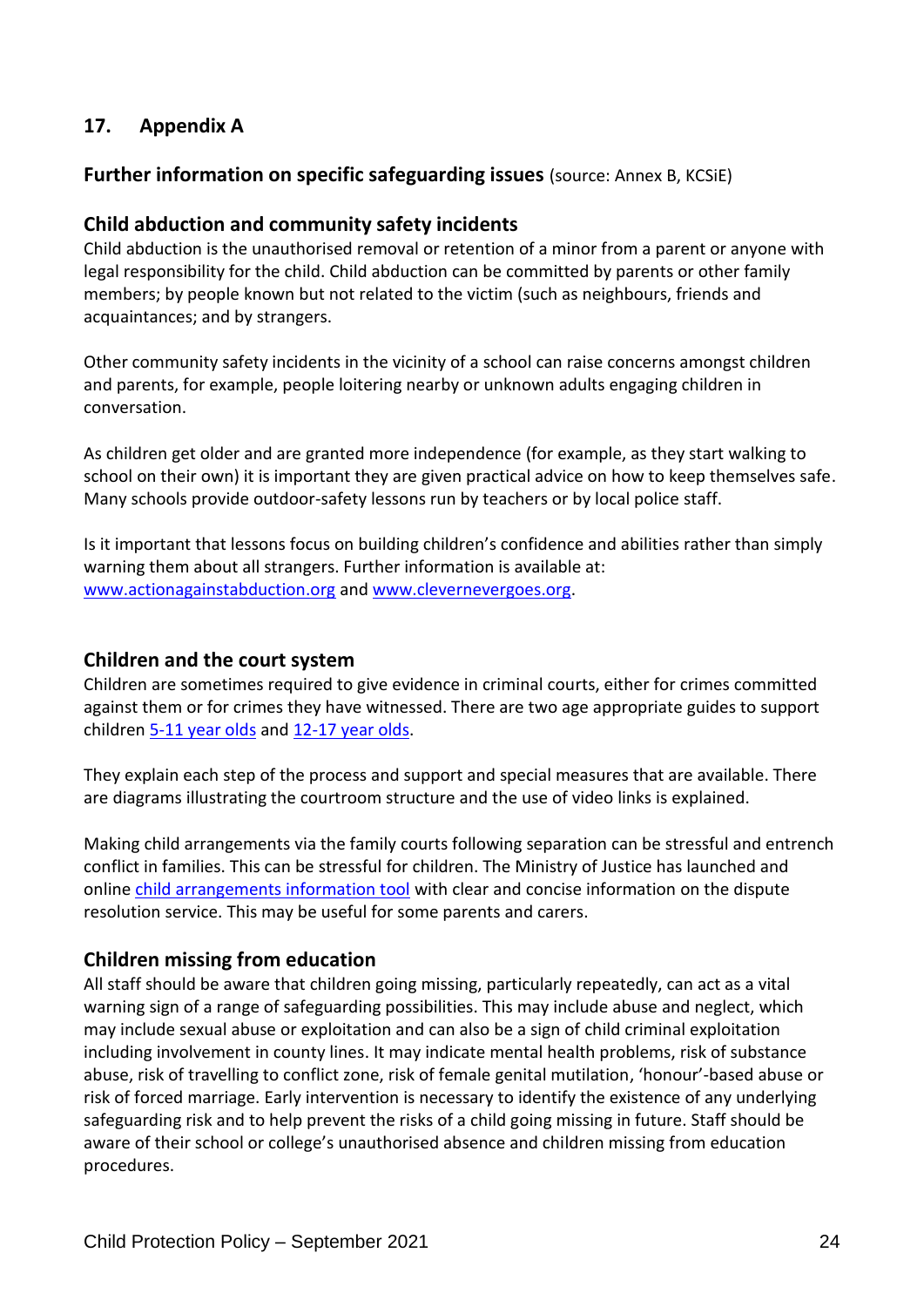# **Children with family members in prison**

Approximately 200,000 children in England and Wales have a parent sent to prison each year. These children are at risk of poor outcomes including poverty, stigma, isolation and poor mental health. [NICCO](https://www.nicco.org.uk/) provides information designed to support professionals working with offenders and their children, to help mitigate negative consequences for those children.

# **Child Criminal Exploitation (CCE) and Child Sexual Exploitation (CSE)**

We know that different forms of harm often overlap, and that perpetrators may subject children and young people to multiple forms of abuse, such as criminal exploitation (including county lines) and sexual exploitation.

In some case the exploitation or abuse will be in exchange for something the victim needs or wants (for example, money, gifts or affection), and/or will be to the financial benefit or other advantage, such as increased status, of the perpetrator or facilitator.

Children can be exploited by adult males or females, as individuals or in groups. They may also be exploited by other children, who themselves may be experiencing exploitation – where this is the case, it is important that the child perpetrator is also recognised as a victim.

Whilst the age of the child may be a contributing factor for an imbalance of power, there are a range of other factors that could make a child more vulnerable to exploitation, including gender, sexual identity, cognitive ability, learning difficulties, communication ability, physical strength, status, and access to economic or other resources.

Some of the following can be indicators of both child criminal and sexual exploitation where children:

- appear with unexplained gifts or new possessions;
- associate with other young people involved in exploitation;
- suffer from changes in emotional well-being;
- misuse drugs and alcohol;
- go missing for periods of time or regularly come home late; and
- regularly miss school or education or do not take part in education.

Children who have been exploited will need additional support to help maintain them in education.

CSE can be a one-off occurrence or a series of incidents over time and range from opportunistic to complex organised abuse. It can involve force and/or enticement-based methods of compliance and may, or may not, be accompanies by violence or threats of violence.

Some additional specific indicators that may be present in CSE are children who:

- have older boyfriends or girlfriends; and
- suffer from sexually transmitted infections, display sexual behaviours beyond expected sexual development or become pregnant.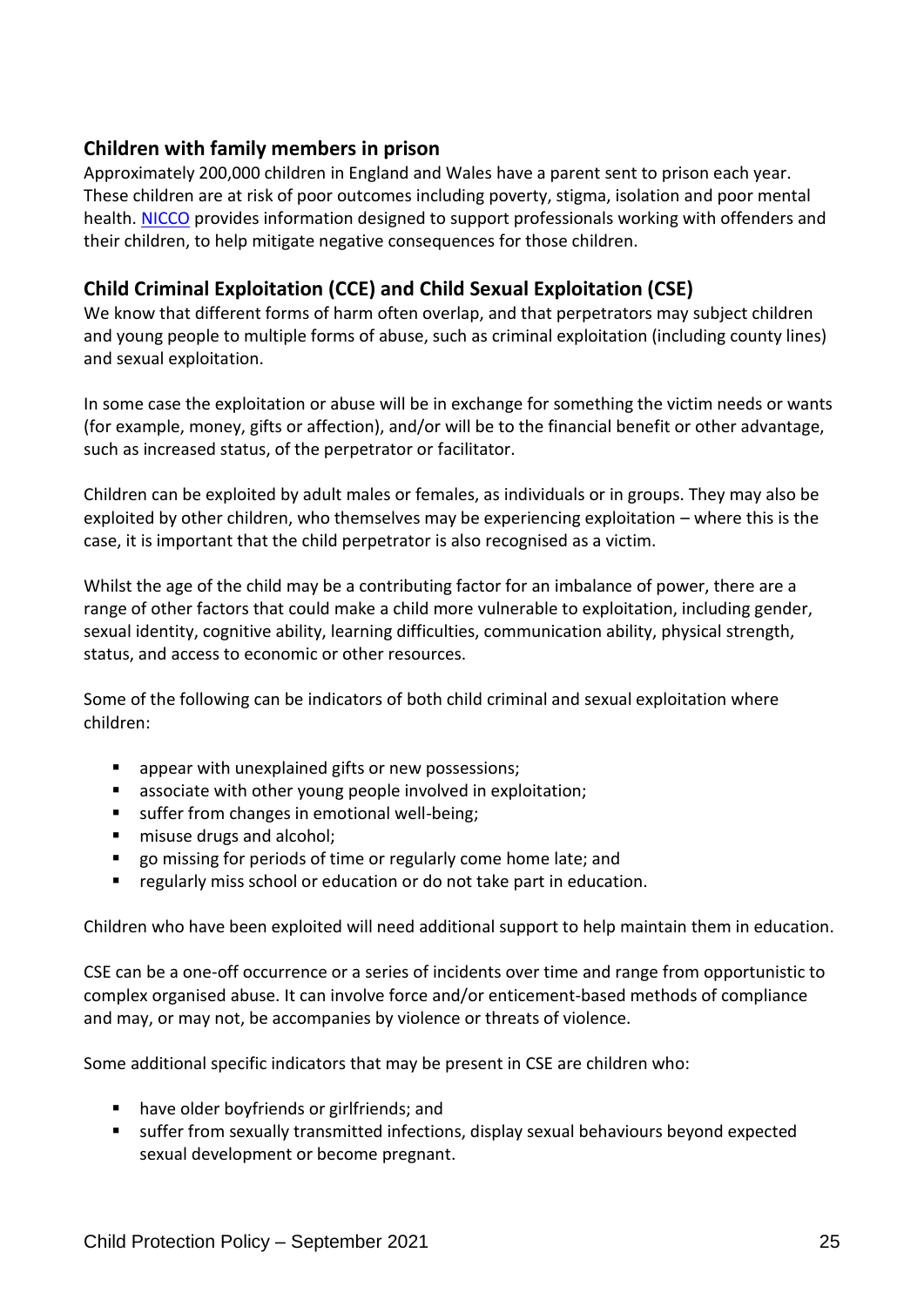Further information on signs of a child's involvement in sexual exploitation is available in Home Office guidance: [Child sexual exploitation: guide for practitioners](https://assets.publishing.service.gov.uk/government/uploads/system/uploads/attachment_data/file/591903/CSE_Guidance_Core_Document_13.02.2017.pdf)

## **County lines**

County lines is a term used to describe gangs and organised criminal networks involved in exporting illegal drugs (primarily crack cocaine and heroin) into one or more importing areas (within the UK), using dedicated mobile phone lines or other form of "deal line". This activity can happen locally as well as across the UK – no specific distance of travel is required. Children and vulnerable adults are exploited to move, store and sell drugs and money. Offenders will often use coercion, intimidation, violence (including sexual violence) and weapons to ensure compliance of victims.

Children can be recruited into county lines in a number of locations including schools (mainstream and special), further and higher educational institutions, pupil referral units, children's home and care homes

Children are also increasingly being targeted and recruited online using social media. Children can easily become trapped by this type of exploitation as county lines gangs can manufacture drug debts which need to be worked off or threaten serious violence and kidnap towards victims (and their families) if they attempt to leave the county lines network.

.A number of the indicators for CSE and CCE as detailed above may be applicable to where children are involved in county lines. Some additional specific indicators that may be present where a child is criminally exploited through involvement in county lines are children who:

- go missing and are subsequently found in areas away from their home;
- have been the victim or perpetrator of serious violence 9e.g. knife crime)
- are involved in receiving requests for drugs via a phone line, moving drugs, handing over and collecting money for drugs;
- are exposed to techniques such as 'plugging', where drugs are concealed internally to avoid detection;
- are found in accommodation that they have no connection with, often called a 'trap house or cuckooing' or hotel room where there is drug activity;
- owe a 'debt bond' to their exploiters;
- have their bank accounts used to facilitate drug dealing.

Further information on the signs of a young person's involvement in county lines is available in guidance published by the [Home Office.](https://assets.publishing.service.gov.uk/government/uploads/system/uploads/attachment_data/file/863323/HOCountyLinesGuidance_-_Sept2018.pdf)

### **Modern Slavery and the National Referral Mechanism**

Modern slavery encompasses human trafficking and slavery, servitude and forced or compulsory labour. Exploitation can take many forms, including: sexual exploitation, forced labour, slavery, servitude, forced criminality and the removal of organs.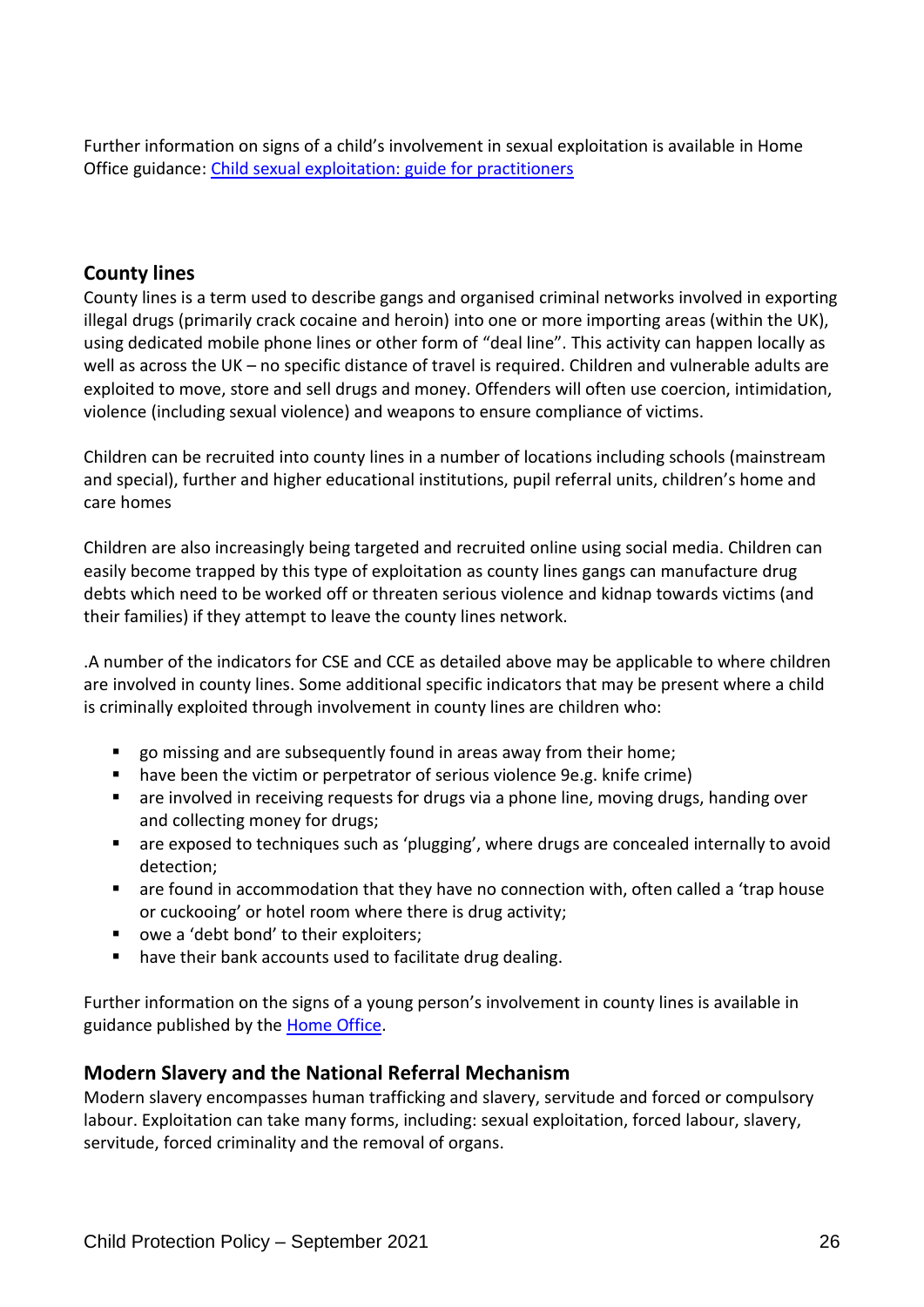Further information on the signs that someone may be a victim of modern slavery, the support available to victims and how to refer them to the NRM is available in the Modern Slavery Statutory Guidance. Modern slavery: how to identify and support victims – GOV.UK [\(www.gov.uk\)](http://www.gov.uk/)

### **Cybercrime**

Cybercrime is criminal activity committed using computers and/or the internet. It is broadly categorised as either 'cyber-enabled' 9crimes that can happen off-line but are enabled at scale and at speed on-line) or 'cyber-dependent' (crimes that can be committed only by using a computer). Cyber-dependent crimes include:

- unauthorised access to computers (illegal 'hacking'), for example accessing a school's computer network to look for test paper answers or change grades awarded;
- denial of service (Dos or DDos) attacks or 'booting'. These are attempts to make a computer, network or website unavailable by overwhelming it with internet traffic from multiple sources; and
- making, supplying or obtaining malware (malicious software) such as viruses, spyware, ransomware, botnets and Remote Access Trojans with the intent to commit further offence, including those above.

Children with particular skill in computing and technology may inadvertently or deliberately stray into cyber-dependent crime.

If there are concerns about a child in this area, the DSL (or a deputy), should consider referring into the Cyber Choices programme. This is a nationwide police programme supported by the Home Office and led by the National Crime Agency, working with regional and local policing. It aims to intervene where young people are at risk of committing, or being drawn into, low level cyberdependent offences and divert them to a more positive use of their skills and interests.

Note that Cyber Choices does not currently cover 'cyber-enabled' crime such as fraud, purchasing of illegal drugs on-line and child sexual abuse and exploitation, not other areas of concern such as on-line bullying or general on-line safety.

Additional advice can be found at [Cyber Choices,](https://nationalcrimeagency.gov.uk/what-we-do/crime-threats/cyber-crime/cyberchoices) 'NSPCC - [When to call the Police'](https://www.npcc.police.uk/documents/Children%20and%20Young%20people/When%20to%20call%20the%20police%20guidance%20for%20schools%20and%20colleges.pdf) and National [Cyber Security Centre](https://www.ncsc.gov.uk/) – NCSC.GOV.UK

### **Domestic abuse**

The Domestic Abuse Act 2021 received Royal Assent on 29 April 2021. The Act introduces the first ever statutory definition of domestic abuse and recognises the impact of domestic abuse on children, as victims in their own right, if they see, hear or experience the effects of abuse. The statutory definition of domestic abuse, based on the previous cross-government definition, ensures the different types of relationship are captures, including ex-partners and family members. The definition captures a range of different abusive behaviours, including physical, emotional and economic abuse and coercive and controlling behaviour. Both the person who is carrying out the behaviour and the person to the behaviour is directed towards must be aged 16 or over and they must be 'personally connected' (as defined in section 2 of the 2021 Act).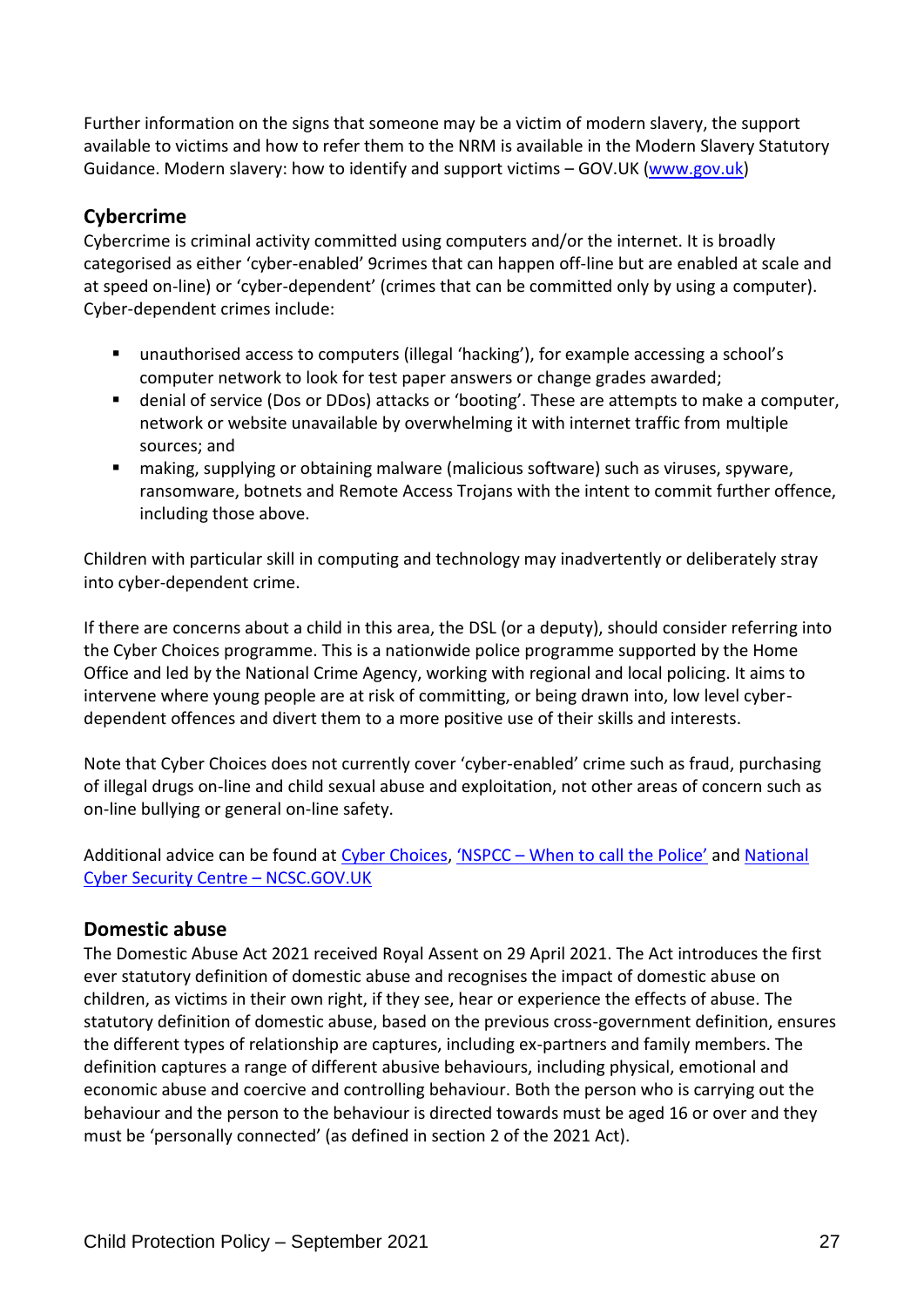Types of domestic abuse include intimate partner violence, abuse by family members, teenage relationship abuse and child/adolescent to parent violence and abuse. Anyone can be a victim of domestic abuse, regardless of gender, age, ethnicity, socio-economic status, sexuality or background and domestic abuse can take place inside or outside of the home. The government will issue statutory guidance to provide further information for those working with domestic abuse victims and perpetrators, including the impact on children.

All children can witness and be adversely affected by domestic abuse in the context of their home life where domestic abuse occurs between family members. Experiencing domestic abuse and/or violence can have a serious, long lasting emotional and psychological impact on children. In some cases, a child may blame themselves for the abuse or may have had to leave the family home as a result.

Young people can also experience domestic abuse within their own intimate relationships. This form of peer on peer abuse is sometimes referred to as 'teenage relationship abuse'. Depending on the age of the young people this may not be recognised in law under the statutory definition of 'domestic abuse' (if one or both parties are under 16). However, as with any child under 18, where there are concerns about safety or welfare, child safeguarding procedures should be followed and both young victims and young perpetrators should be offered support. The Act's provisions, including the new definition, will be commenced over the coming months.

#### **Operation Encompass**

[Operation Encompass](https://www.operationencompass.org/) operates in all police forces across England. It helps police and schools work together to provide emotional and practical help to children. The systems ensures that when police are called to an incident of domestic abuse, where there are children in the household who have experiences the domestic incident, the police will inform the key adult (usually the DSL) in school before the child or children arrive at school the following day. This ensures that the school has up to date relevant information about the child's circumstances and can enable immediate support to be put in place, according to the child's needs. Operation Encompass does not replace statutory safeguarding procedures. Where appropriate, the police and/or schools should make a referral to children's social care if they are concerned about a child's welfare. More information about the scheme and how schools can become involved in available in the Operation Encompass website.

#### **National Domestic Abuse Helpline**

Refuge runs the National Domestic Abuse Helpline, which can be called free of charge and in confidence, 24 hours a day on 0808 2000 247. Its website provides guidance and support for potential victims, as well as those who are worried about friends and loved ones. It also has a form through which a safe time from the team for a call can be booked.

Additional advice on identifying children who are affected by domestic abuse and how they can be helped is available at:

[NSPCC-UK domestic-abuse signs symptoms effects](https://www.nspcc.org.uk/preventing-abuse/child-abuse-and-neglect/domestic-abuse/signs-symptoms-effects/)

[Refuge what is domestic violence/effects of domestic violence on children](http://www.refuge.org.uk/get-help-now/support-for-women/what-about-my-children/)

[Safelives: young people and domestic abuse](http://www.safelives.org.uk/knowledge-hub/spotlights/spotlight-3-young-people-and-domestic-abuse)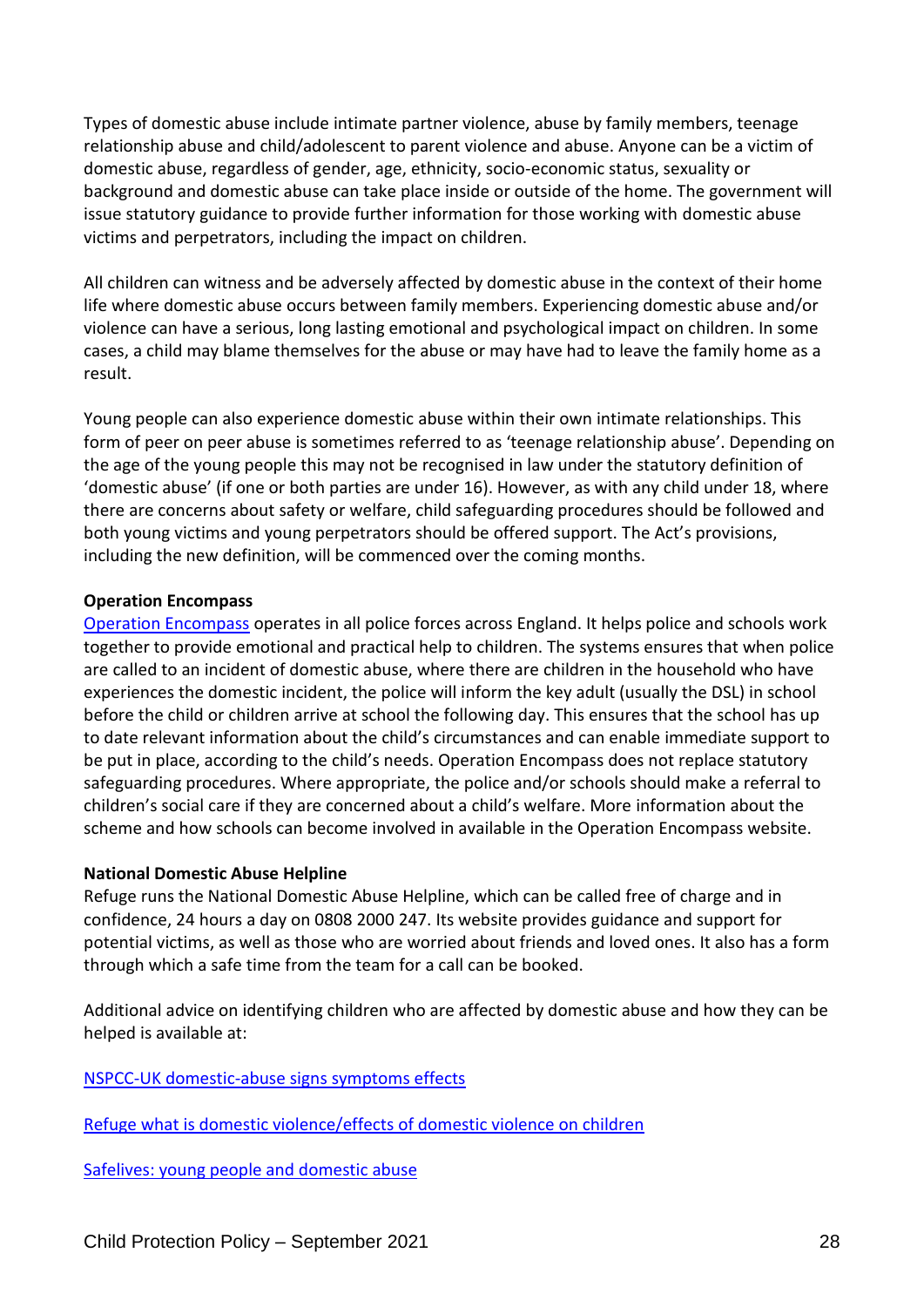Domestic abuse: specialist sources of support - [GOV.UK \(www.gov.uk\) \(includes information for](https://www.gov.uk/government/publications/domestic-abuse-get-help-for-specific-needs-or-situations/domestic-abuse-specialist-sources-of-support)  [adult victims, young people facing abuse in their own relationships and parents experiencing child](https://www.gov.uk/government/publications/domestic-abuse-get-help-for-specific-needs-or-situations/domestic-abuse-specialist-sources-of-support)  [to parent violence/abuse\)](https://www.gov.uk/government/publications/domestic-abuse-get-help-for-specific-needs-or-situations/domestic-abuse-specialist-sources-of-support)

[Home: Operation Encompass \(includes information for schools on the impact of domestic abuse on](https://www.operationencompass.org/)  [children\)](https://www.operationencompass.org/)

### **Homelessness**

Being homeless or at risk of becoming homeless presents a real risk to a child's welfare. The designated safeguarding lead (and any deputies) should be aware of contact details and referral routes in to the Local Housing Authority so they can raise/progress concerns at the earliest opportunity. Indicators that a family may be at risk of homelessness include household debt, rent arrears, domestic abuse and anti-social behaviour, as well as the family being asked to leave a property. Whilst referrals and/or discussion with the Local Housing Authority should be progressed as appropriate, this does not, and should not, replace a referral into children's social care where a child has been harmed or is at risk of harm.

The Homelessness Reduction Act 2017 places a new legal duty on English councils so that everyone who is homeless or at risk of homelessness will have access to meaningful help including an assessment of their needs and circumstances, the development of a personalised housing plan, and work to help them retain their accommodation or find a new place to live. The following factsheets usefully summarise the new duties. [Homeless Reduction Act Factsheets.](https://www.gov.uk/government/publications/homelessness-reduction-bill-policy-factsheets) The new duties shift focus to early intervention and encourage those at risk to seek support as soon as possible, before they are facing a homelessness crisis.

In most cases school and college staff will be considering homelessness in the context of children who live with their families, and intervention will be on that basis. However, it should also be recognised in some cases 16- and 17-year olds could be living independently from their family home, and will require a different level of intervention and support. Children's services will be the lead agency for these young people and the designated safeguarding lead (or a deputy) should ensure appropriate referrals are made based on the child's circumstances. The department and the Ministry of Housing, Communities and Local Government have just published joint statutory guidance on the provision of accommodation for 16 and 17 year olds who may be homeless and/or require accommodation: [here](https://www.gov.uk/government/publications/homelessness-reduction-bill-policy-factsheets)

# **So-called 'honour'-based abuse (including Female Genital Mutilation and Forced Marriage)**

So-called honour-based abuse (HBV) encompasses incidents or crimes which have been committed to protect or defend the honour of the family and/or the community, including female genital mutilation (FGM), forced marriage, and practices such as breast ironing, Abuse committed in the context of preserving "honour" often involves a wider network of family or community pressure and can include multiple perpetrators. It is important to be aware of this dynamic and additional risk factors when deciding what form of safeguarding action to take. All forms of HBV are abuse (regardless of the motivation) and should be handled and escalated as such. Professionals in all agencies, and individuals and groups in relevant communities, need to be alert to the possibility of a child being at risk of HBV, or already having suffered HBV.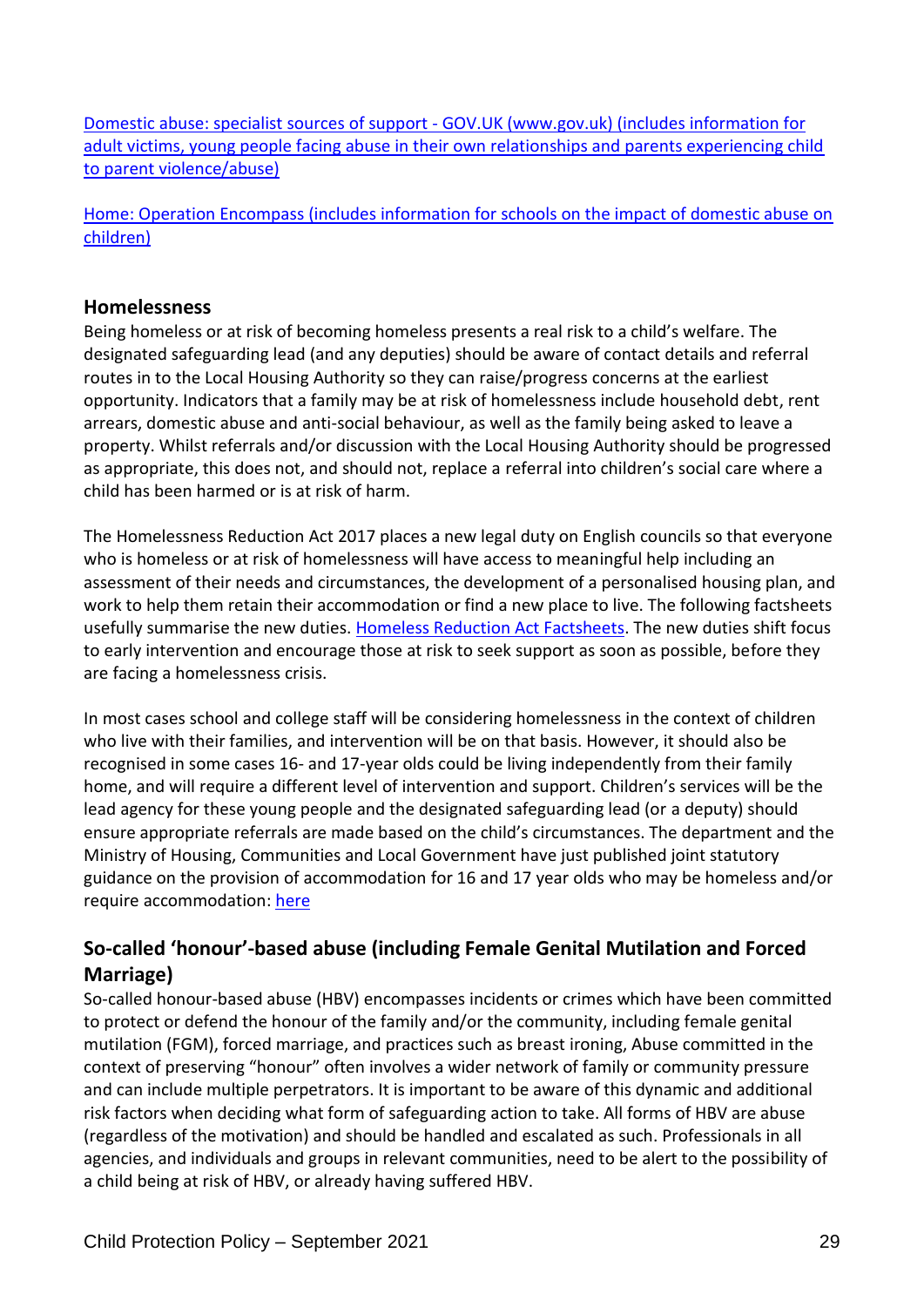### **Actions**

If staff have a concern regarding a child that might be at risk of HBV or who has suffered from HBV, they should speak to the designated safeguarding lead (or deputy). As appropriate, they will activate local safeguarding procedures, using existing national and local protocols for multiagency liaison with police and children's social care. Where FGM has taken place, since 31 October 2015 there has been a mandatory reporting duty placed on **teachers<sup>9</sup>** that requires a different approach (see following section).

### **FGM**

FGM comprises all procedures involving partial or total removal of the external female genitalia or other injury to the female genital organs. It is illegal in the UK and a form of child abuse with longlasting harmful consequences.

### **FGM mandatory reporting duty for teachers**

Section 5B of the Female Genital Mutilation Act 2003 (as inserted by section 74 of the Serious Crime Act 2016) places a statutory duty upon **teachers** along with regulated health and social care professionals in England and Wales, to report to the police where they discover (either through disclosure by the victim or visual evidence) that FGM appears to have been carried out on a girl under 18. Those failing to report such cases will face disciplinary sanctions. It will be rare for teachers to see visual evidence and they should **not** be examining pupils, but the same definition of what is meant by "to discover that an act of FGM appears to have been carried out" is used for all professionals to whom this mandatory reporting duty applies. Information on when and how to make a report can be found at: [Mandatory reporting of female genital mutilation procedural](https://www.gov.uk/government/publications/mandatory-reporting-of-female-genital-mutilation-procedural-information)  [information.](https://www.gov.uk/government/publications/mandatory-reporting-of-female-genital-mutilation-procedural-information)

Teachers **must** personally report to the police cases where they discover that an act of FGM appears to have been carried out.<sup>10</sup> Unless the teacher has good reason not to, they should still consider and discuss any such case with the school or college's designated safeguarding lead (or deputy) and involve children's social care as appropriate. The duty does not apply in relation to at risk or suspected cases (i.e. where the teacher does not discover that an act of FGM appears to have been carried out, either through disclosure by the victim or visual evidence) or in cases where the woman is 18 or over. The following is a useful summary of the FGM mandatory reporting duty: **[FGM Fact Sheet.](https://assets.publishing.service.gov.uk/government/uploads/system/uploads/attachment_data/file/496415/6_1639_HO_SP_FGM_mandatory_reporting_Fact_sheet_Web.pdf)** 

[Further information can be found in the Multi-agency statutory guidance on female genital](https://assets.publishing.service.gov.uk/government/uploads/system/uploads/attachment_data/file/912996/6-1914-HO-Multi_Agency_Statutory_Guidance_on_FGM__-_MASTER_V7_-_FINAL__July_2020.pdf)  mutilation and the FGM [resource pack particularly section 13.](https://assets.publishing.service.gov.uk/government/uploads/system/uploads/attachment_data/file/912996/6-1914-HO-Multi_Agency_Statutory_Guidance_on_FGM__-_MASTER_V7_-_FINAL__July_2020.pdf)

#### **Forced marriage**

1

Forcing a person into marriage is a crime in England and Wales. A forced marriage is one entered into without the full and free consent one or both parties and where violence, threats or any other form of coercion is used to cause a person to enter into a marriage. Threats can be physical or

<sup>9</sup> Under Section 5B(11)(a) of the Female Genital Mutilation Act 2003, "teacher" means, in relation to England, a person within section 141A(1) of the Education Act 2002 (persons employed or engaged to carry out teaching work at schools and other institutions in England).

 $10$  Section 5B(6) of the Female Genital Mutilation Act 2003 states teachers need not report a case to the police if they have reason to believe that another teacher has already reported the case.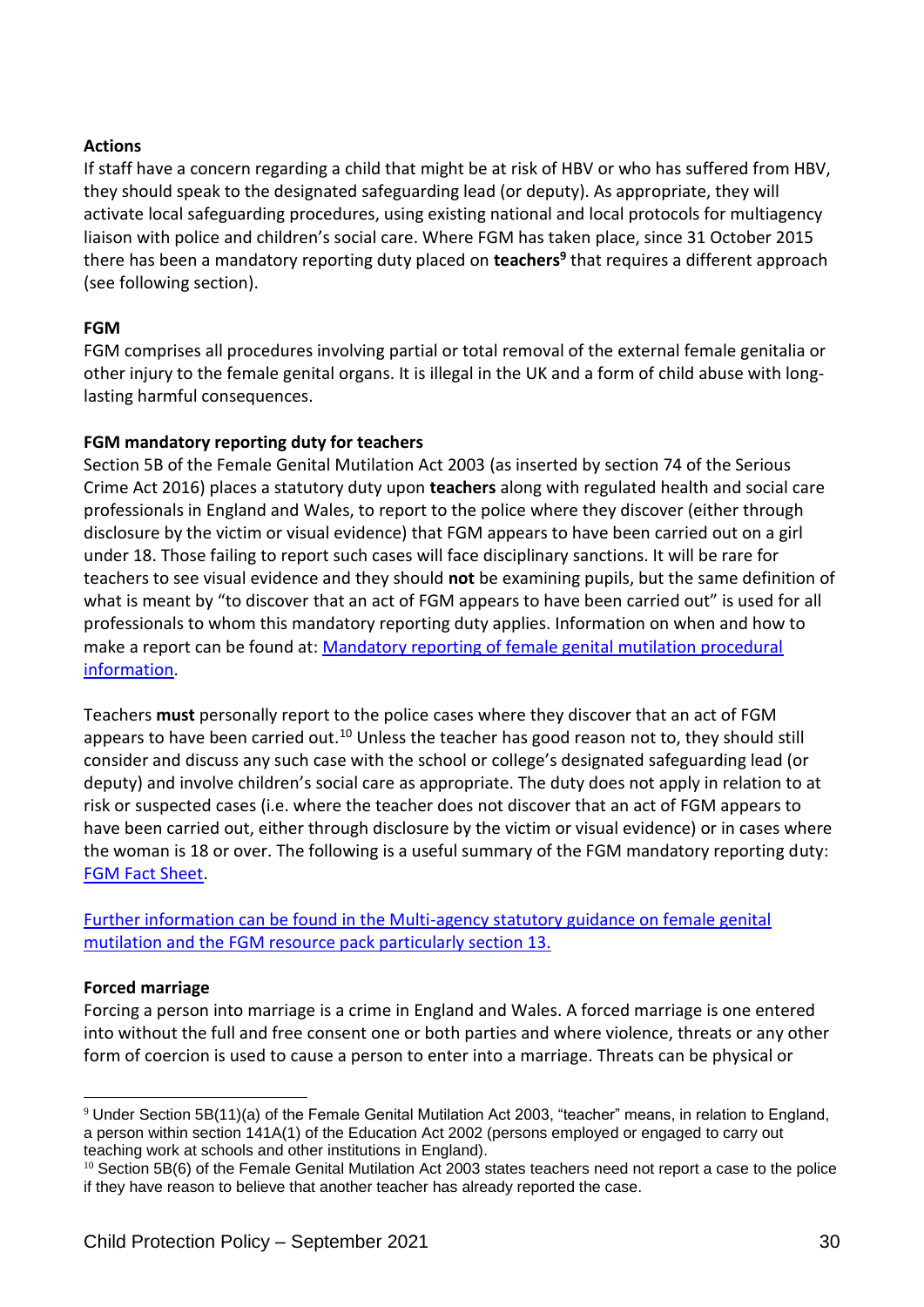emotional and psychological. A lack of full and free consent can be where a person does not consent or where they cannot consent (if they have learning disabilities, for example.) Nevertheless, some perpetrators use perceived cultural practices as a way to coerce a person into marriage, Schools and colleges can play an important role in safeguarding children from forces marriage.

The Forced Marriage Unit has published [statutory guidance](https://assets.publishing.service.gov.uk/government/uploads/system/uploads/attachment_data/file/322310/HMG_Statutory_Guidance_publication_180614_Final.pdf) and [Multi-agency guidelines,](https://assets.publishing.service.gov.uk/government/uploads/system/uploads/attachment_data/file/322307/HMG_MULTI_AGENCY_PRACTICE_GUIDELINES_v1_180614_FINAL.pdf) with pages 35-36 of which focus on the role of schools and colleges. School and college staff can contact the Forced Marriage Unit if they need advice or information: Contact: 020 7008 0151 or email [fmu@fco.gov.uk.](mailto:fmu@fco.gov.uk)

### **Preventing radicalisation**

Children are vulnerable to extremist ideology and radicalisation. Similar to protecting children from other forms of harm and abuse, protecting children from this risk should be a part of a school's or college's safeguarding approach.

[Extremism](https://assets.publishing.service.gov.uk/government/uploads/system/uploads/attachment_data/file/470088/51859_Cm9148_Accessible.pdf)<sup>11</sup> is the vocal or active opposition to our fundamental values, including the rule of law, individual liberty and the mutual respect and tolerance of different faiths and beliefs. This also includes calling for the death of members of the armed forces.

Radicalisation<sup>12</sup> refers to the process by which a person comes to support terrorism and extremist ideologies associated with terrorist groups.

Terrorism<sup>13</sup> is an action that endangers or causes serious violence to a person/people; causes serious damage to property; or seriously interferes or disrupts and electronic system. The use of threat must be designed to influence the government or to intimidate the public and is made for the purpose of advancing a political, religious or ideological cause.

There is no single way of identifying whether a child is likely to be susceptible to an extremist ideology. Background factors combined with specific influences such as family and friends may contribute to a child's vulnerability. Similarly, radicalisation can occur through many different methods (such as social media) and settings (such as the internet).

However, it is possible to protect vulnerable people from ideology and intervene to prevent those at risk of radicalisation being radicalised. As with other safeguarding risks, staff should be alert to changes in children's behaviour which could indicate that they may be in need of help or protection. Staff should use their judgement in identifying children who may be at risk of radicalisation and act proportionately which may include the designated safeguarding lead (or deputy) making a referral to the Channel programme.

The school's DSL (and any deputies) should be aware of local procedures for making a Prevent referral.

### **The Prevent duty**

<sup>&</sup>lt;u>.</u> <sup>11</sup> As defined in the Government's Counter Extremism Strategy

<sup>&</sup>lt;sup>12</sup> As defined in the Revised Prevent Duty Guidance for England and Wales

<sup>13</sup> As defined in the Terrorism Act 2000 (TACT 2000)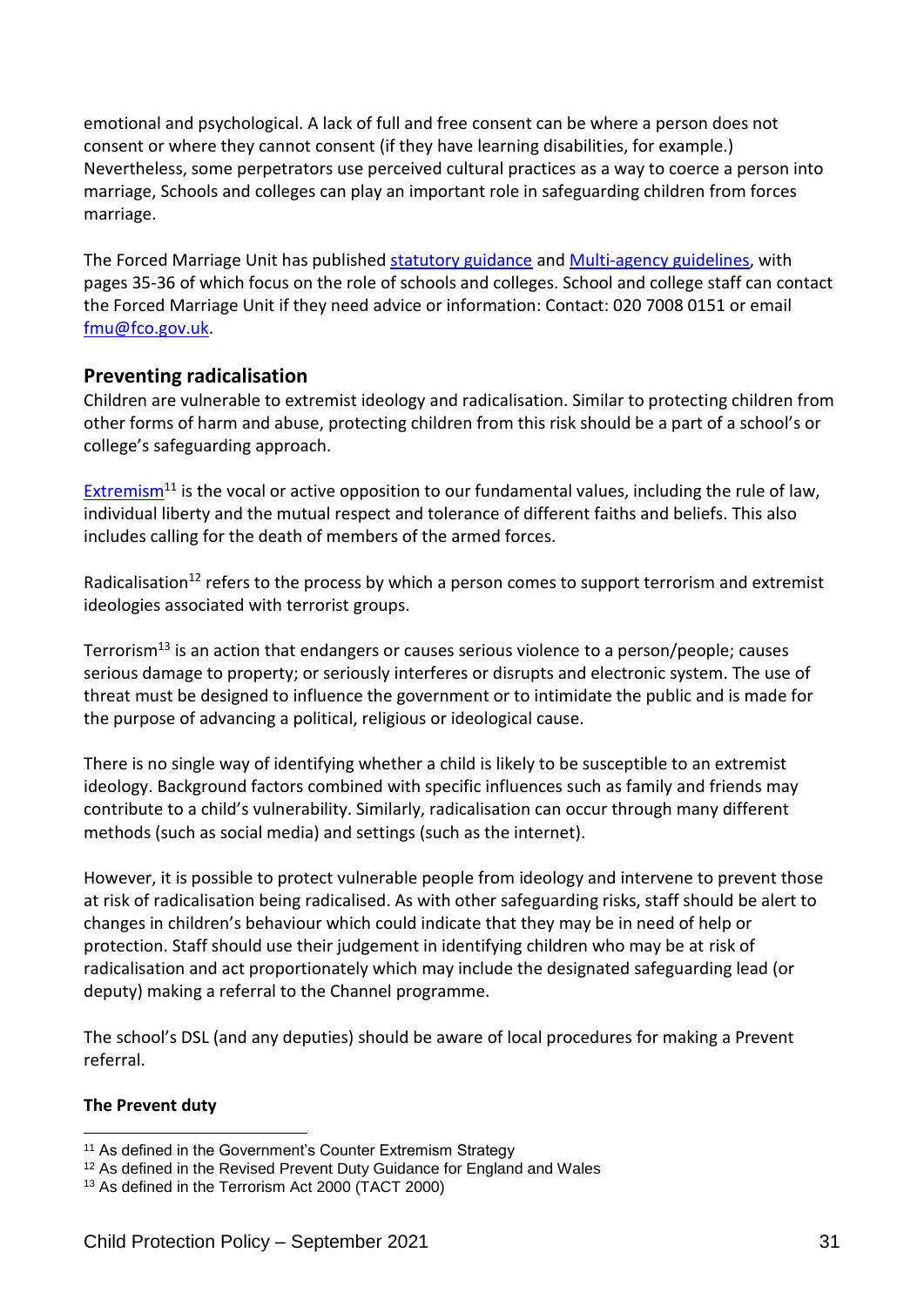All schools and colleges are subject to a duty under section 26 of the Counter-Terrorism and Security Act 2015 (the CTSA 2015), in the exercise of their functions, to have "due regard<sup>14</sup> to the need to prevent people from being drawn into terrorism".<sup>15</sup> This duty is known as the Prevent duty.

The Prevent duty should be seen as part of schools' and colleges' wider safeguarding obligations. Designated safeguarding leads and other senior leaders should familiarise themselves with the [Revised Prevent duty guidance: for England and Wales,](https://www.gov.uk/government/publications/prevent-duty-guidance) especially paragraphs 57-76 which are specifically concerns with schools (and also covers childcare). The guidance is set out in terms of four general themes: Risk assessment, working in partnership, staff training, and IT policies.

### **Channel**

Channel is a voluntary, confidential support programme which focuses on providing support at an early stage to people who are identified as being vulnerable to be drawn into terrorism. Prevent referrals may be passed to a multi-agency Channel panel, who will discuss the individual referred to determine whether they are vulnerable to being drawn into terrorism and consider the appropriate support required. A representative from the school may be asked to attend the Channel panel to help with this assessment. An individual's engagement with the programme is entirely voluntary at all stages.

The DSL should consider if it would be appropriate to share any information with the new school or college in advance of the child leaving. For example, information that would allow the new school or college to continue supporting victims of abuse or those who are currently receiving support through the 'Channel' programme, and have that support in place for when the child arrives.

Guidance on Channel is available at: [Channel Guidance.](https://www.gov.uk/government/publications/channel-guidance)

#### **Additional support**

1

The department has published advice for schools on the [Prevent duty.](https://www.gov.uk/government/publications/protecting-children-from-radicalisation-the-prevent-duty) The advice is intended to complement the Prevent guidance and signposts other sources of advice and support.

There is additional guidance: [Prevent duty guidance: for further education institutions in England](https://www.gov.uk/government/publications/prevent-duty-guidance)  [and Wales](https://www.gov.uk/government/publications/prevent-duty-guidance) that applies to colleges.

The Home Office has developed three e-learning modules:

- **[Prevent awareness](https://www.elearning.prevent.homeoffice.gov.uk/la2/screen1.html)** e-learning offers an introduction to the Prevent duty.
- **[Prevent referrals](https://www.elearning.prevent.homeoffice.gov.uk/prevent_referrals/01-welcome.html) e-learning supports staff to make Prevent referrals that are robust,** informed and with good intention.
- [Channel awareness](https://www.elearning.prevent.homeoffice.gov.uk/channel_awareness/01-welcome.html) e-learning is aimed at staff who may be asked to contribute to or sit on a multi-agency Channel panel.

 $14$  According to the Prevent duty guidance 'having due regard' means that the authorities should place an appropriate amount of weight on the need to prevent people being drawn into terrorism when they consider all the other factors relevant to how they carry out their usual functions.

<sup>15</sup> "Terrorism" for these purposes has the same meaning as for the Terrorism Act 2000 (section 1(1) to (4) of that Act).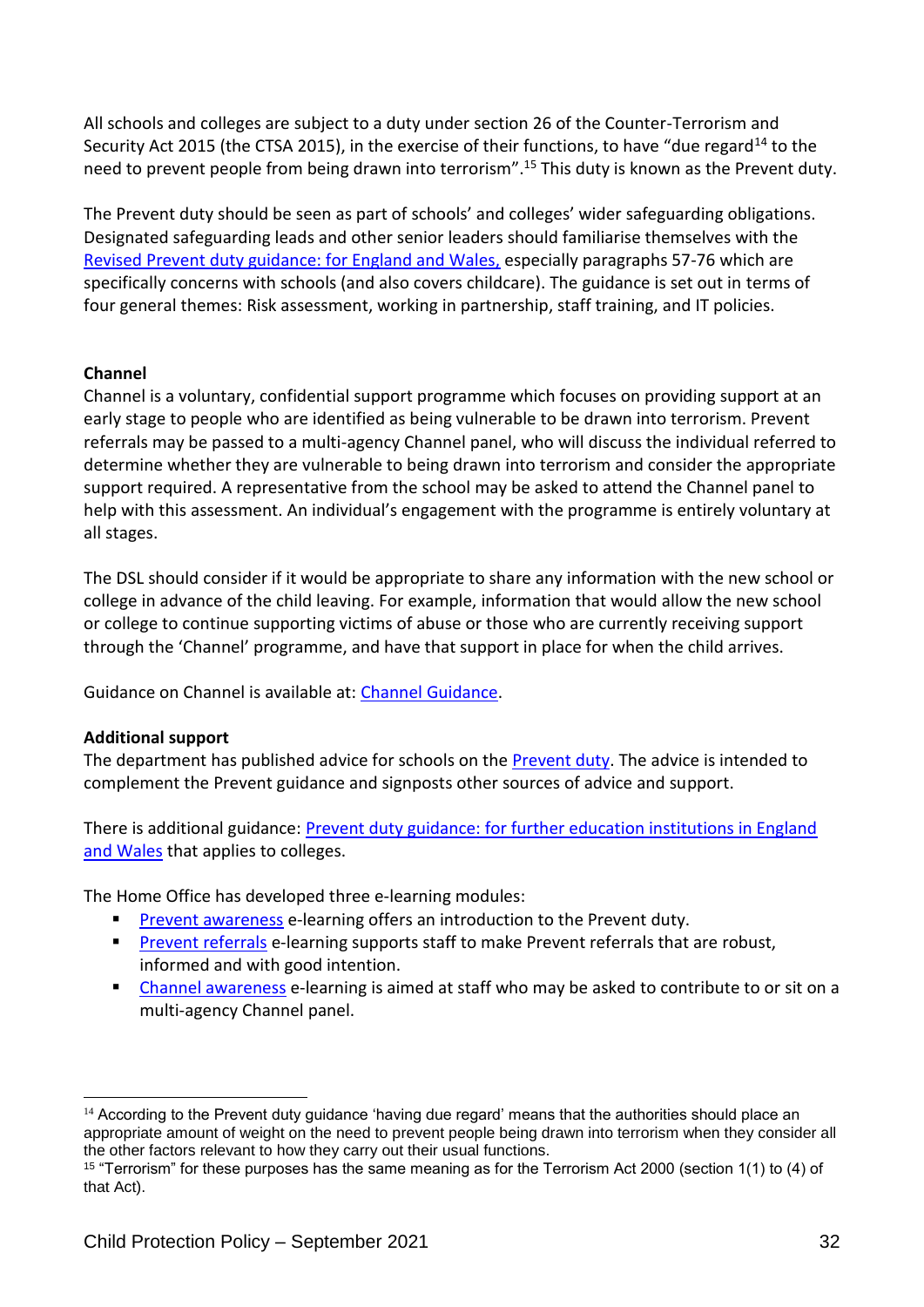[Educate Against Hate,](https://educateagainsthate.com/) is a government website designed to support school teachers and leaders to help them to safeguard their students from radicalisation and extremism. The platform provides free information and resources to help school staff identify and address the risks, as well as build resilience to radicalisation.

For advice specific to further education, the Education and Training Foundation (ETF) hosts the [Prevent for FE and Training.](https://preventforfeandtraining.org.uk/) This hosts a range of free, sector specific resources to support further education settings comply with the Prevent duty. This includes the Prevent Awareness e-learning, which offers an introduction to the duty, and the Prevent Referral e-learning, which is designed to support staff to make robust, informed and proportionate referrals. The ETF Online Learning environment provides online training modules for practitioners, leaders and managers, support staff and governors/Board members outlining their roles and responsibilities under the duty.

# **Peer on peer/ child on child abuse**

Children can abuse other children (often referred to as peer on peer abuse) and it can take make many forms. It can happen both inside and outside school/college and online. It is important that all staff recognise the indicators and signs of peer on peer abuse and know how to identify it and respond to reports. This can include (but is not limited to): bullying (including cyberbullying, prejudice-based and discriminatory bullying); abuse within intimate partner relationships; physical abuse such as hitting, kicking, shaking, biting, hair pulling, or otherwise causing physical harm; sexual violence and sexual harassment; consensual and non-consensual sharing of nudes and seminudes images and/or videos; causing someone to engage in sexual activity without consent, such as forcing someone to strip, touch themselves sexually, or to engage in sexual activity with a third party; upskirting and initiation/hazing type violence and rituals. Addressing inappropriate behaviour (even if it appears to be relatively innocuous) can be an important intervention that helps prevent problematic, abusive and/or violent behaviour in the future.

# **Sexual violence and sexual harassment between children in schools and colleges Context**

Sexual violence and sexual harassment can occur between two children of **any** age and sex from primary to secondary stage and into colleges. It can also occur online. It can also occur through a group of children sexually assaulting or sexually harassing a single child or group of children.

Children who are victims of sexual violence and sexual harassment will likely find the experience stressful and distressing. This will, in all likelihood, adversely affect their educational attainment and will be exacerbated if the alleged perpetrator(s) attends the same school or college. Sexual violence and sexual harassment exist on a continuum and may overlap, they can occur online and offline (both physical and verbal) and are never acceptable.

It is essential that **all** victims are reassured that they are being taken seriously and that they will be supported and kept safe. A victim should never be given the impression that they are creating a problem by reporting sexual violence or sexual harassment. Nor should a victim ever be made to feel ashamed for making a report.

Staff should be aware that some groups are potentially more at risk. Evidence shows girls, children with SEND and LGBT children are at greater risk.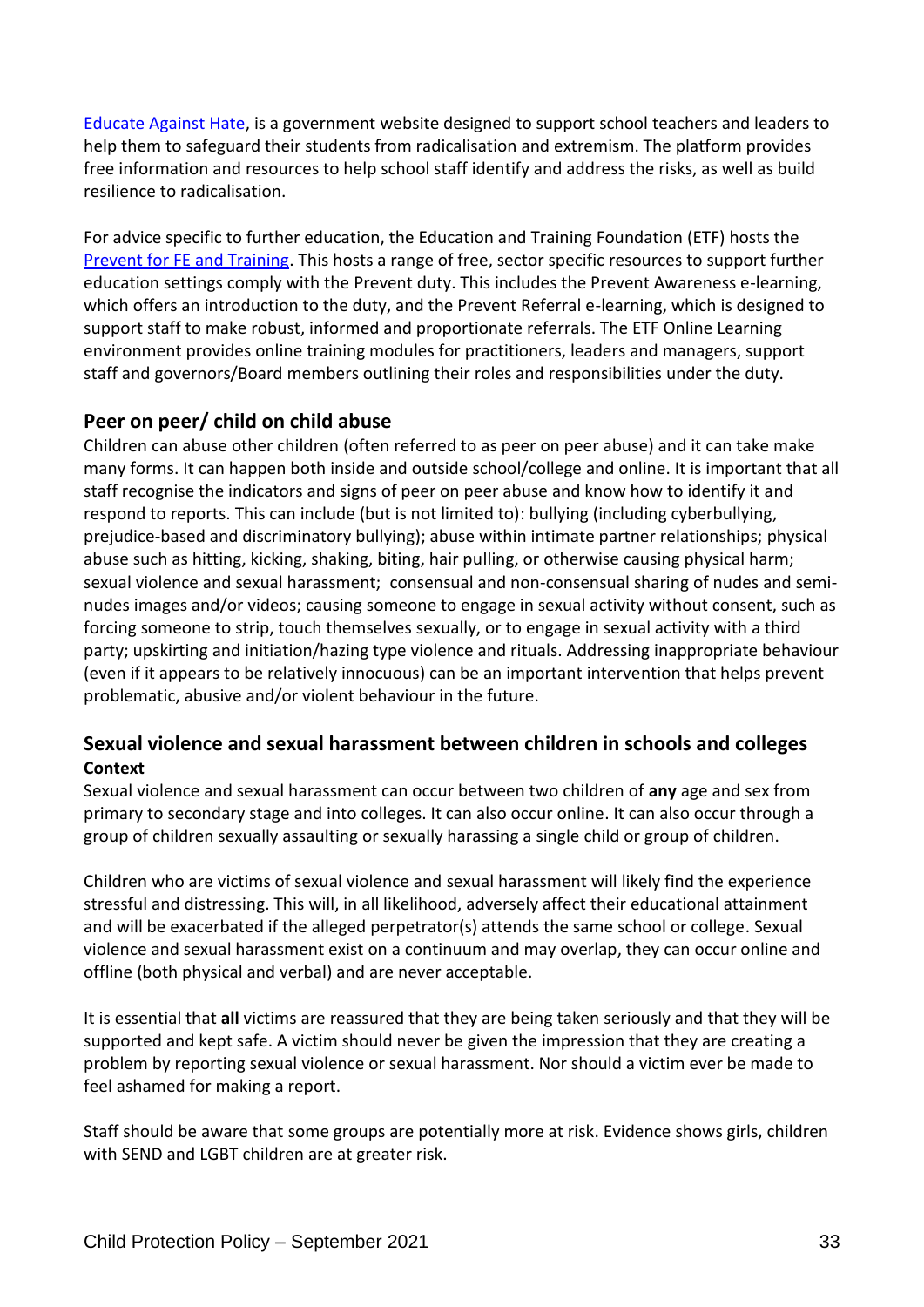Staff should be aware of the importance of:

- Challenging inappropriate behaviours;
- making clear that sexual violence and sexual harassment is not acceptable, will never be tolerated and is not an inevitable part of growing up;
- not tolerating or dismissing sexual violence or sexual harassment as "banter", "part of growing up", "just having a laugh" or "boys being boys"; and
- challenging behaviours (potentially criminal in nature), such as grabbing bottoms, breasts and genitalia, flicking bras and lifting up skirts. Dismissing or tolerating such behaviours risk normalising them.

# **What is sexual violence and sexual harassment?**

### **Sexual violence**

It is important that school and college staff are aware of sexual violence and the fact children can, and sometimes do, abuse their peers in this way and that it can happen both inside and outside of school/college. When referring to sexual violence we are referring to sexual offences un the Sexual Offences Act 2003<sup>16</sup> as described below:

**Rape**: A person (A) commits an offence of rape if: he intentionally penetrates the vagina, anus or mouth of another person (B) with his penis, B does not consent to the penetration and A does not reasonably believe that B consents.

**Assault by Penetration**: A person (A) commits an offence if: s/he intentionally penetrates the vagina or anus of another person (B) with a part of her/his body or anything else, the penetration is sexual, B does not consent to the penetration and A does not reasonably believe that B consents.

**Sexual Assault**: A person (A) commits an offence of sexual assault if: s/he intentionally touches another person (B), the touching is sexual, B does not consent to the touching and A does not reasonably believe that B consents. (Schools should be aware that sexual assault covers a very wide range of behaviour so a single act of kissing someone without consent, or touching someone's bottom/breasts/genitalia without consent can still constitute sexual assault.)

**Causing someone to engage in sexual activity without consent:** A person (A) commits an offence of: s/he intentionally causes another person (B) to engage in an Activity, the activity is sexual, B does not consent to engaging in the activity, and A does not reasonably believe that B consents. (This could include forcing someone to strip, touch themselves sexually, or to engage in sexual activity with a third party.)

**What is consent?<sup>17</sup>** Consent is about having the freedom and capacity to choose. Consent to sexual activity may be given to one sort of sexual activity but not another, e.g. to vaginal but not anal sex or penetration with conditions, such as wearing a condom. Consent can be withdrawn at any time during sexual activity and each time activity occurs. Someone consents to vaginal, anal or oral penetration only if s/he agrees by choice to that penetration and has the freedom and capacity to

1

<sup>&</sup>lt;sup>16</sup> [Legislation.gov.uk](https://www.legislation.gov.uk/ukpga/2003/42/contents)

 $17$  It is important school and college staff (and especially designated safeguarding leads and their deputies) understand consent. This will be especially important if a child is reporting they have been raped, More information [here](https://www.disrespectnobody.co.uk/consent/what-is-consent/)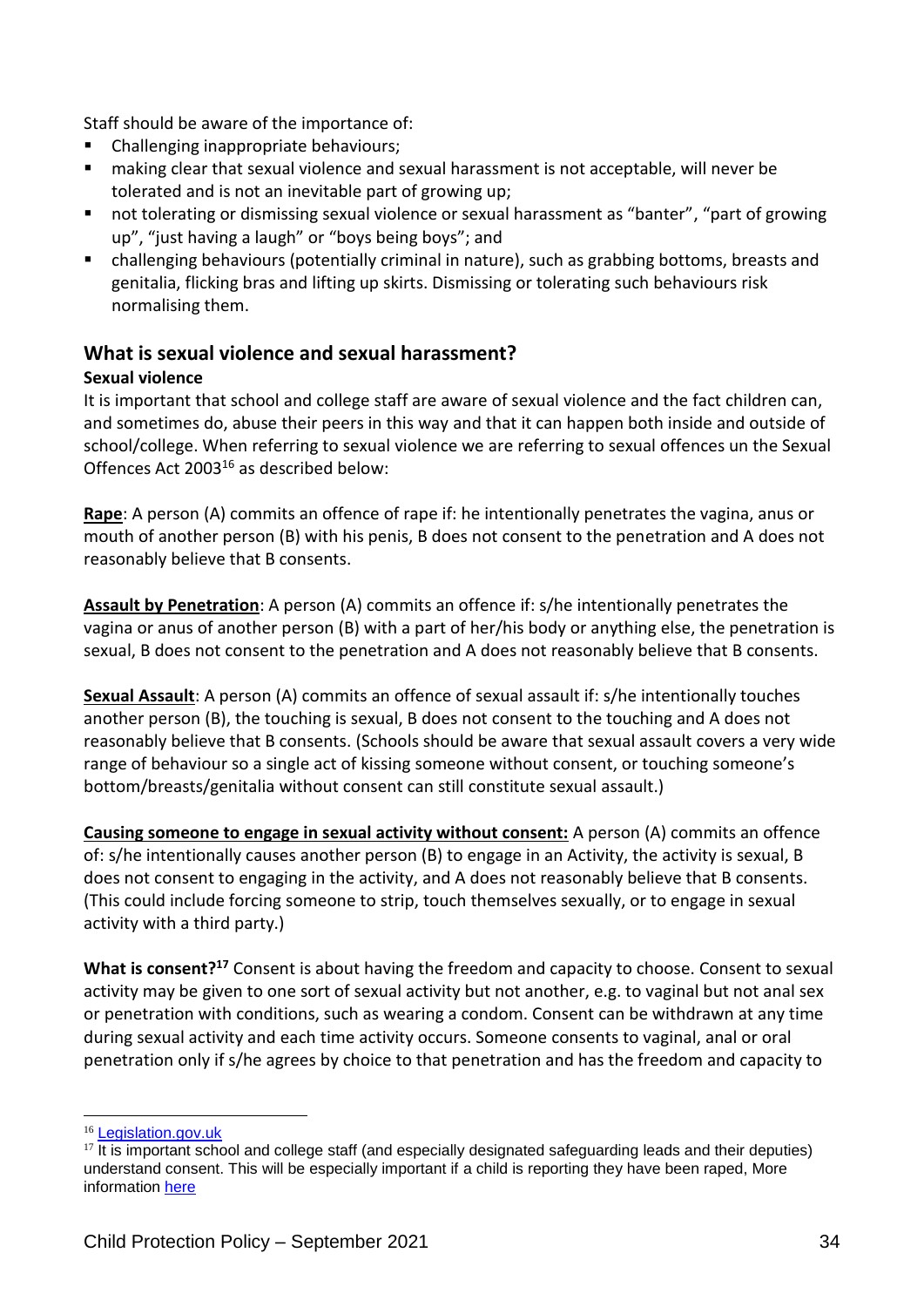make that choice.<sup>18</sup> Further information about consent can be found here: Rape Crisis England & Wales – [Sexual consent.](https://rapecrisis.org.uk/)

- A child under the age of 13 can never consent to any sexual activity;
- **The age of consent is 16:**<sup>19</sup>
- Sexual intercourse without consent is rape.

### **Sexual harassment**

When referring to sexual harassment we mean 'unwanted conduct of a sexual nature' that can occur online and offline and both inside and outside of school/college. When we reference sexual harassment, we do so in the context of child on child sexual harassment. Sexual harassment is likely to: violate a child's dignity, and/or make them feel intimidated, degraded or humiliated and/or create a hostile, offensive or sexualised environment.

Whilst not intended to be an exhaustive list, sexual harassment can include:

- sexual comments, such as: telling sexual stories, making lewd comments, making sexual remarks about clothes and appearance and calling someone sexualised names;
- sexual "jokes" or taunting:
- physical behaviour, such as: deliberately brushing against someone, interfering with someone's clothes (schools and colleges should be considering when any of this crosses a line into sexual violence – it is important to talk to and consider the experience of the victim) and displaying pictures, photos or drawings of a sexual nature; and
- online sexual harassment. This may be standalone, or part of a wider pattern of sexual harassment and/or sexual violence.<sup>20</sup> It may include:
	- consensual and non-consensual sharing of nudes and semi-nudes images and/or videos. As set out in [UKCIS Sharing nudes and semi-nudes: advice for education settings working with](https://www.gov.uk/government/publications/sharing-nudes-and-semi-nudes-advice-for-education-settings-working-with-children-and-young-people/sharing-nudes-and-semi-nudes-advice-for-education-settings-working-with-children-and-young-people)  [children and young people](https://www.gov.uk/government/publications/sharing-nudes-and-semi-nudes-advice-for-education-settings-working-with-children-and-young-people/sharing-nudes-and-semi-nudes-advice-for-education-settings-working-with-children-and-young-people) (which provides detailed advice for schools and colleges) taking and sharing nude photographs of U18s is a criminal offence;
	- sharing of unwanted explicit content:
	- **•** upskirting (is a criminal offence):  $21$
	- sexualised online bullying;
	- unwanted sexual comments and messages, including, on social media; and
	- sexual exploitation; coercion and threats;

# **Upskirting<sup>22</sup>**

The Voyeurism (Offences) Act 2019, which is commonly known as the Upskirting Act, came into force on 12 April 2019. 'Upskirting' is where someone takes a picture under a persons clothing (not necessarily a skirt) without their permission and/or knowledge, with the intention of viewing their

<sup>1</sup> <sup>18</sup> [PSHE Teaching about consent](https://www.pshe-association.org.uk/curriculum-and-resources/resources/guidance-teaching-about-consent-pshe-education-key) from the PSHE association provides advice and lesson plans to teach consent at Key Stage 3 and 4.

<sup>&</sup>lt;sup>19</sup> It is important to differentiate between consensual sexual activity between children of a similar age and that which involves any power imbalance, coercion or exploitation. Due to their additional training, the designated safeguarding lead (or deputy) should be involved and generally speaking leading the school or college response. If in any doubt, they should seek expert advice.

<sup>&</sup>lt;sup>20</sup> [Project deSHAME](https://www.childnet.com/our-projects/project-deshame) from Childnet provides useful research, advice and resources regarding online sexual harassment.

 $21$  The Voyeurism (Offences) Act 2019 which amends the Sexual Offences Act 2003 to make upskirting a specific offence of voyeurism. The Act came into force on 12 April 2019

 $\overline{22}$  Additional information can be found at [GOV.UK](https://www.gov.uk/government/news/upskirting-law-comes-into-force)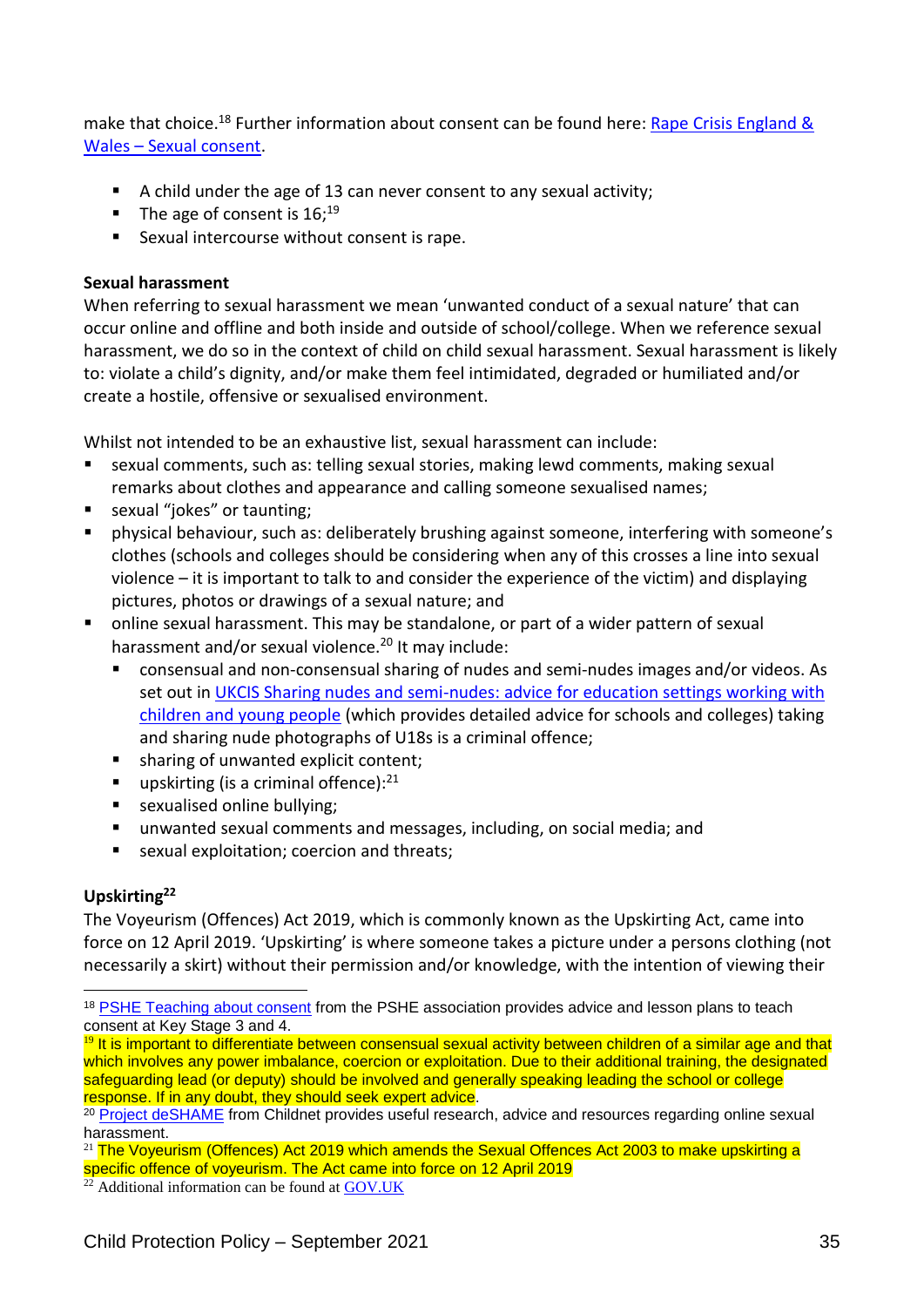genitals or buttocks (with or without underwear) to obtain sexual gratification, or cause the victim humiliation, distress or alarm. It is a criminal offence. Anyone of any sex can be a victim.

### **The response to a report of sexual violence or sexual harassment**

The initial response to a report from a child is incredibly important. How the school or college responds to a report can encourage or undermine the confidence of future victims of sexual violence and sexual harassment to report or come forward. Schools and colleges not recognising, acknowledging or understanding the scale of harassment and abuse and/or downplaying of some behaviours can actually lad to a culture of unacceptable behaviour. It is essential that all victims are reassured that they are being taken seriously and that they will be supported and kept safe. A victim should never be given the impression that they are creating a problem by reporting sexual violence or sexual harassment. Nor should a victim ever be made to feel ashamed for making a report.

If staff have a concern about a child or a child makes a report to them, they should follow the referral process as set out from paragraph 23 in Part 1 of KCSiE. As is always the case, if staff are in any doubt as to what to do they should speak to the designated safeguarding lead (or a deputy).

### **Toolkits**

- [Childnet](https://www.childnet.com/resources/star-send-toolkit) STAR SEND Toolkit equips, enables and empowers educators with the knowledge they need to support young people with special educational needs and disabilities.
- [Childnet](https://www.childnet.com/resources/just-a-joke) Just a joke? provides lesson plans, activities, a quiz and teaching guide designed to explore problematic online sexual behaviour with 9-12 year olds.
- [Childnet](https://www.childnet.com/resources/step-up-speak-up/) Step Up, Speak Up a practical campaign toolkit that addresses the issue of online sexual harassment amongst young people aged 13-17 years old.
- **[Preventing Harmful Sexual Behaviour](https://www.stopitnow.org.uk/concerned-about-a-child-or-young-persons-sexual-behaviour/preventing-harmful-sexual-behaviour/) toolkit by the Lucy Faithfull Foundation, the toolkit** contains links to useful information, resources and support, including practical tips to prevent HSB.
- NSPCC [Harmful sexual behaviour framework](https://learning.nspcc.org.uk/research-resources/2019/harmful-sexual-behaviour-framework) An evidence-informed framework for children and young people displaying HSB.
- [Contextual Safeguarding Network](https://contextualsafeguarding.org.uk/portfolio-items/beyond-referrals-2-project-to-address-harmful-behaviour-in-schools/)  Beyond Referrals Schools levers for addressing HSB in schools.

| Abuse or         | <b>Link to Guidance/Advice</b>                         | <b>Source</b>            |
|------------------|--------------------------------------------------------|--------------------------|
| Safeguarding     |                                                        |                          |
| issue            |                                                        |                          |
| Abuse            | What to do if you're worried a child is being abused   | DfE advice               |
|                  | <b>Domestic abuse: Various Information/Guidance</b>    | Home Office              |
|                  | <b>Faith based abuse: National Action Plan</b>         | DfE advice               |
|                  | Relationship abuse: disrespect nobody                  | Home Office website      |
|                  | <b>Tackling Child Sexual Abuse Strategy</b>            | Home Office policy paper |
|                  | Together we can stop child sexual abuse                | HM Government campaign   |
| <b>Bullying</b>  | Preventing bullying including cyberbullying            | DfE advice               |
| Children and the | Advice for 5-11-year-old witnesses in criminal courts  | MoJ advice               |
| courts           | Advice for 12-17-year-old witnesses in criminal courts | MoJ advice               |
|                  | <b>Children missing education</b>                      | DfE statutory guidance   |
|                  | Children missing from home or care                     | DfE statutory guidance   |

### **Additional advice and support**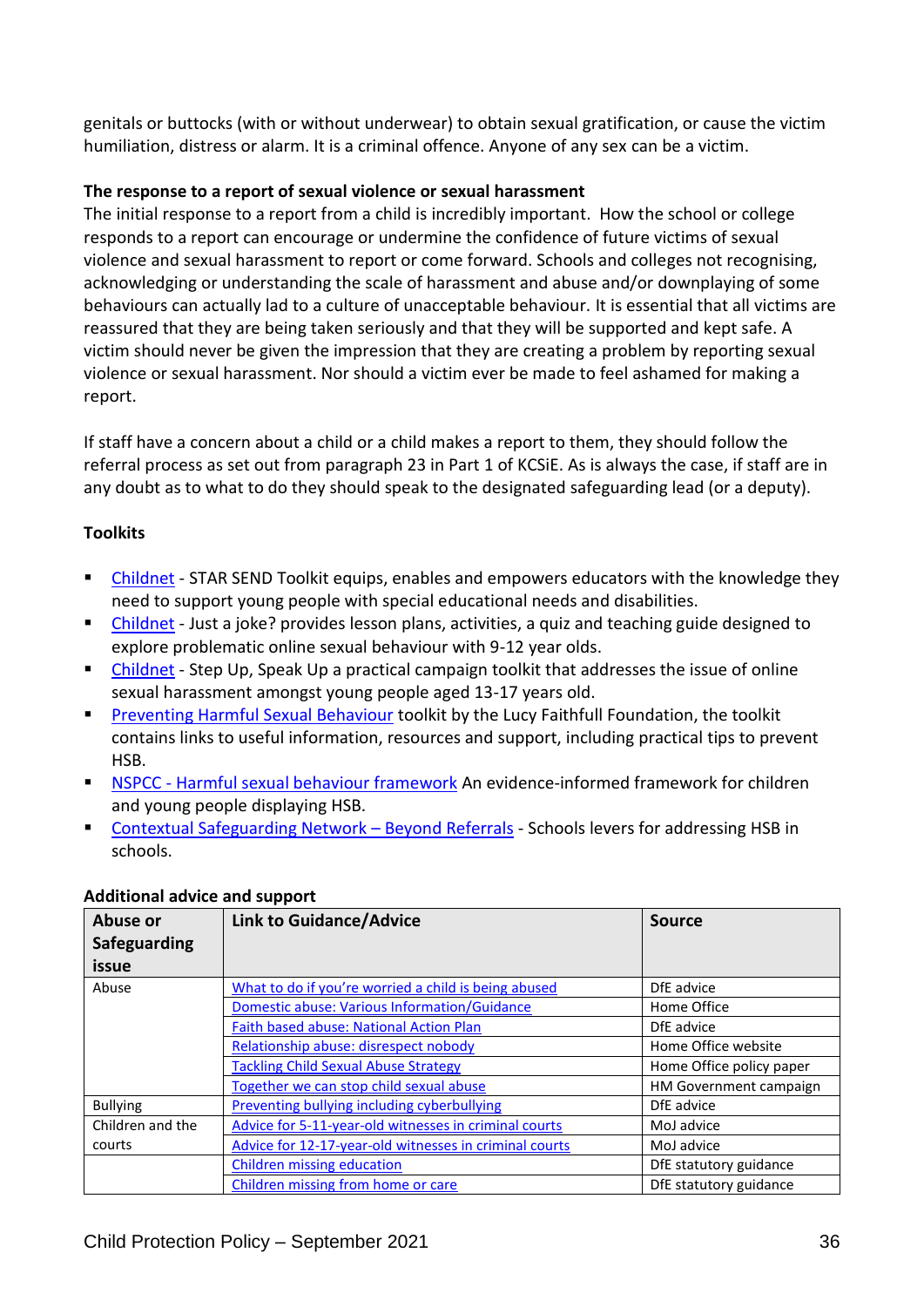| Children missing   | Children and adults missing strategy                            | Home Office strategy          |
|--------------------|-----------------------------------------------------------------|-------------------------------|
| from education,    |                                                                 |                               |
| home or care       |                                                                 |                               |
| Children with      | National Information Centre on Children of Offenders            | Barnardo's in partnership     |
| family members in  |                                                                 | with Her Majesty's Prison     |
| prison             |                                                                 | and Probation Service         |
|                    |                                                                 | (HMPPS) advice                |
| Child Exploitation | County Lines: criminal exploitation of children and vulnerable  | Home Office guidance          |
|                    | adults                                                          |                               |
|                    | Child sexual exploitation: guide for practitioners              | <b>DfE</b>                    |
|                    | Trafficking: safeguarding children                              |                               |
|                    |                                                                 | DfE and HO guidance           |
|                    | Care of unaccompanied and trafficked children                   | DfE statutory guidance        |
|                    | Modern slavery: how to identify and support victims             | HO statutory guidance         |
| <b>Drugs</b>       | Drugs: advice for schools                                       | DfE and ACPO advice           |
|                    | Drugs strategy 2017                                             | Home Office strategy          |
|                    | Information and advice on drugs                                 | Talk to Frank website         |
|                    | ADEPIS platform sharing information and resources for schools:  | Website developed by          |
|                    | covering drug (& alcohol) prevention                            | Mentor UK                     |
|                    | Drug and Alcohol education - teacher guidance & evidence        | PSHE Association website      |
|                    | review                                                          |                               |
| "Honour Based      | Female genital mutilation: information and resources            | Home Office                   |
| Abuse" including   | Female genital mutilation: multi agency statutory guidance      | DfE, DH, and HO statutory     |
| FGM and forced     |                                                                 | guidance                      |
| marriage           | fmu@fcdo.gov.uk                                                 | Forced Marrigae Unit (FMU)    |
|                    |                                                                 |                               |
| (so called)        |                                                                 | statutory guidance            |
|                    | <b>FGM resource pack</b>                                        | HM Government guidance        |
| Health and Well-   | <b>Fabricated or induced illness: safeguarding children</b>     | DfE, Department for Health    |
| being              |                                                                 | and Home Office               |
|                    | Rise Above: Free PSHE resources on health, wellbeing and        | <b>Public Health England</b>  |
|                    | resilience                                                      | resources                     |
|                    | Medical conditions: supporting pupils at school                 | DfE statutory guidance        |
|                    | Mental health and behaviour                                     | DfE advice                    |
| Homelessness       | Homelessness: How local authorities should exercise their       | <b>HCLG</b>                   |
|                    | functions                                                       |                               |
| Private fostering  | Private fostering: local authorities                            | DfE - statutory guidance      |
| Radicalisation     | Prevent duty guidance                                           | Home Office guidance          |
|                    | Prevent duty: additional advice for schools                     | DfE advice                    |
|                    | <b>Educate Against Hate Website</b>                             | DfE and Home Office           |
|                    | <b>Prevent for FE and Training</b>                              | <b>Education and Training</b> |
|                    |                                                                 | Foundation (ETF)              |
| Violence           | <b>Serious violence strategy</b>                                | Home Office strategy          |
|                    |                                                                 |                               |
|                    | Factors linked to serious violence and how these factors can be | Home office                   |
|                    | used to identify individuals for intervention                   |                               |
|                    | <b>Youth Endowment Fund</b>                                     | Home Office                   |
|                    | Gangs and youth violence: for schools and colleges              | Home Office advice            |
|                    | Ending violence against women and girls 2016-2020 strategy      | Home Office strategy          |
|                    | Violence against women and girls: national statement of         | Home Office guidance          |
|                    | expectations for victims                                        |                               |
|                    | Sexual violence and sexual harassment between children in       | DfE advice                    |
|                    | schools and colleges                                            |                               |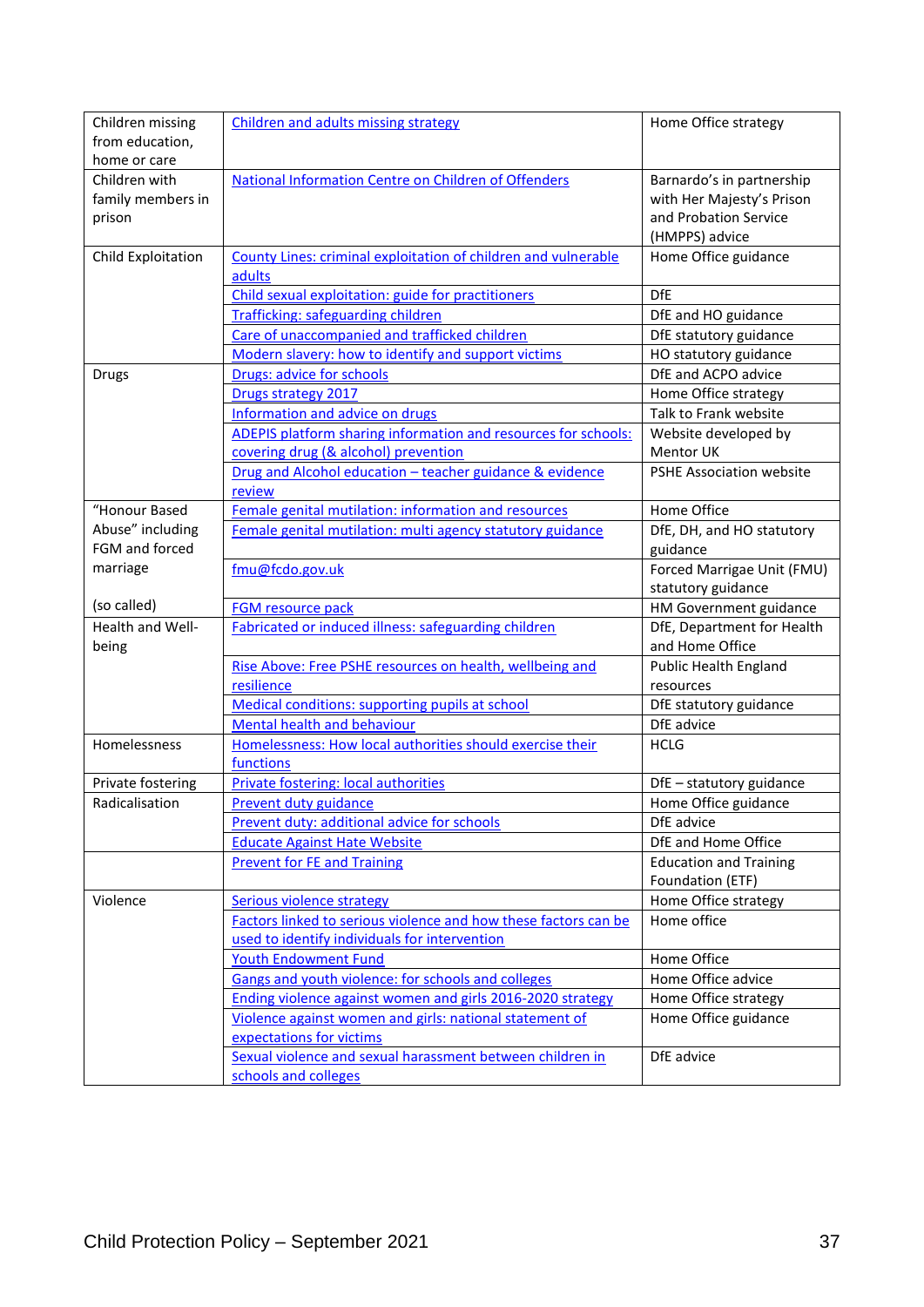# **18. Appendix B**

# **Children Missing in Education Procedures**

All staff should be aware that children going missing, particularly repeatedly, can act as a vital warning sign of a range of safeguarding possibilities. This may include abuse and neglect, which may include sexual abuse or exploitation and child criminal exploitation. It may indicate mental health problems, risk of substance abuse, risk of travelling to conflict zone, risk of female genital mutilation or risk of forced marriage. Early intervention is necessary to identify the existence of any underlying safeguarding risk and to help prevent the risks of a child going missing in future.

At Bures Primary School, we take active measures to ensure that any attendance and/or safeguarding issues related to attendance are identified swiftly. These are:

- We have adopted an attendance policy which is strictly adhered to, particularly with regard to authorising any absence;
- The School has appointed an attendance officer, Georgina Turner. Mrs Turner should be consulted should you have any attendance concerns regarding a particular pupil;
- We have regular meetings with our Educational Welfare Officer, to whom we alert any attendance concerns and who follows up any persistent absence on the School's behalf;
- Attendance registers are marked twice each day, in the morning and directly after lunch. The School's attendance policy should be referred to if you are responsible for marking the registers. Registers should be marked between 8.40 and 8.50 am in the morning and between 1.00 and 1.10 pm in the afternoon;
- If any children are not present, it is the teacher and/or Learning Support Assistant's responsibility to follow this up with Office staff. Office staff will call any parents of pupils who have not reported their child as absent on the telephone absence line and will do so by 9.30 am;
- All staff are responsible for noting any patterns of absence or behaviour which could present a concern. Any concerns should be highlighted via the School's CPOMs system, which will alert both the Attendance Officer and the Designated Safeguarding Lead immediately;
- Both the Attendance Officer and Headteacher are aware of the procedures a School should follow if a child is suspected to be missing in education and will act promptly to ensure any required action is taken.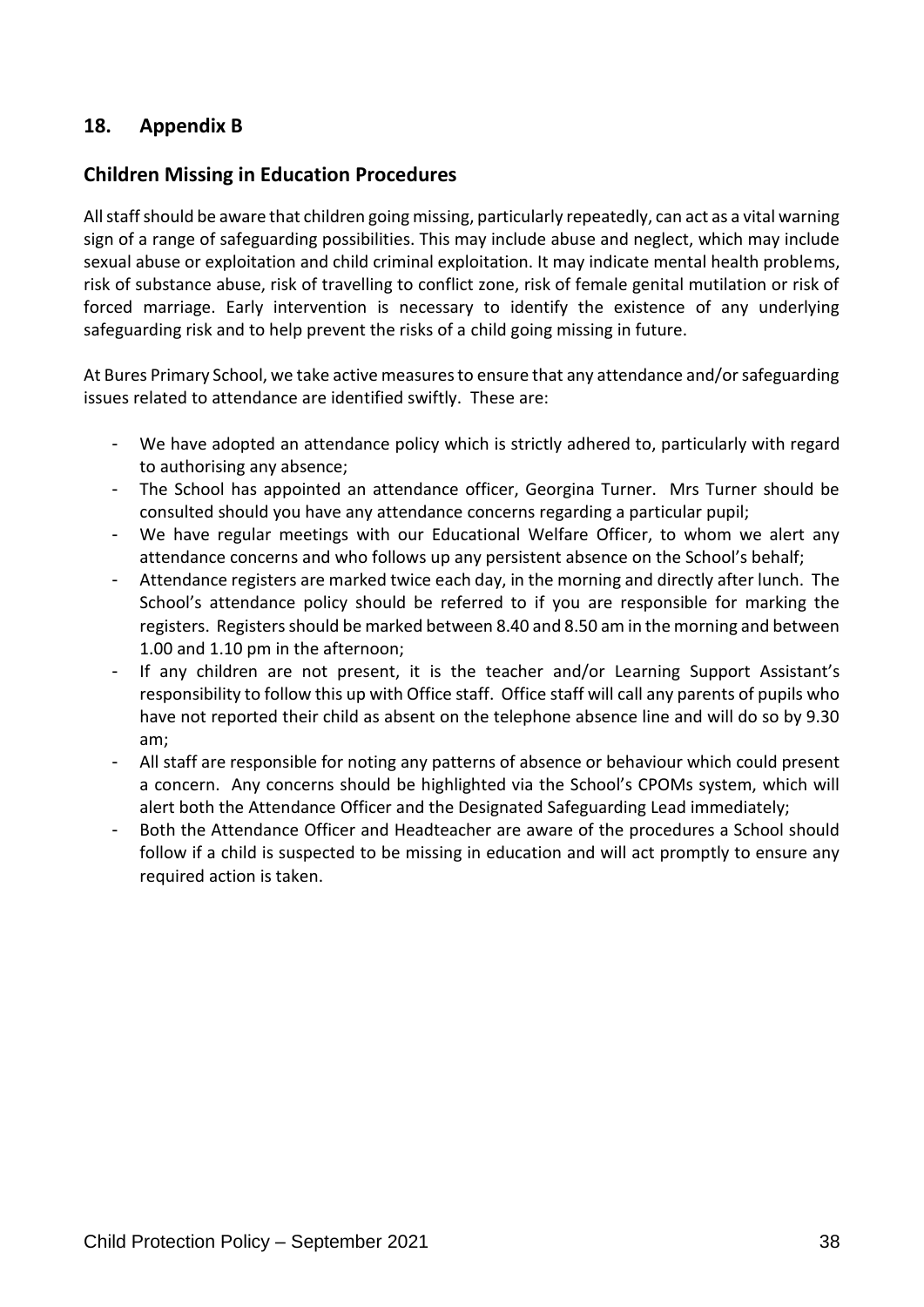# **Appendix C – Child Protection Policy – COVID-19 Addendum**

# **1. Scope and definitions**

This addendum applies from the start of the spring term 2021. It reflects the latest advice from our 3 local safeguarding partners: Suffolk Constabulary, Suffolk Health Services and Suffolk County Council and the Local Authority.

It sets out changes to our normal child protection policy in light of coronavirus and the national lockdown currently in place and should be read in conjunction with that policy. Unless covered here, our normal child protection policy continues to apply.

This addendum is subject to change, in response to any new or updated guidance the government or our local safeguarding partners may publish. We will keep it under review as set out in section 15 below.

In this addendum, where we refer to measures to protect pupils who are at home, this means those who are learning at home for reasons to do with coronavirus – for example, due to the attendance restrictions during national lockdown, or if they need to self-isolate when they would otherwise still be attending.

In this addendum, where we refer to vulnerable children, this means those who:

- Are assessed as being in need, including children:
	- o With a child protection plan
	- o With a child in need plan
	- $\circ$  Looked after by the local authority
- Have an education, health and care (EHC) plan
- On the edge of receiving support from children's social care services or in the process of being referred
- Adopted or on a special guardianship order
- Living in temporary accommodation
- Young carers
- Facing difficulty engaging with remote education at home (for example, due to a lack of devices or quiet space to study)
- In need of support for their mental health

#### **2. Core safeguarding principles**

We will follow the statutory safeguarding guidance, [Keeping Children Safe in Education.](https://www.gov.uk/government/publications/keeping-children-safe-in-education--2)

We will always have regard for these important safeguarding principles:

- The best interests of children must come first
- If anyone has a safeguarding concern about any child, they should act on it immediately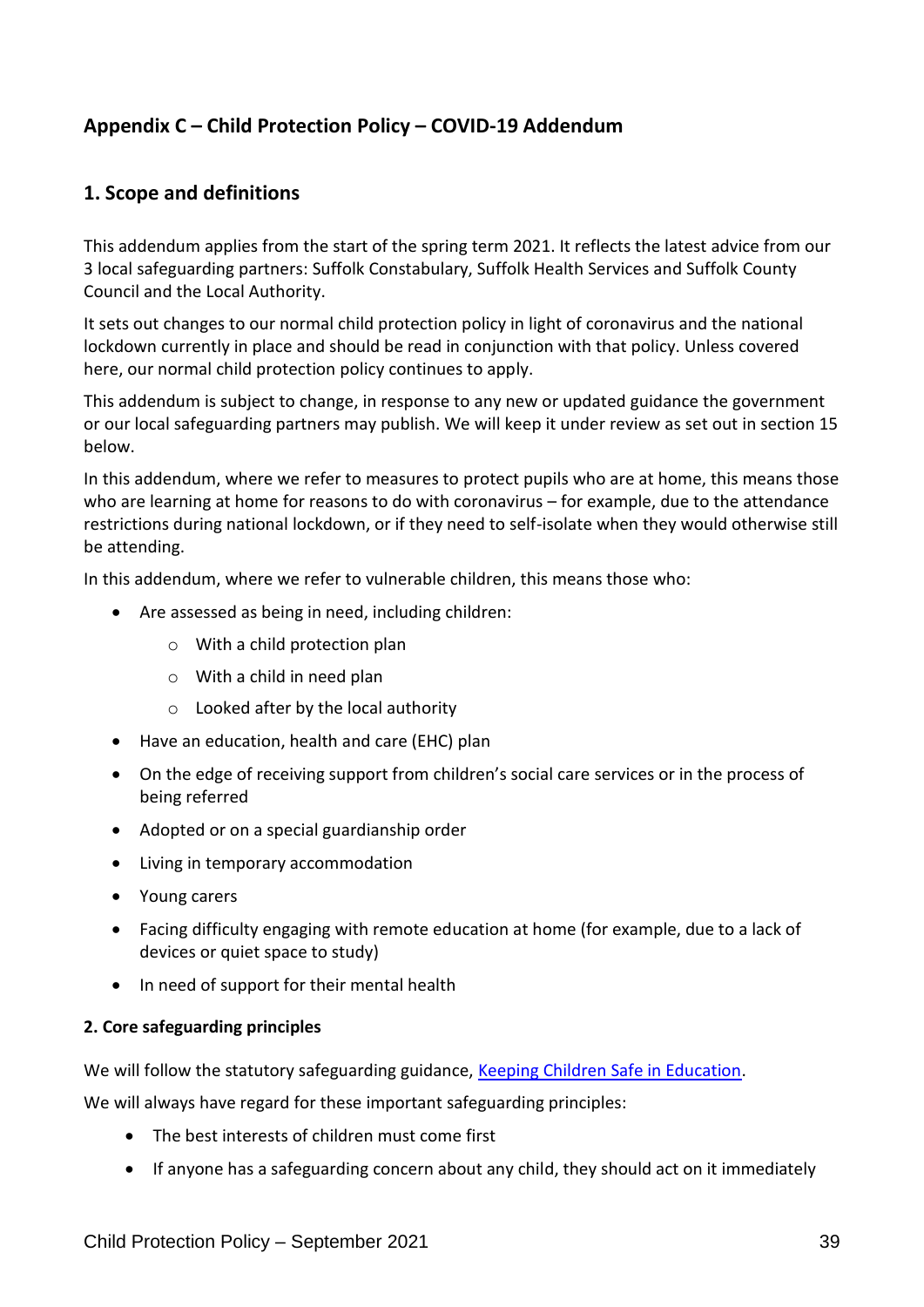- A designated safeguarding lead (DSL) or deputy should be available at all times (see section 4 for details of our arrangements)
- It's essential that unsuitable people don't enter the school workforce or gain access to children
- Children should continue to be protected when they are online

### **3. Reporting concerns**

All staff and volunteers must continue to act on any concerns they have about a child immediately. It is still vitally important to do this, both for children at school and those at home. Concerns should be raised via CPOMs. Where access to CPOMs is not possible staff should contact the DSL or DDSL directly via telephone or email.

As a reminder, all staff should continue to work with and support children's social workers, where they have one, to help protect vulnerable children.

### **4. DSL (and deputy) arrangements**

We aim to have a trained DSL or deputy DSL on site wherever possible.

If our DSL (or deputy) can't be on site, they can be contacted remotely by email or calling 01787 226447

We will keep all school staff and volunteers informed by email as to who will be the DSL (or deputy) on any given day if these differ from usual, and how to contact them.

On occasions where there is no DSL or deputy on site, a senior leader will take responsibility for coordinating safeguarding. This will be Sarah Fairley – Deputy Headteacher or Tracy Bennie SENDCo You can contact them by emailing primary@ bures.suffolk.sch.uk.

The senior leader will be responsible for liaising with the off-site DSL (or deputy) to make sure they (the senior leader) can:

- Identify the most vulnerable children in school
- Update and manage access to child protection files, where necessary
- Liaise with children's social workers where they need access to children in need and/or to carry out statutory assessments

### **5. Working with other agencies**

We will continue to work with children's social care, with virtual school heads for looked-after and previously looked-after children, and with any other relevant safeguarding and welfare partners, to help keep children safe.

We will continue to update this addendum where necessary, to reflect any updated guidance from our 3 local safeguarding partners.

### **6. Monitoring attendance**

We will continue to take our attendance register. We will follow guidance from the Department for Education on how to record attendance (including for pupils learning remotely) and what data to submit.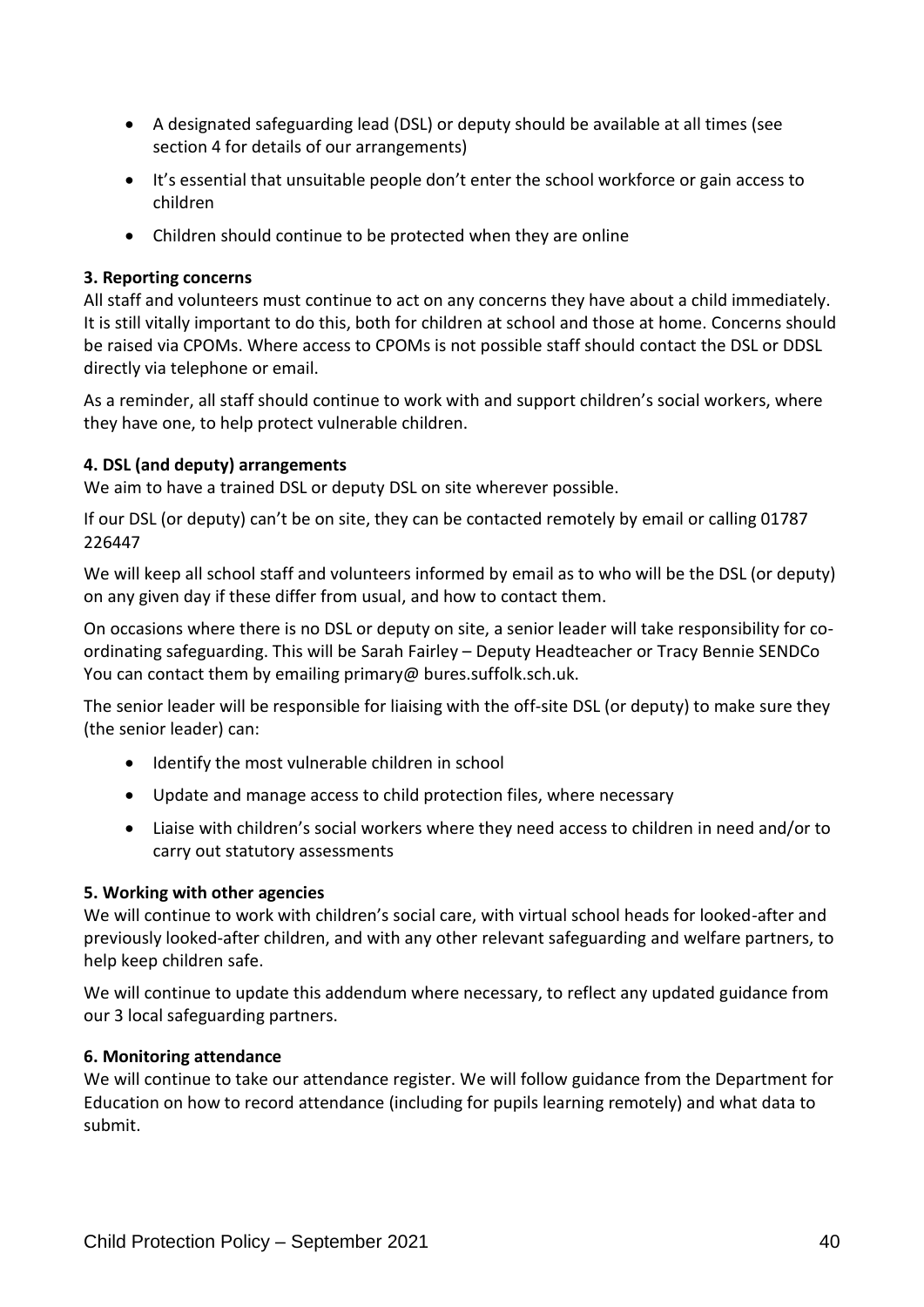During any periods of national or local lockdown, only vulnerable children and children of critical workers will attend school in person. Where any child we expect to attend school doesn't attend, or stops attending, we will:

- Follow up on their absence with their parents or carers, by contacting them before 10.00 am on their first day of absence and each subsequent day of absence. If we are unable to make contact via phone or email, the DSL will visit their address. If we are still unable to make contact we will work with the Education Welfare Service to ascertain their whereabouts
- Notify their social worker, where they have one

We will make arrangements with parents and carers to make sure we have up-to-date emergency contact details, and additional contact details where possible.

### **7. Peer-on-peer abuse**

We will continue to follow the principles set out in part 5 of Keeping Children Safe in Education when managing reports and supporting victims of peer-on-peer abuse.

Staff should continue to act on any concerns they have immediately – about both children attending school and those at home using the procedures set out in our Child Protection Policy

#### **8. Concerns about a staff member, supply teacher or volunteer**

We will continue to follow the principles set out in part 4 of Keeping Children Safe in Education.

Staff should continue to act on any concerns they have immediately – whether those concerns are about staff/supply teachers/volunteers working on site or remotely.

We will continue to refer adults who have harmed or pose a risk of harm to a child or vulnerable adult to the Disclosure and Barring Service (DBS).

We will continue to refer potential cases of teacher misconduct to the Teaching Regulation Agency. We will do this using the email address [Misconduct.Teacher@education.gov.uk](mailto:Misconduct.Teacher@education.gov.uk) for the duration of the COVID-19 period, in line with government guidance.

### **9. Contact plans**

We have contact plans for children with a social worker, and other children who we have safeguarding concerns about, for circumstances where the child is at home.

Where the child is not in school there is at least weekly contact with the parent / carer either by phone, email or face to face if they are collecting work from school. Contact is made by the headteacher or Family Support Practitioner. If contact cannot be made with the carer of a child with a social worker then the social worker will be contacted.

We have agreed these plans with children's social care where relevant, and will review them as necessary

### **10. Safeguarding all children**

### **10.1 All children**

Staff and volunteers are aware that this difficult time potentially puts all children at greater risk.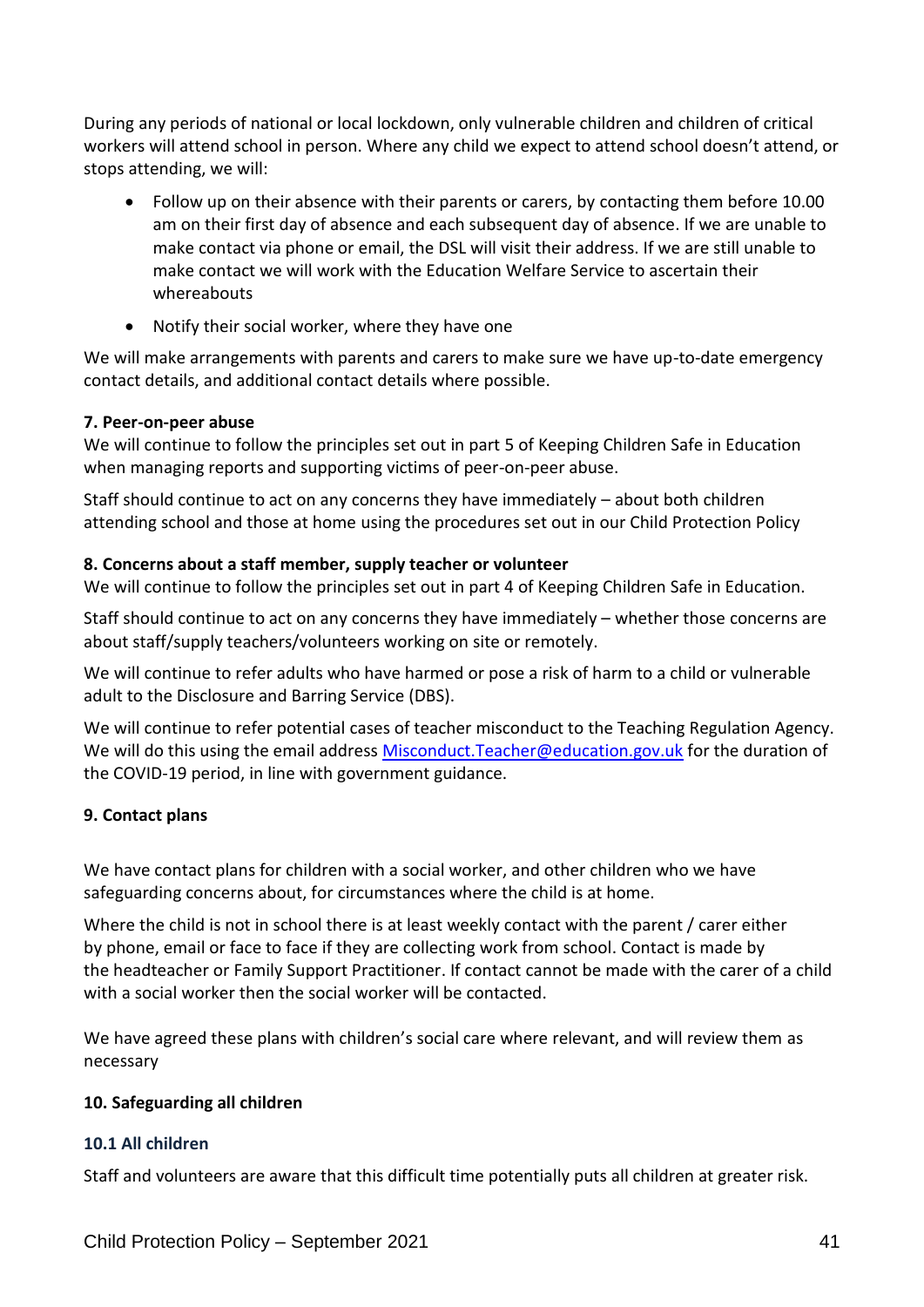Staff and volunteers will continue to be alert to any signs of abuse, or effects on pupils' mental health that are also safeguarding concerns. They will act on concerns immediately in line with the procedures set out in section 3 above.

#### **10.2 Children at home**

The school will maintain contact with children who are at home. Staff will try to speak directly to children at home to help identify any concerns. They will use school phones and devices to make calls home. Or, if necessary, they will use personal phones but they will withhold their personal number.

Staff and volunteers will look out for signs like:

- Not completing assigned work or logging on to school systems
- No contact from children or families
- Seeming more withdrawn during any class check-ins or video calls

#### **11. Online safety**

#### **11.1 In school**

We will continue to have appropriate filtering and monitoring systems in place in school.

#### **11.2 Outside school**

Where staff are interacting with children online, they will continue to follow our existing Staff Code of Conduct, IT Acceptable Use Policy and Remote Learning Policy.

Staff will continue to be alert to signs that a child may be at risk of harm online, and act on any concerns immediately, following our reporting procedures as set out in section 3 of this addendum

We will make sure children know how to report any concerns they have back to our school, and signpost them to other sources of support too.

### **11.3 Working with parents and carers**

We will make sure parents and carers:

- Are aware of the potential risks to children online and the importance of staying safe online
- Know what our school is asking children to do online, where relevant, including what sites they will be using and who they will be interacting with from our school
- Are aware that they should only use reputable online companies or tutors if they wish to supplement the teaching and resources our school provides
- Know where else they can go for support to keep their children safe online

We will do this via our Remote Learning Plan for parents and carers and via the school newsletter and website.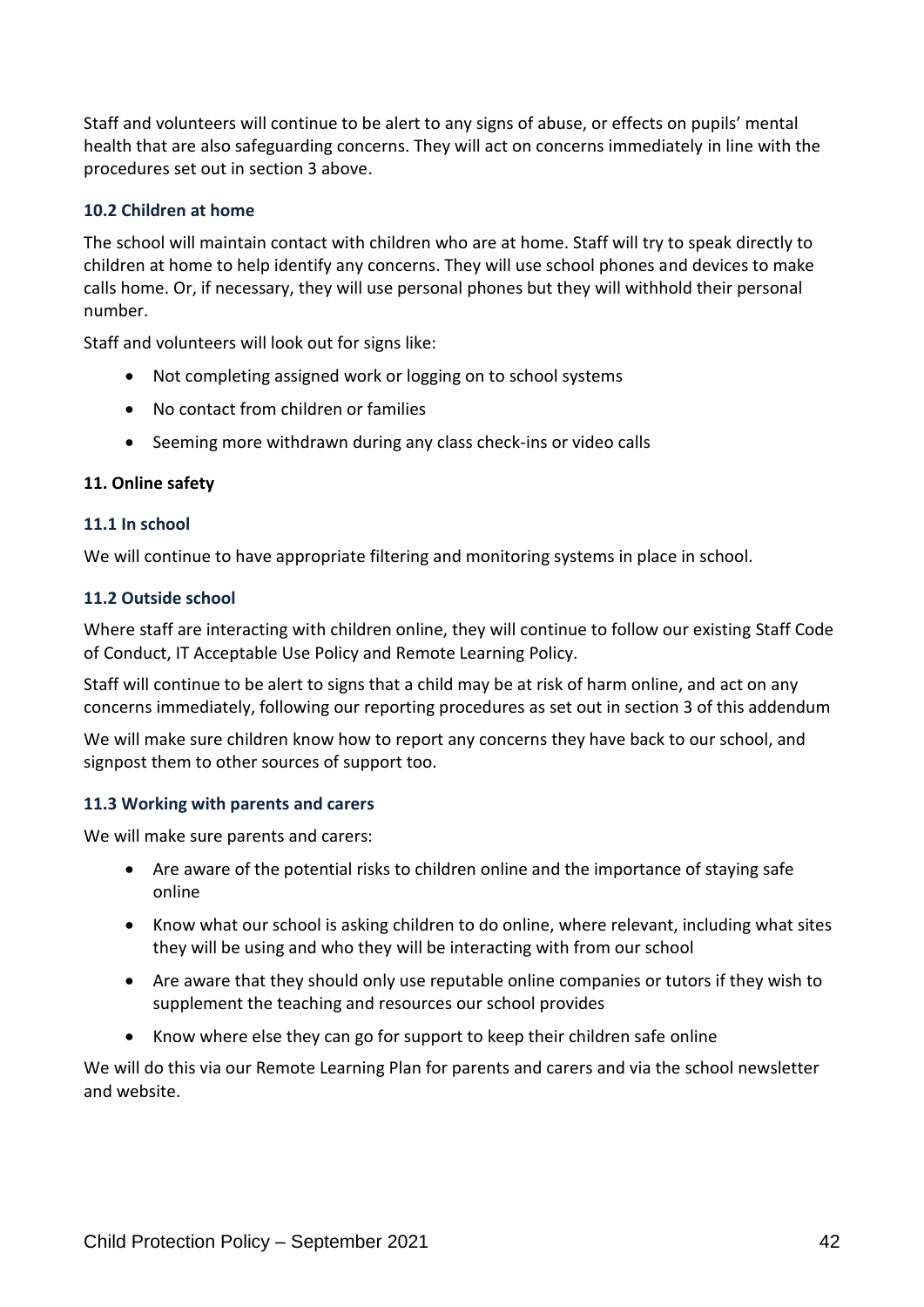### **12. Mental health**

If any pupil, parent or carer has concerns about mental health and wellbeing, they should contact the DSL using the [Headteacher@bures.suffolk.sch.uk](mailto:Headteacher@bures.suffolk.sch.uk) email address or by calling 01787 226447. The school will make sure pupils, parents and carers are aware of this.

#### **12.1 Children in school**

Staff and volunteers will be aware of the possible effects that this period may have on pupils' mental health. They will look out for behavioural signs, including pupils being fearful, withdrawn, aggressive, oppositional or excessively clingy, to help identify where support may be needed.

#### **12.2 Children at home**

Where possible, we will continue to offer our current support for pupil mental health for all pupils. Our Family Support Practitioner and ELSA trained Teaching Assistants will continue to work with pupils either in school or virtually if children are at home.

We will also signpost all pupils, parents/carers and staff to other resources to support good mental health at this time.

When setting expectations for pupils learning remotely and not attending school, teachers will bear in mind the potential impact of the current situation on both children's and adults' mental health.

Staff and volunteers will be alert to mental health concerns in children who are at home, and act on these immediately, following our reporting procedures as set out in section 3 of this addendum

### **13. Staff and volunteer recruitment**

We continue to recognise the importance of robust safer recruitment procedures, so that staff and volunteers who work in our school are safe to work with children.

We will continue to follow our safer recruitment procedures, and part 3 of Keeping Children Safe in Education.

When carrying out DBS checks and right to work checks, we will follow the latest guidance from the DBS, Home Office and Immigration Enforcement as appropriate (for example, with regards to the process for verifying documents). We will inform candidates about the intended process as soon as reasonably practicable.

We will continue to do our usual checks on new volunteers, and do risk assessments to decide whether volunteers who aren't in regulated activity should have an enhanced DBS check, in accordance with paragraphs 183-188 of Keeping Children Safe in Education.

### **14. Safeguarding induction and training**

We will make sure staff and volunteers are aware of changes to our procedures and local arrangements.

New staff and volunteers will continue to receive a safeguarding induction in line with the expectations of Keeping Children Safe in Education.